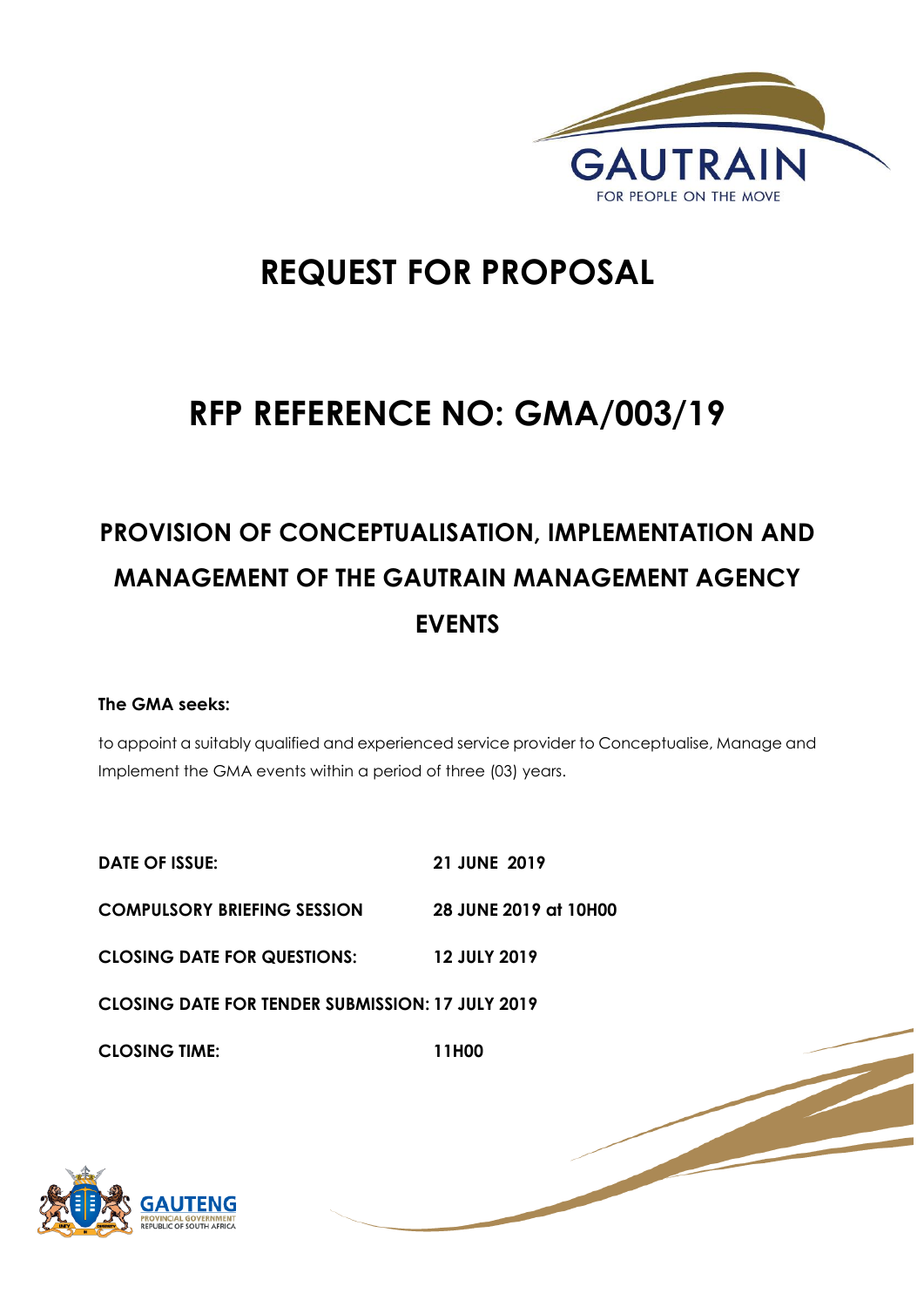# **CONTENTS**

## **GAUTRAIN MANAGEMENT AGENCY – REQUEST FOR PROPOSAL**

|                                                    | Page |
|----------------------------------------------------|------|
|                                                    | 5    |
|                                                    | 6    |
| RFP PART A                                         |      |
|                                                    | 7    |
|                                                    | 8    |
|                                                    | 8    |
|                                                    | 9    |
| Rules governing this RFP and the Tendering Process |      |
|                                                    | 9    |
| <b>REQUEST FOR PROPOSAL</b>                        |      |
|                                                    | 10   |
|                                                    | 10   |
|                                                    | 11   |
|                                                    | 11   |
|                                                    | 11   |
| Communication during the tender process            |      |
| Requests for clarification and further information | 12   |
|                                                    | 12   |
|                                                    | 13   |
|                                                    | 13   |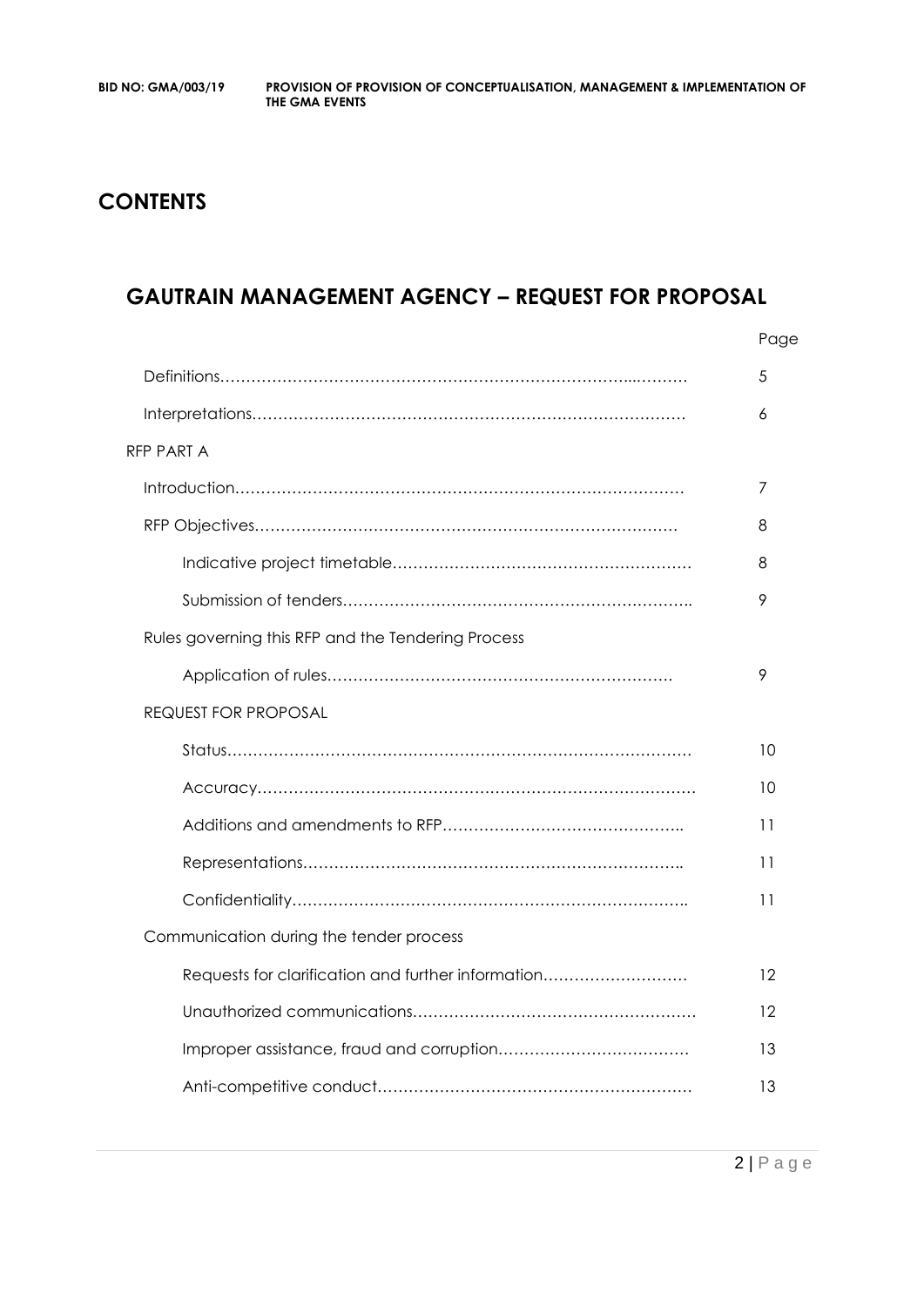| <b>BID NO: GMA/003/19</b>    | PROVISION OF PROVISION OF CONCEPTUALISATION, MANAGEMENT & IMPLEMENTATION OF<br>THE GMA EVENTS |    |
|------------------------------|-----------------------------------------------------------------------------------------------|----|
|                              |                                                                                               | 14 |
|                              |                                                                                               | 14 |
|                              |                                                                                               | 15 |
| Tender documents             |                                                                                               |    |
|                              |                                                                                               | 15 |
|                              |                                                                                               | 16 |
|                              |                                                                                               | 16 |
|                              |                                                                                               | 16 |
|                              |                                                                                               | 16 |
|                              | Disclosure of tender contents and tender information                                          | 17 |
|                              |                                                                                               | 17 |
|                              |                                                                                               | 18 |
|                              |                                                                                               | 18 |
| <b>Tender Response</b>       |                                                                                               |    |
|                              |                                                                                               | 18 |
|                              |                                                                                               | 19 |
|                              |                                                                                               | 20 |
|                              |                                                                                               | 20 |
|                              | <b>Contract Disclosure Requirements</b>                                                       |    |
|                              |                                                                                               | 20 |
|                              |                                                                                               | 21 |
|                              |                                                                                               | 21 |
| <b>Evaluation of tenders</b> |                                                                                               | 21 |
|                              |                                                                                               | 21 |
|                              |                                                                                               | 22 |
|                              |                                                                                               | 23 |
|                              |                                                                                               | 23 |
|                              |                                                                                               |    |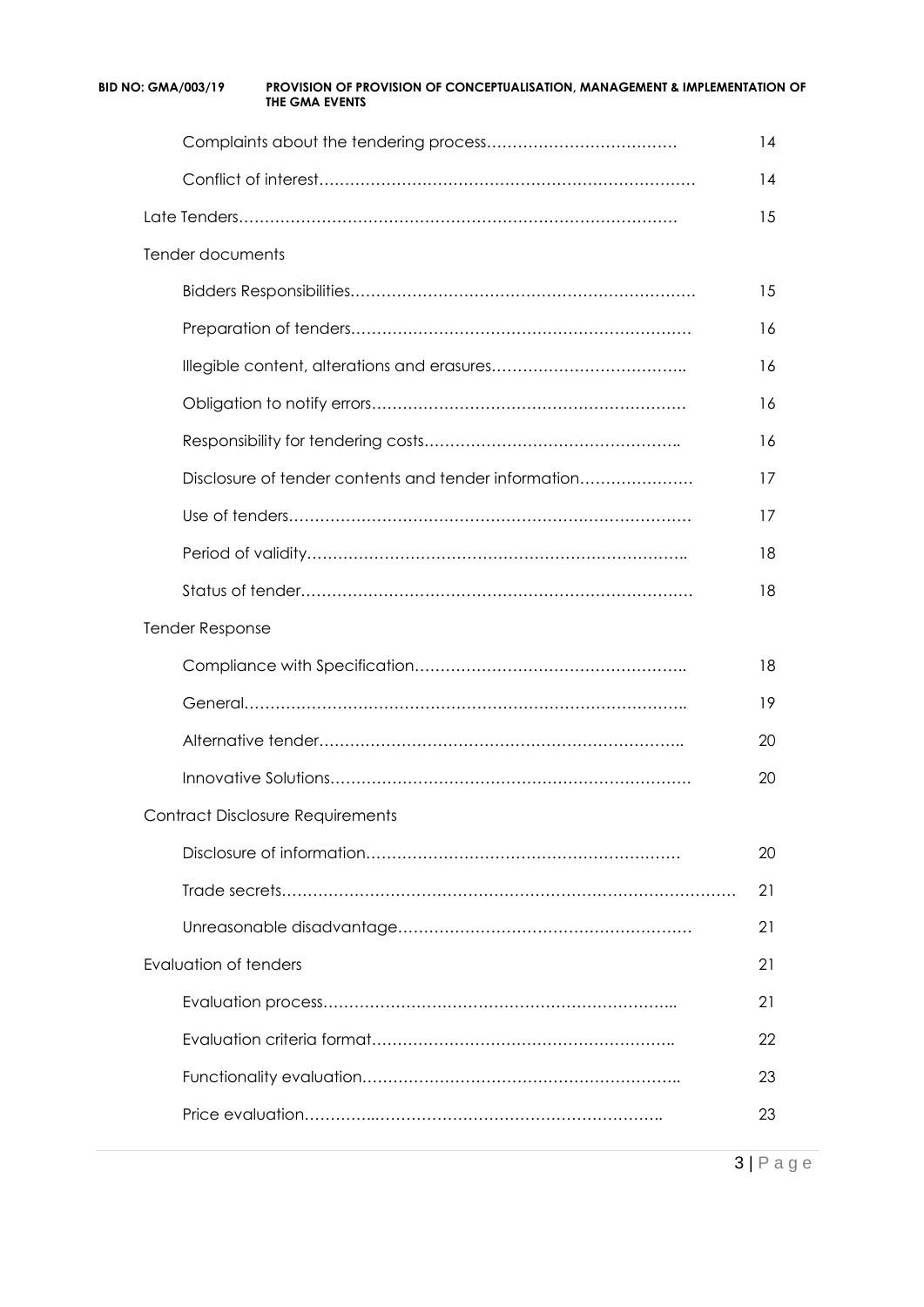| <b>BID NO: GMA/003/19</b> | PROVISION OF PROVISION OF CONCEPTUALISATION, MANAGEMENT & IMPLEMENTATION OF<br><b>THE GMA EVENTS</b> |    |
|---------------------------|------------------------------------------------------------------------------------------------------|----|
|                           |                                                                                                      | 23 |
|                           |                                                                                                      | 24 |
|                           |                                                                                                      | 25 |
|                           |                                                                                                      | 25 |
| <b>Successful Tenders</b> |                                                                                                      |    |
|                           |                                                                                                      | 26 |
|                           |                                                                                                      | 26 |
|                           |                                                                                                      | 26 |
|                           |                                                                                                      | 26 |
|                           |                                                                                                      | 27 |
|                           |                                                                                                      | 27 |
|                           |                                                                                                      | 28 |
|                           |                                                                                                      | 28 |
|                           |                                                                                                      | 29 |
|                           | RFP PART C - BIDDERS DECLARATION AND RESPONSE                                                        | 45 |
| <b>CSD</b>                |                                                                                                      | 48 |
| SBDI(A)                   |                                                                                                      | 49 |
| SBD1(B)                   |                                                                                                      | 50 |
| <b>SBD 3.1</b>            |                                                                                                      | 51 |
| <b>SBD 3.2</b>            |                                                                                                      | 52 |
| SBD <sub>4</sub>          |                                                                                                      | 54 |
| SBD 6.1                   |                                                                                                      | 59 |
| SBD <sub>8</sub>          | Declaration of Bidders Past SCM practices                                                            | 65 |
| SBD <sub>9</sub>          | Certificate of Independent Bid Determination                                                         | 69 |
| <b>SHE</b>                |                                                                                                      | 71 |
| RFP PART - D              | SUPPLIER CODE OF CONDUCT                                                                             | 73 |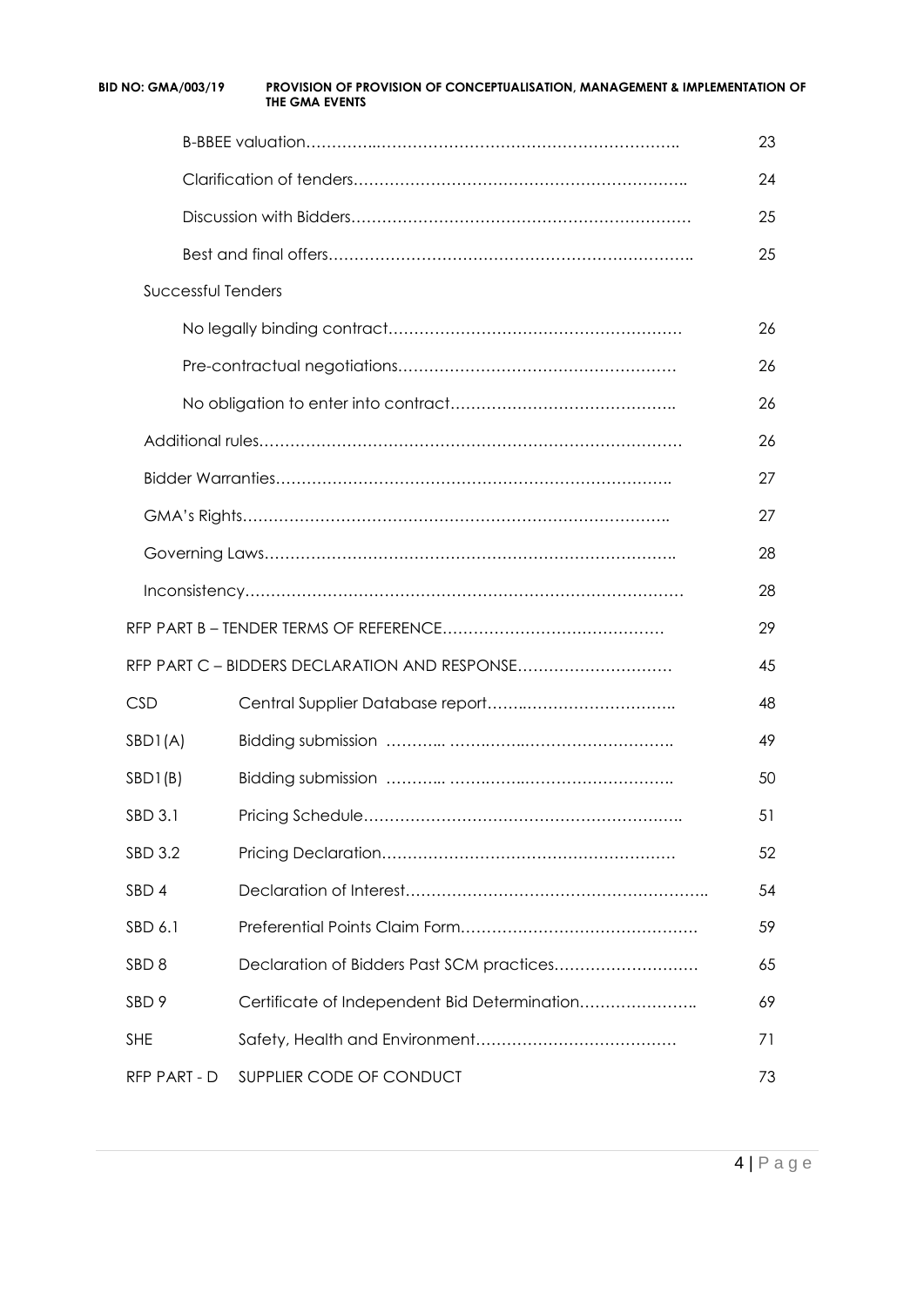#### **DEFINITIONS**

In this Request for Proposal, unless a contrary intention is apparent:

**Business Day** means a day which is not a Saturday, Sunday or public holiday.

**Bid** means a written offer in a prescribed or stipulated form lodged by a Bidder in response to an invitation in this Request for Proposal, containing an offer to provide goods, works or services in accordance with the Specification as provided in RFP Part B.

**Closing Time** means the time, specified as such under the clause "Indicative Timetable" of this RFP Part A, by which Tenders must be received.

**Evaluation Criteria** means the criteria set out under the clause "Evaluation Criteria Format" of this RFP Part A.

**GMA** means the Gautrain Management Agency; a PFMA Schedule 3(C) listed Provincial Public Entity, established in terms of the GMA Act No. 5 of 2006.

**Intellectual Property Rights** includes copyright and neighbouring rights, and all proprietary rights in relation to inventions (including patents) registered and unregistered trademarks (including service marks), registered designs, confidential information (including trade secrets and know how) and circuit layouts, and all other proprietary rights resulting from intellectual activity in the industrial, scientific, literary or artistic fields.

**Member** means an employee of the GMA.

**Proposed Contract** means the agreement including any other terms and conditions contained in or referred to in this RFP that may be executed between the GMA and the successful Bidder.

**Request for Proposal** or **RFP** means this document (comprising each of the parts identified under RFP Part A, Part B, Part C and Part D) including all annexure and any other documents so designated by the GMA.

**Services** means the services required by the GMA, as specified in this RFP Part B.

**Specification** means any specification or description of the GMA's requirements contained in this RFP Part B.

**State** means the Republic of South Africa.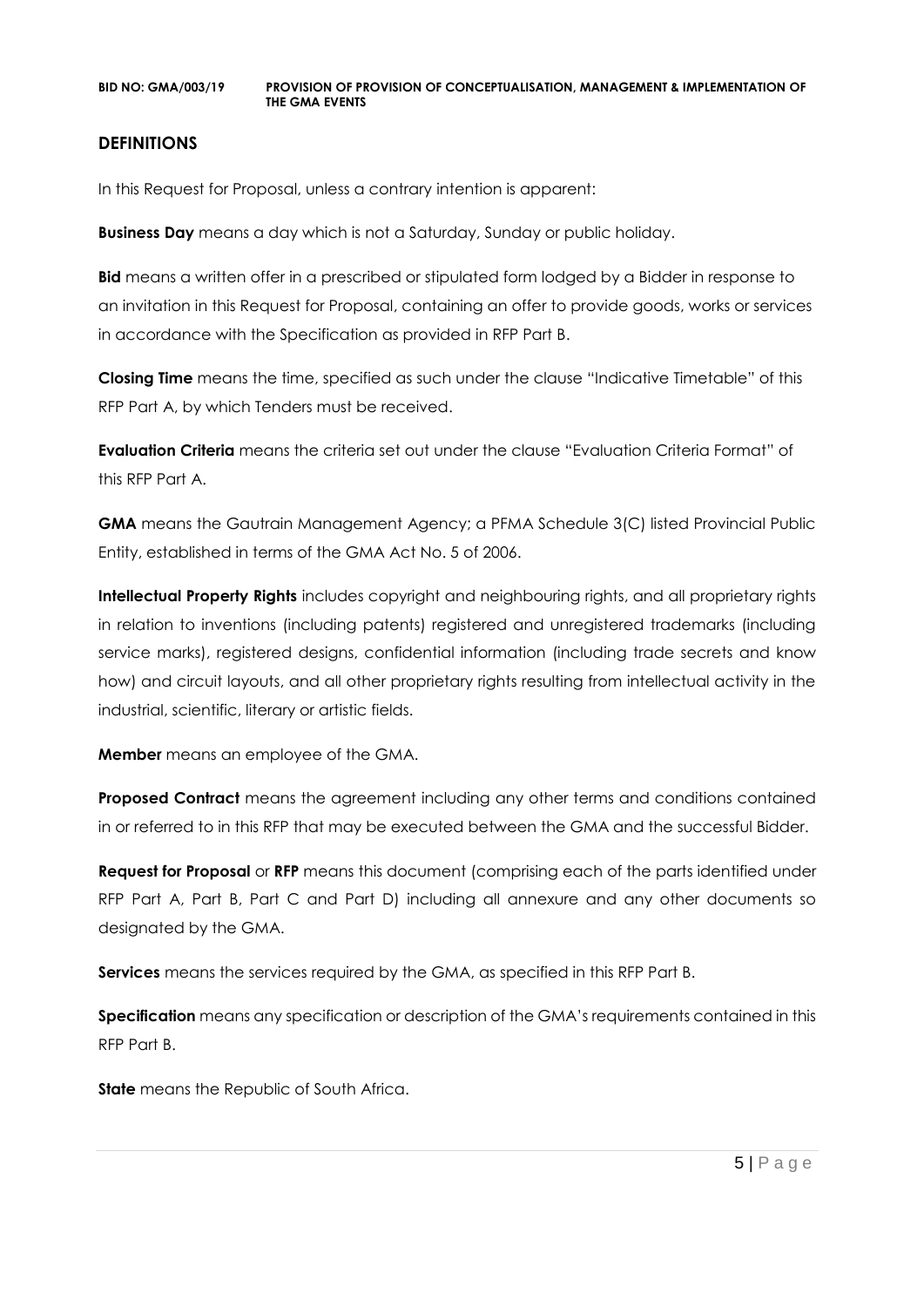**Statement of Compliance** means the statement forming part of a Tender indicating the Bidders compliance with the Specification.

**Bidder** means a person or organisation that submits a Bid.

**Tendering Process** means the process commenced by the issuing of this Request for Proposal and concluding upon formal announcement by the GMA of the selection of a successful Bidder(s) or upon the earlier termination of the process.

**Website** means the website administered by GMA located at [www.gautrain.co.za/](http://www.gautrain.co.za/)gma

## **INTERPRETATIONS**

In this RFP, unless expressly provided otherwise:

#### A reference to:

- (a) "includes" or "including" means includes or including without limitation; and
- (b) "R" or "Rands" is a reference to the lawful currency of the Republic of South Africa.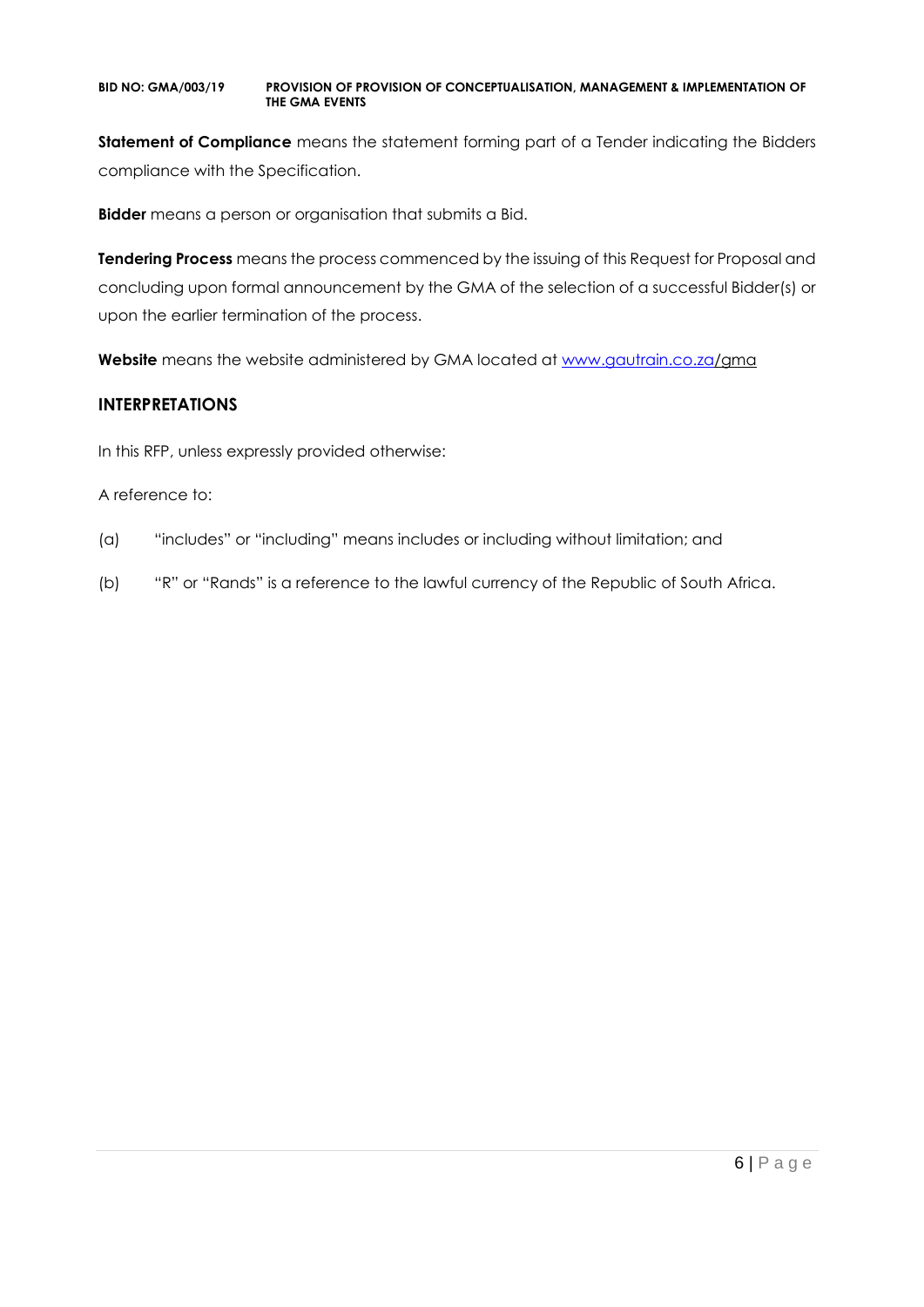# **RFP - PART A**

#### **INTRODUCTION**

- 1. The Gautrain Management Agency (GMA) is a PFMA Schedule 3(C) listed provincial public entity which has been established in terms of the GMA Act No. 5 of 2006. The GMA is substantially funded from the Provincial Revenue Fund in order to carry out the following strategic objectives:
	- Assist the Gauteng Provincial Government (GPG) in implementing Gautrain and achieving the Project's objectives.
	- Act on behalf of GPG in managing the relationship between Province and the Concessionaire in terms of the Concession Agreement and ensure that the interests of Province are protected.
	- Enhance the integration of Gautrain with other transport services and Public Transport Plans.
	- Promote and maximise the Socio-Economic Development and B-BBEE objectives of the GPG in relation to Gautrain.
	- Liaise with and promote co-operation between government structures in all three spheres of Government in relation to Gautrain.
	- Liaise with persons having an interest in the project.
	- Manage assets relating to Gautrain and promote their preservation and maintenance.
	- Manage the finances of the Gautrain Project and the financial securities provided by the Concessionaire.
	- Monitor the policy and legislative environment of the Gautrain Project
- 2. The Bombela Concession Company (RF) (Pty) Ltd (BCC or the Concessionaire) entered into a Concession Agreement with the Gauteng Province (Province) for the design, partial finance, construction, operation, and maintenance of the Gautrain Rapid Rail Link until 27 March 2026. The Operations Commencement Date (OCD) 1 started on 08 June 2010 for the section between Sandton station and ORTIA station. Extended Phase (EP) 1 services commenced on 02 August 2011 between Hatfield and Rosebank stations. The Operations Commencement Date 2 services commenced on 07 June 2012 between Rosebank and Park stations, in so doing providing a complete service between Park and Hatfield stations. At the end of the concession period, the Concessionaire shall transfer the Gautrain System to the GMA.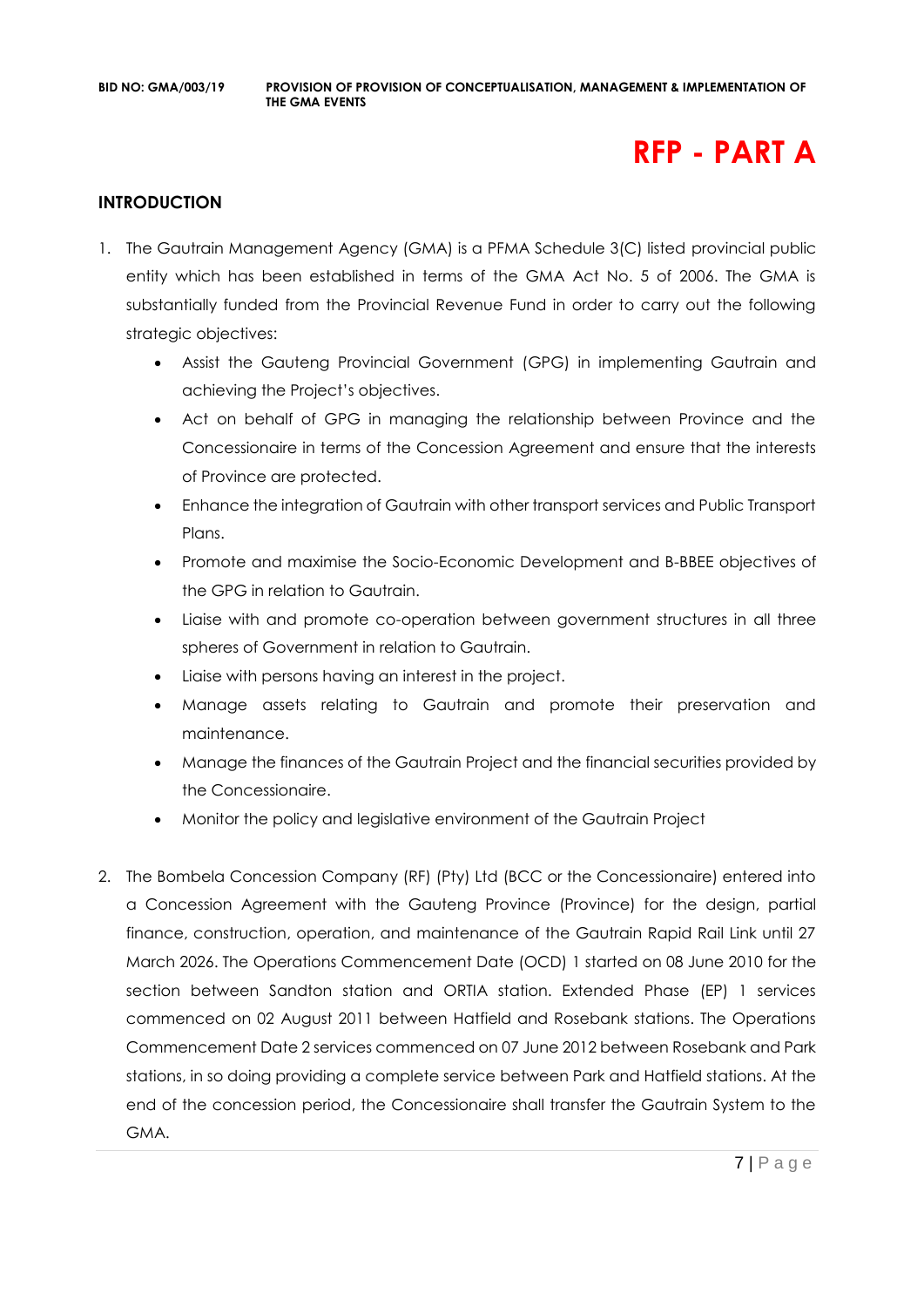- 3. The GMA is inviting responses to this Request for Proposal (reference number GMA/003/19 ) in order to appoint a suitably qualified and experienced service provider to Conceptualise, Manage and Implement the GMA events as specified in this RFP PART B – Terms of Reference.
- 4. The appointment of a successful service provider is subject to conclusion of a service level agreement between the GMA and the service provider.

#### **RFP OBJECTIVES**

5. The objective of the tender is to find suitably qualified and experienced service provider Conceptualise, Manage and Implement the GMA events for the duration of three years.

| <b>ACTIVITY</b>                                       | <b>DATE</b>           |
|-------------------------------------------------------|-----------------------|
| Issue of RFP                                          | 21 June 2019          |
| <b>Compulsory Briefing Session</b>                    | 28 June 2019 at 10h00 |
| <b>Closing Date and Time</b>                          | 17 July 2019 at 11H00 |
| Intended completion of evaluation<br>of tenders       | 17 September 2019     |
| Intended formal notification of<br>successful Bidders | 17 October 2019       |
| Effective date of contract                            | 01 November 2019      |

#### **INDICATIVE PROJECT TIMETABLE**

*\*This timetable is provided as an indication of the timing of the tender process. It is indicative only and subject to change by the GMA. Bidders are to provide proposals that will allow achievement of the intended commencement date.*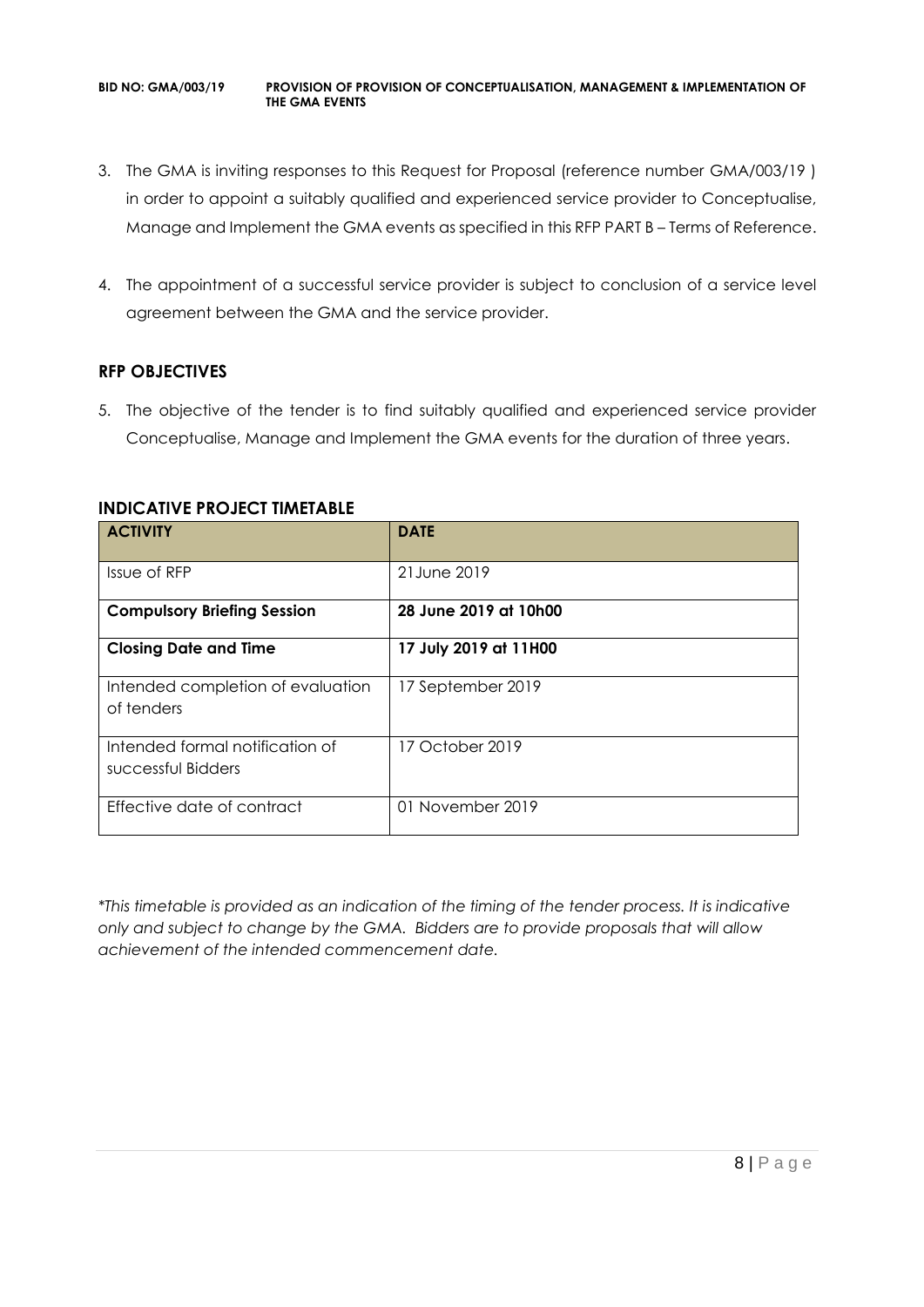#### **SUBMISSION OF TENDERS**

#### **Hardcopy Submission (Compulsory)**

| Proposal Submission                                      | Bid documents must be secured together preferably<br>bound or contained in a lever arch file     |
|----------------------------------------------------------|--------------------------------------------------------------------------------------------------|
| Physical Address of Tender Box                           | 44 Grand Central Boulevard, Grand Central Midrand<br>(Off R101 Old Johannesburg Road)            |
| Hours of access to Tender Box                            | Between 07:00 and 17:00 (Weekdays only)                                                          |
| Information to be marked on<br>package containing Tender | Gautrain Management Agency<br>Attention: Supply Chain Management Unit<br>RFP Ref. No. GMA/003/19 |
|                                                          | Name of Bidder                                                                                   |

- 6. Bidders are to provide one (1) original and three (3) hard copies of the Bidders Response (Bid).
- 7. Bidders must also include an electronic copy of the Bidders Response for each proposal in PDF or Microsoft Office 2007 format in the hardcopy submission. All responses must be submitted in a sealed envelope in accordance with the conditions of Tendering and on the official forms included in this document.
- 8. All documents must be virus checked by the Bidder before lodgement. In this case of inconsistency between the electronic and hardcopy submissions, the hardcopy submission will prevail.
- 9. All enquiries related to this RFP must be sent to **[tenderenquiries@Gautrain.co.za](mailto:tenderenquiries@Gautrain.co.za)**.

## **RULES GOVERNING THIS RFP AND THE TENDERING PROCESS**

#### **APPLICATION OF RULES**

10. Participation in the tender process is subject to compliance with the rules contained in this RFP Part A.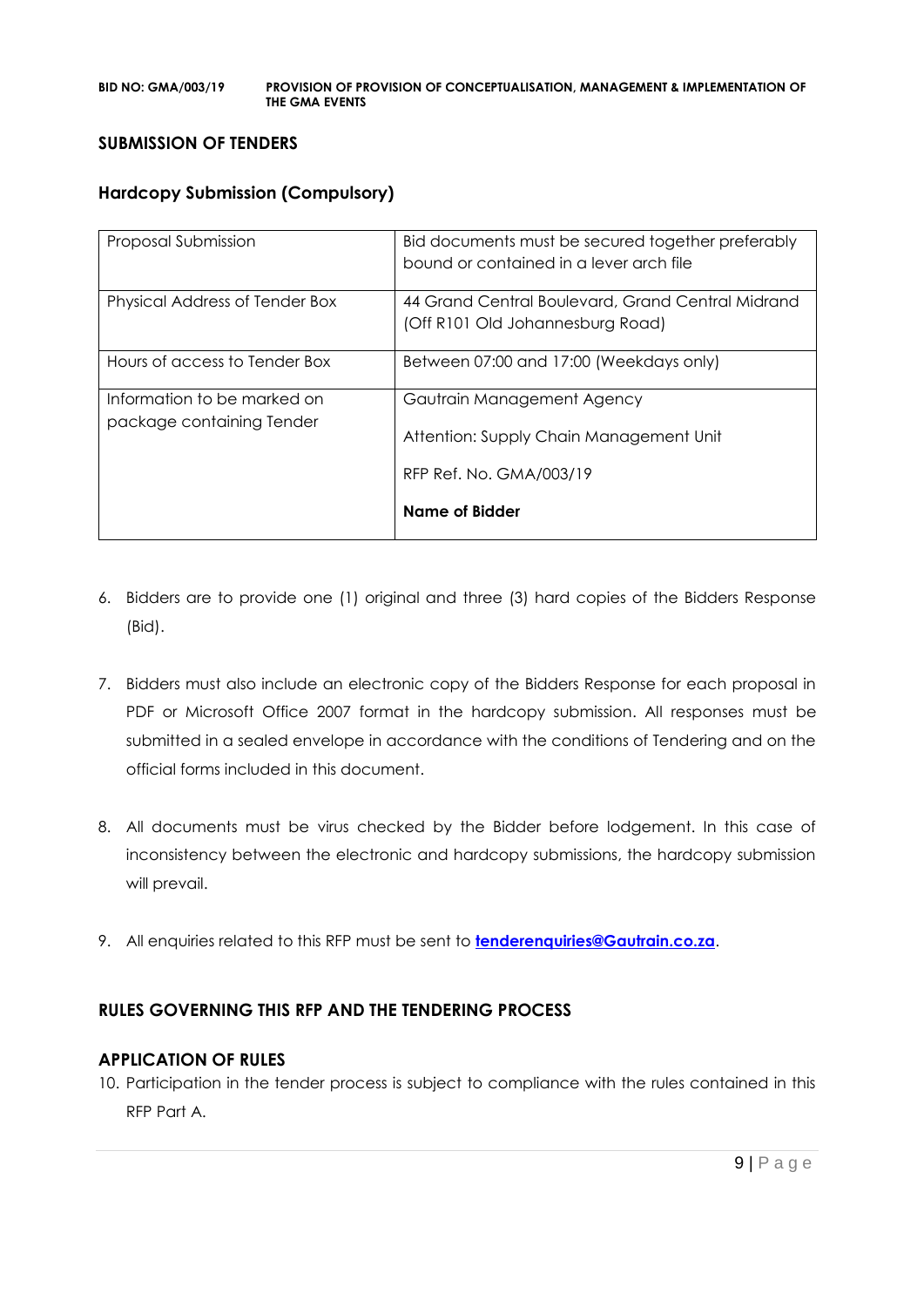- 11. All persons (whether or not a Participant in this tender process) having obtained or received this RFP may only use it, and the information contained therein, in compliance with the rules contained in this RFP Part A.
- 12. All Bidders are deemed to accept the rules contained in this RFP Part A.
- 13. The rules contained in this RFP Part A apply to:
	- a. The RFP and any other information given, received or made available in connection with this RFP, and any revisions or annexure;
	- b. the Tendering Process; and
	- c. any communications (including any briefings, presentations, meetings and negotiations) relating to the RFP or the Tendering Process.

## **REQUEST FOR PROPOSAL**

#### **STATUS OF REQUEST FOR PROPOSAL**

- 14. This RFP is an invitation for service provider/s to submit a proposal(s) for the provision of the services as set out in the Specification contained in this RFP Part B. Accordingly, this RFP must not be construed, interpreted, or relied upon, whether expressly or implied, as an offer capable of acceptance by any person(s), or as creating any form of contractual, promissory or other rights.
- 15. No binding contract or other understanding for the supply of the Services will exist between the GMA and any Bidder unless and until the Agency has executed a formal written contract with the successful Bidder.

## **ACCURACY OF REQUEST FOR PROPOSAL**

16. Whilst all due care has been taken in connection with the preparation of this RFP, the GMA makes no representations or warranties that the content in this RFP or any information communicated to or provided to Bidders during the Tendering Process is, or will be, accurate, current or complete. The GMA, and its officers, employees and advisors will not be liable with respect to any information communicated which is not accurate, current or complete.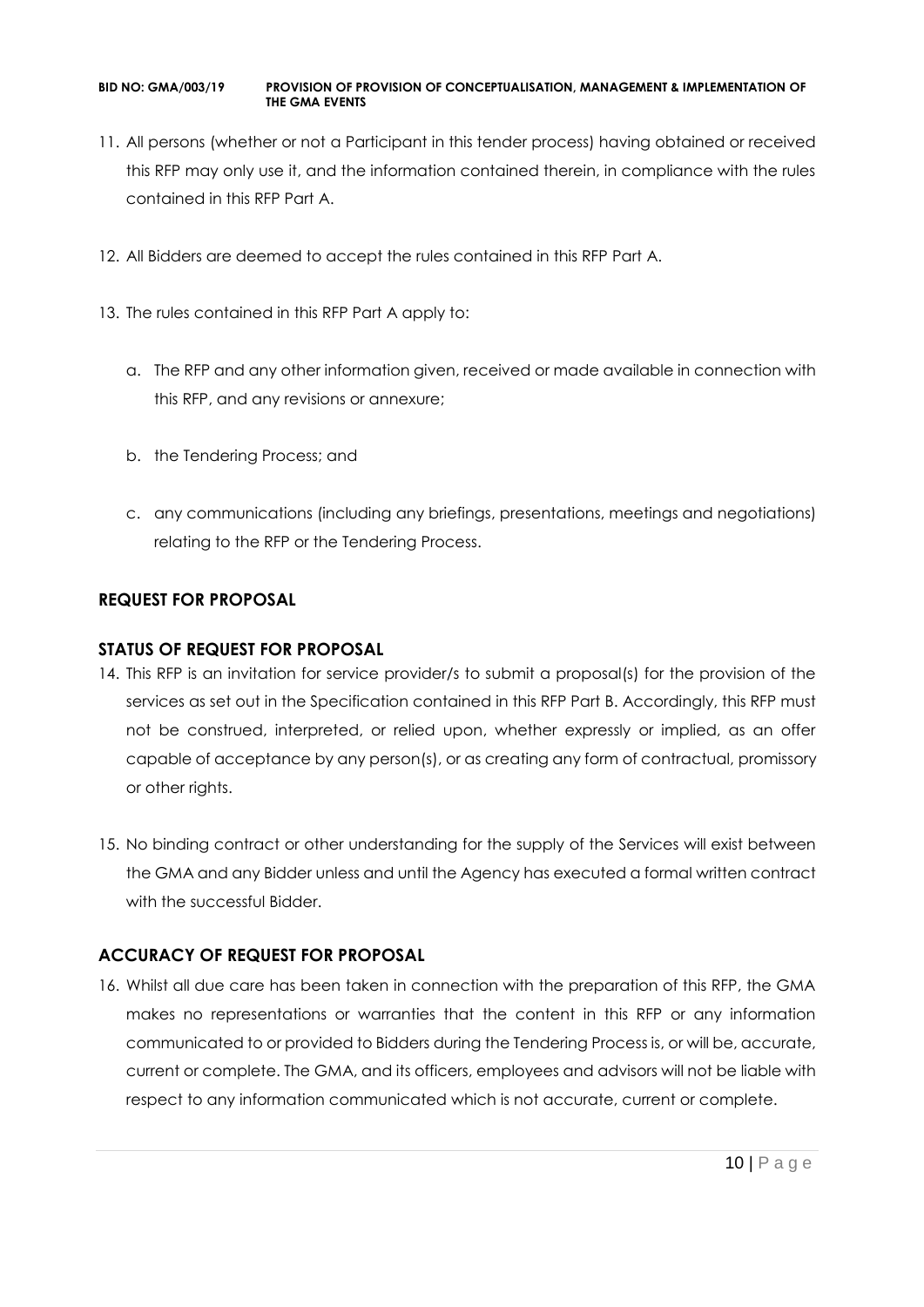- 17. If a Bidder finds or reasonably believes it has found any discrepancy, ambiguity, error or inconsistency in this RFP or any other information provided by the GMA (other than minor clerical matters), the Bidder must promptly notify the Agency in writing (by e-mail to the address **[tenderenquiries@Gautrain.co.za](mailto:tenderenquiries@gautrainpo.co.za)**) of such discrepancy, ambiguity, error or inconsistency in order to afford the GMA an opportunity to consider what corrective action is necessary (if any).
- 18. Any actual discrepancy, ambiguity, error or inconsistency in this RFP or any other information provided by the GMA will, if possible, be corrected and provided to all Bidders without attribution to the Bidder who provided the written notice.

#### **ADDITIONS AND AMENDMENTS TO THE RFP**

- 19. The GMA reserves the right to change any information in, or to issue any addendum to this RFP before the Closing Time. The GMA and its officers, employees and advisors will not be liable in connection with either the exercise of, or failure to exercise this right.
- 20. If the GMA exercises its right to change information in terms of clause 22, it may seek amended Tenders from all Bidders.

#### **REPRESENTATIONS**

21. No representations made by or on behalf of the GMA in relation to this RFP will be binding on the GMA unless that representation is expressly incorporated into the contract ultimately entered into between the GMA and the successful Bidder.

## **CONFIDENTIALITY**

22. All persons (including all Bidders) obtaining or receiving this RFP and any other information in connection with this RFP or the Tendering Process must keep the contents of the RFP and other such information confidential, and not disclose or use the information except as required for the purpose of developing a proposal in response to this RFP.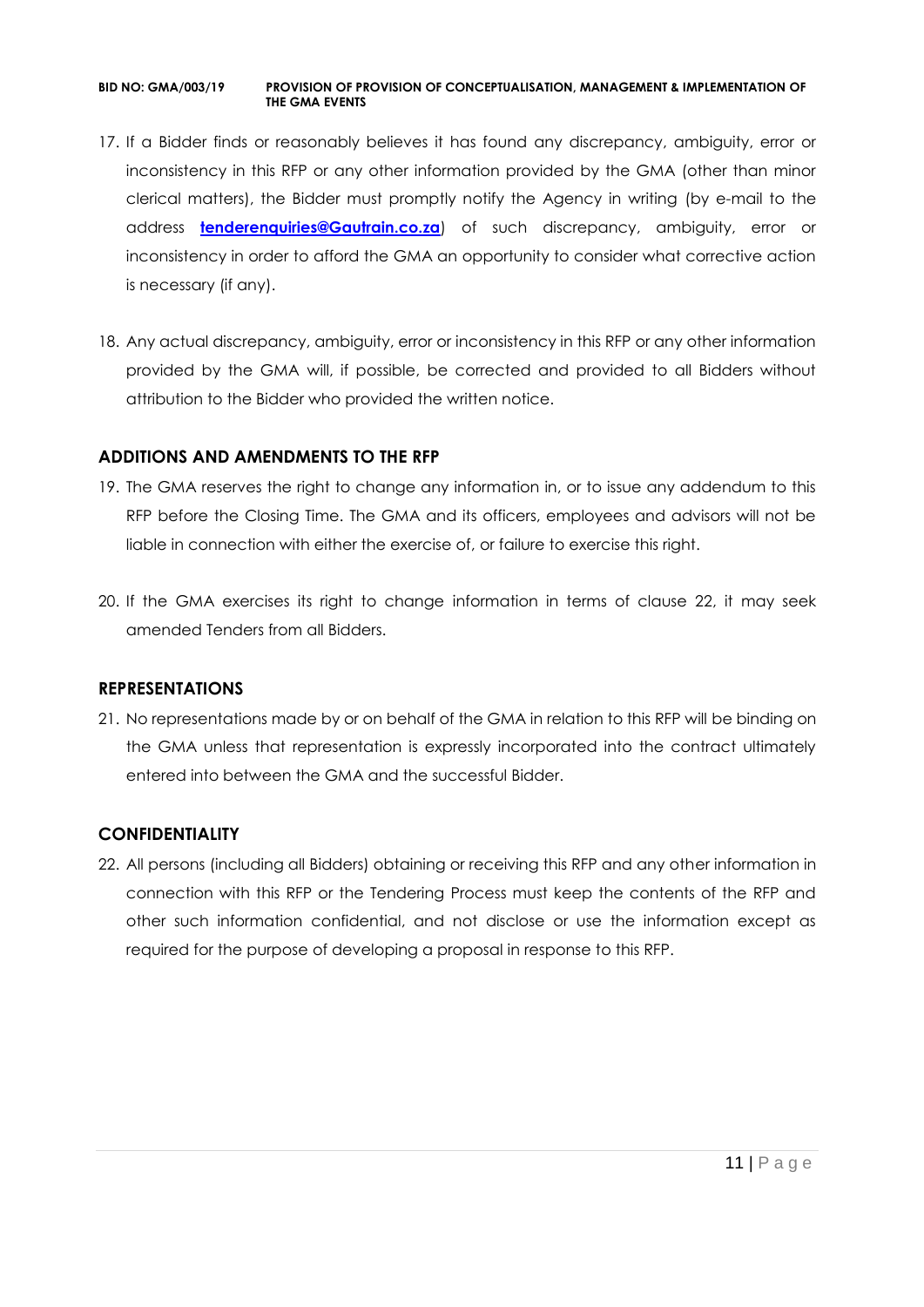## **COMMUNICATIONS DURING THE TENDERING PROCESS**

#### **REQUESTS FOR CLARIFICATION OR FURTHER INFORMATION**

- 23. All communication and attempts to solicit information of any kind relative to this tender should be in writing and channelled to the Supply Chain Management Unit via email to: **[tenderenquiries@Gautrain.co.za](mailto:tenderenquiries@gautrainpo.co.za)**.
- 24. Any communication by a Bidder to the GMA will be effective upon receipt by the SCM Unit (provided such communication is in the required format).
- 25. The GMA has restricted the period during which it will accept questions or requests for further information or clarification and reserves the right not to respond to any enquiry or request, irrespective of when such enquiry or request is received.
- 26. Except where the GMA is of the opinion that issues raised apply only to an individual Bidder, questions submitted and answers provided will be made available to all Bidders by e-mail, as well as on the GMA's website without identifying the person or organisation which submitted the question.
- 27. In all other instances, the GMA may directly provide any written notification or response to a Bidder by email to the address of the Bidder (as notified by the Bidder to the SCM Unit).
- 28. A Bidder may, by notifying the SCM Unit in writing, withdraw a question submitted in accordance with clause 30, in circumstances where the Bidder does not wish the GMA to publish its response to the question to all Bidders.

#### **UNAUTHORISED COMMUNICATIONS**

29. Bidders may not contact (including promotional or advertising activities) any GMA staff or Advisors of GMA except through the channel in clause 21 above on any matter pertaining to the bid from the time when the bid is advertised to the time the bid is awarded. Communicating with any GMA staff or Advisors of GMA except through the channel in clause 21 above will be perceived as an effort by a bidder to influence bid evaluation, bid comparisons or bid award decisions in any manner, and will result in rejection of the bid concerned. Nothing in this clause is intended to prevent communications with staff of, or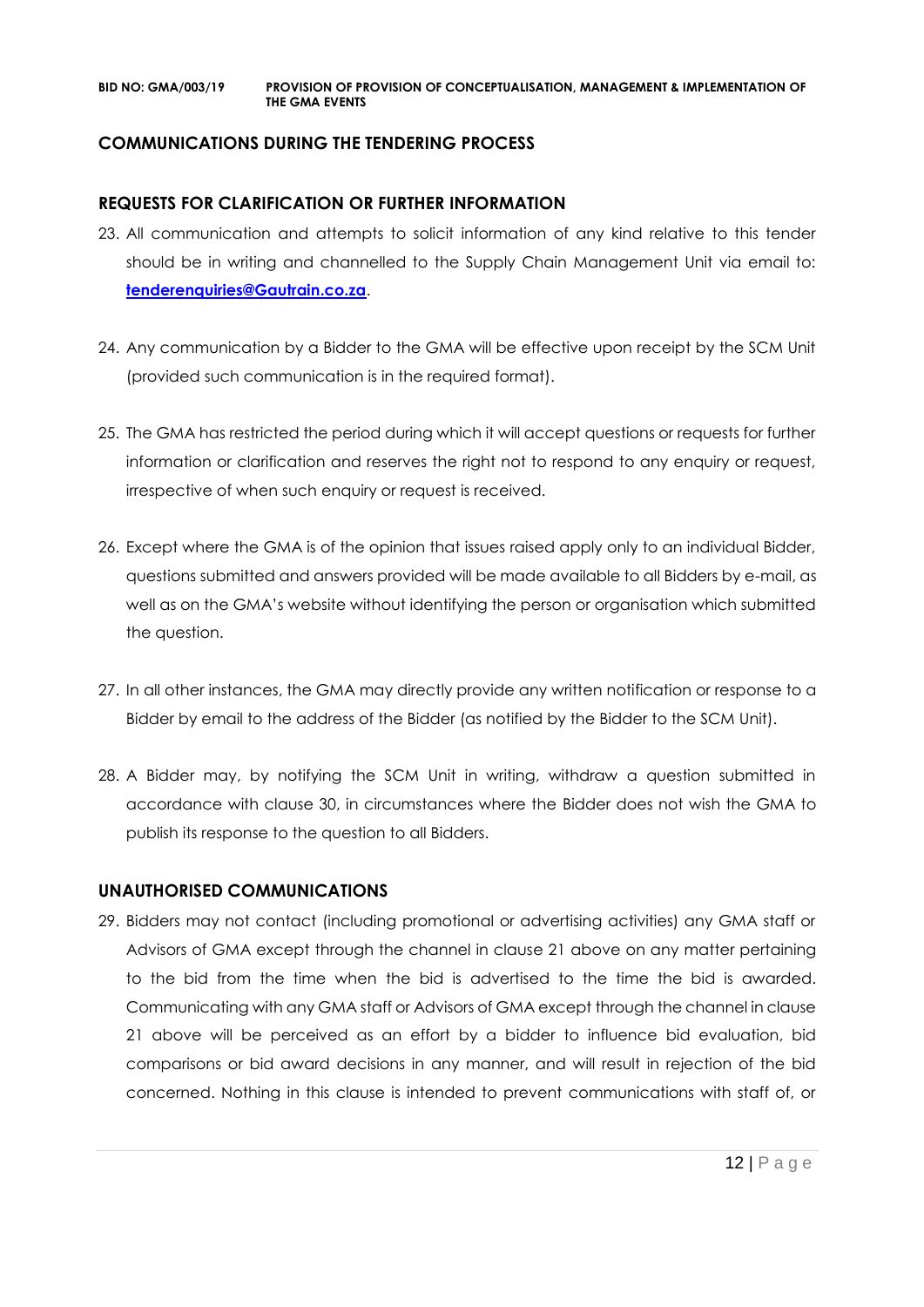advisors of the GMA to the extent that such communications do not relate to this RFP or the Tendering Process.

30. Bidders must not otherwise engage in any activities that may be perceived as, or that may have the effect of, influencing the outcomes of the Tendering Process in any way.

## **IMPROPER ASSISTANCE, FRAUD AND CORRUPTION**

- 31. Bidders may not seek or obtain the assistance of employees, contractors or advisors of the GMA in the preparation of their tender responses, except where contractors or advisors are participating in the tender in which case the Bidder must disclose such participation in its tender by declaring their possible interest or conflict in the relevant SBD 4 form.
- 32. The GMA may in its absolute discretion, immediately disqualify a Bidder that it believes has sought or obtained such improper assistance.
- 33. Bidders are to be familiar with the implications of contravening the Prevention and Combating of Corrupt Activities Act, No. 12 of 2004 and any other relevant legislation.
- 34. Bidders are encouraged to stop crime at the GMA in its tracks and report it anonymously to the following number: 0800 6 FRAUD/0800 637 283.

## **ANTI-COMPETITIVE CONDUCT**

- 35. Bidders and their respective officers, employees, agents and advisors must not engage in any collusion, anti-competitive conduct or any other similar conduct in respect of this Tendering Process with any other Bidder or any other person(s) in relation to:
	- a. The preparation or lodgement of their Tender
	- b. the evaluation and clarification of their Tender; and
	- c. the conduct of negotiations with the GMA.
- 36. For the purposes of clause 38, collusion, anti-competitive conduct or any other similar conduct may include disclosure, exchange and clarification of information whether or not such information is confidential to the GMA or any other Bidder or any other person or organisation.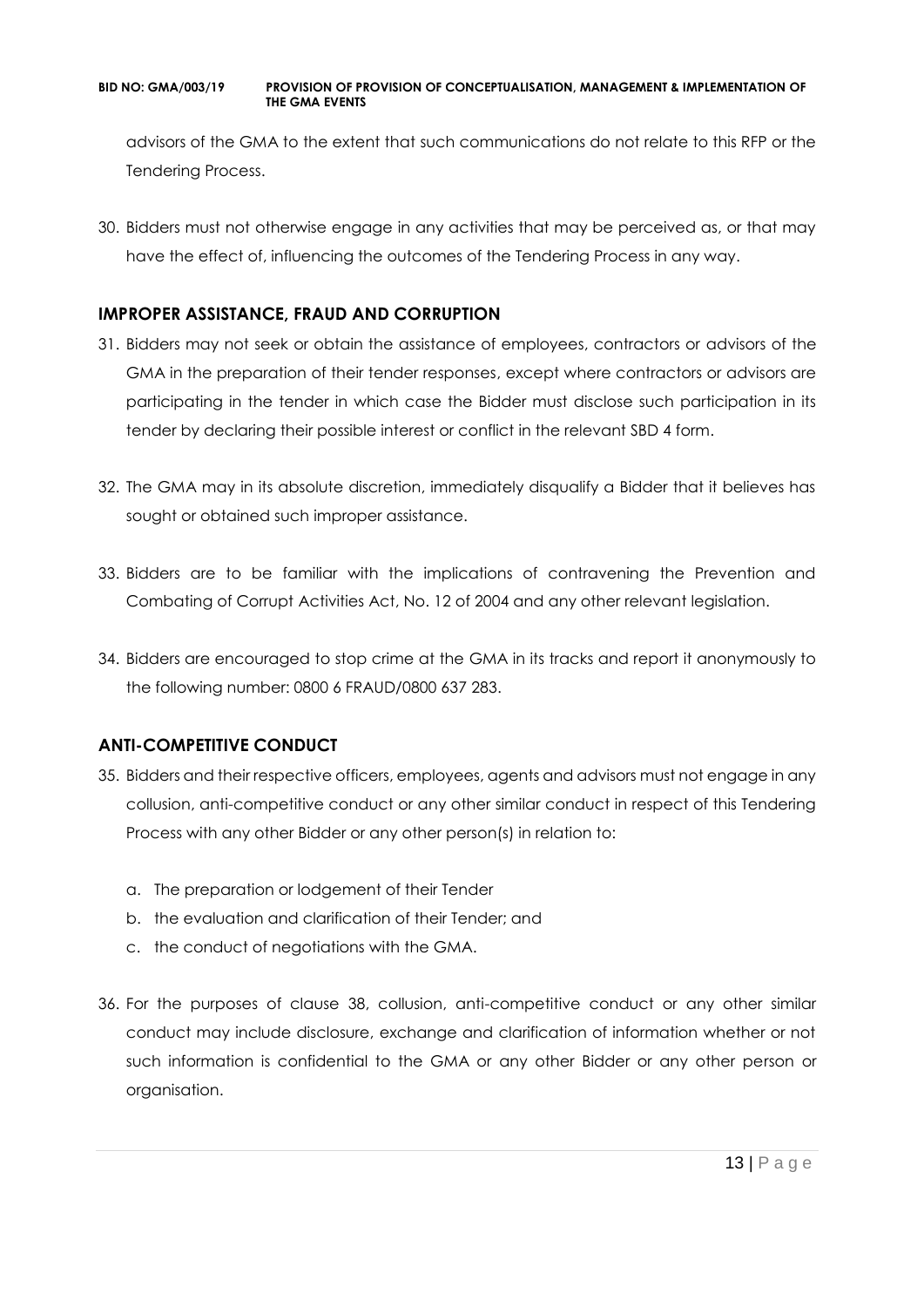37. In addition to any other remedies available to it under law or contract, the GMA may, in its absolute discretion, immediately disqualify a Bidder that it believes has engaged in any collusive, anti-competitive conduct or any other similar conduct during the entire Tendering Process.

## **COMPLAINTS ABOUT THE TENDERING PROCESS**

- 38. Any complaint about the RFP or the Tendering Process must be submitted to the SCM Unit in writing, (preferably by email), immediately upon the cause of the complaint arising or becoming known to the Bidder.
- 39. The written complaint must set out:
	- a. The basis for the complaint, specifying the issues involved;
	- b. how the subject of the complaint affect the organisation or person making the complaint;
	- c. any relevant background information; and
	- d. the outcome desired by the person or organisation making the complaint.
- 40. If the matter relates to the conduct of an official, employee or advisor of the GMA, the complaint should be addressed in writing marked for the attention of the Chief Executive Officer of the GMA, and delivered to the physical address of the GMA, as notified.

## **CONFLICT OF INTEREST**

- 41. A Bidder must not, and must ensure that its officers, employees, agents and advisors do not place themselves in a position that may give rise to actual, potential or perceived conflict of interest between the interests of the GMA and/or the Gauteng Provincial Government and the Bidders interests during the Tender Process.
- 42. The Bidders Response in this RFP Part C requires the Bidder to provide details of any interests, relationships or clients which may or do give rise to a conflict of interest in relation to the supply of the services under any contract that may result from this RFP.
- 43. If the Bidder submits its Tender and a subsequent conflict of interest arises, or is likely to arise, which was not disclosed in the Tender, the Bidder must notify the GMA immediately in writing of that conflict.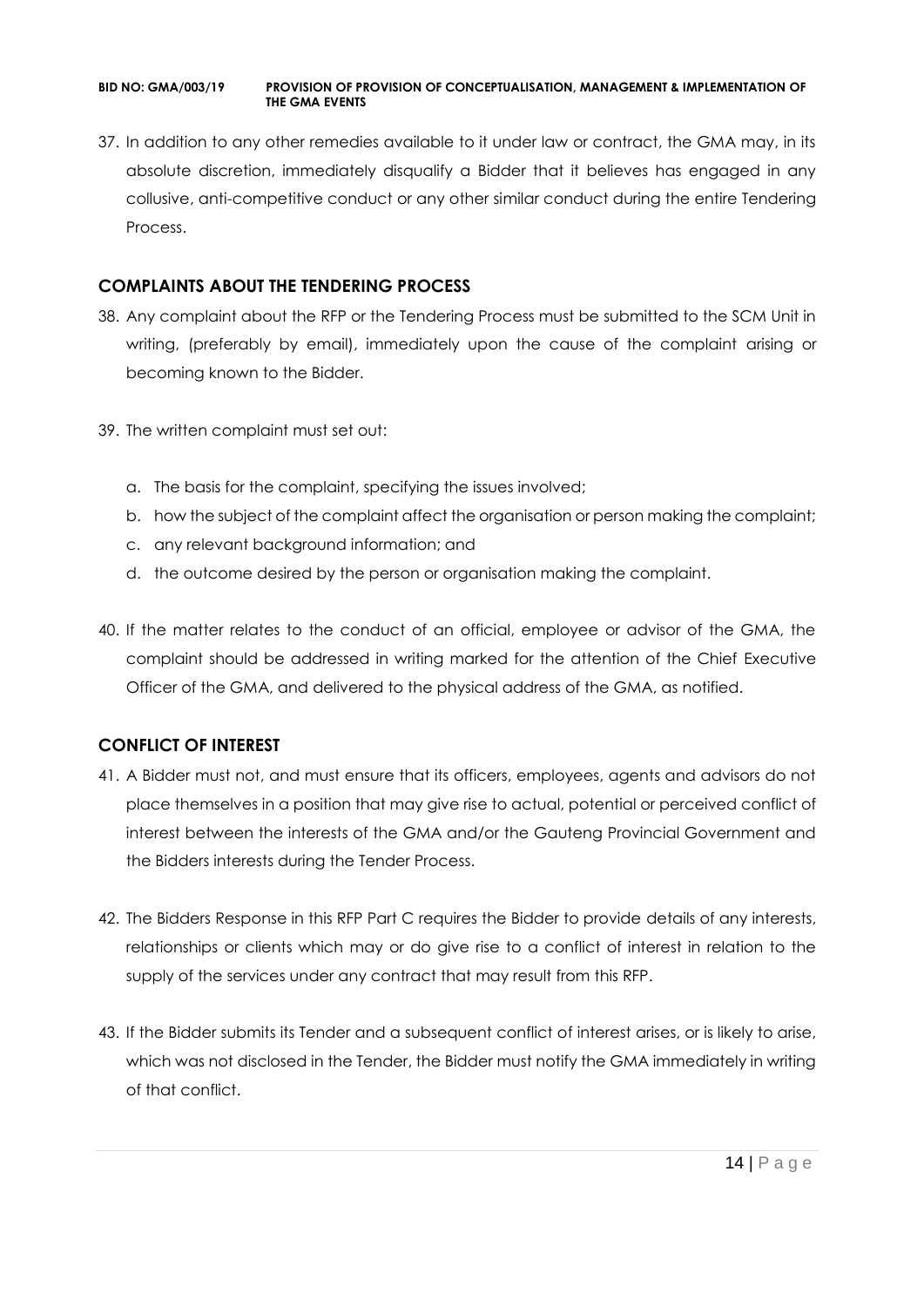44. The GMA may immediately disqualify a Bidder from the Tendering Process if the Bidder fails to notify the GMA of the conflict as required.

## **LATE TENDERS**

- 45. Tenders must be lodged by the Closing Date and Time. Where a tender document is not in the tender box at the time of the bid closing, such a bid document will be regarded as a late bid. Late bids will not be accepted or considered.
- 46. Tenders lodged after the Closing Time or lodged at a location or in a manner that is contrary to that specified in this RFP will be disqualified from the Tendering Process and will be ineligible for consideration.
- 47. The determination of the GMA as to the actual time that a Tender is lodged is final. Subject to clause 49, all Tenders lodged in the Tender Box after the Closing Time will be recorded by the GMA and will only be opened for the purposes of identifying a business name and address of the Bidder. The GMA will inform a Bidder whose Tender was lodged after the Closing Time of its ineligibility for consideration. The general operating practice is for the late tender to be returned within 5 (Five) working days of receipt or within 5 (Five) working days after determination not to accept a late tender.

## **TENDER DOCUMENTS**

## **BIDDERS RESPONSIBILITIES**

- 51. Bidders are responsible for:
	- a. Examining this RFP and any documents referenced or attached to this RFP and any other information made or to be made available by the GMA to Bidders in connection with this RFP;
	- b. fully informing themselves in relation to all matters arising from this RFP, including all matters regarding the GMA's requirements for the provision of the Services;
	- c. ensuring that their Tenders are accurate and complete;
	- d. making their own enquiries and assessing all risks regarding this RFP, and fully considering and incorporating the impact of any known and unknown risks into their Tender;
	- e. ensuring that they comply with all applicable laws in regards to the Tendering Process particularly as specified by National Treasury Regulations, Guidelines, Instruction Notes and Practice Notes and other relevant legislation as published from time to time in the Government Gazette;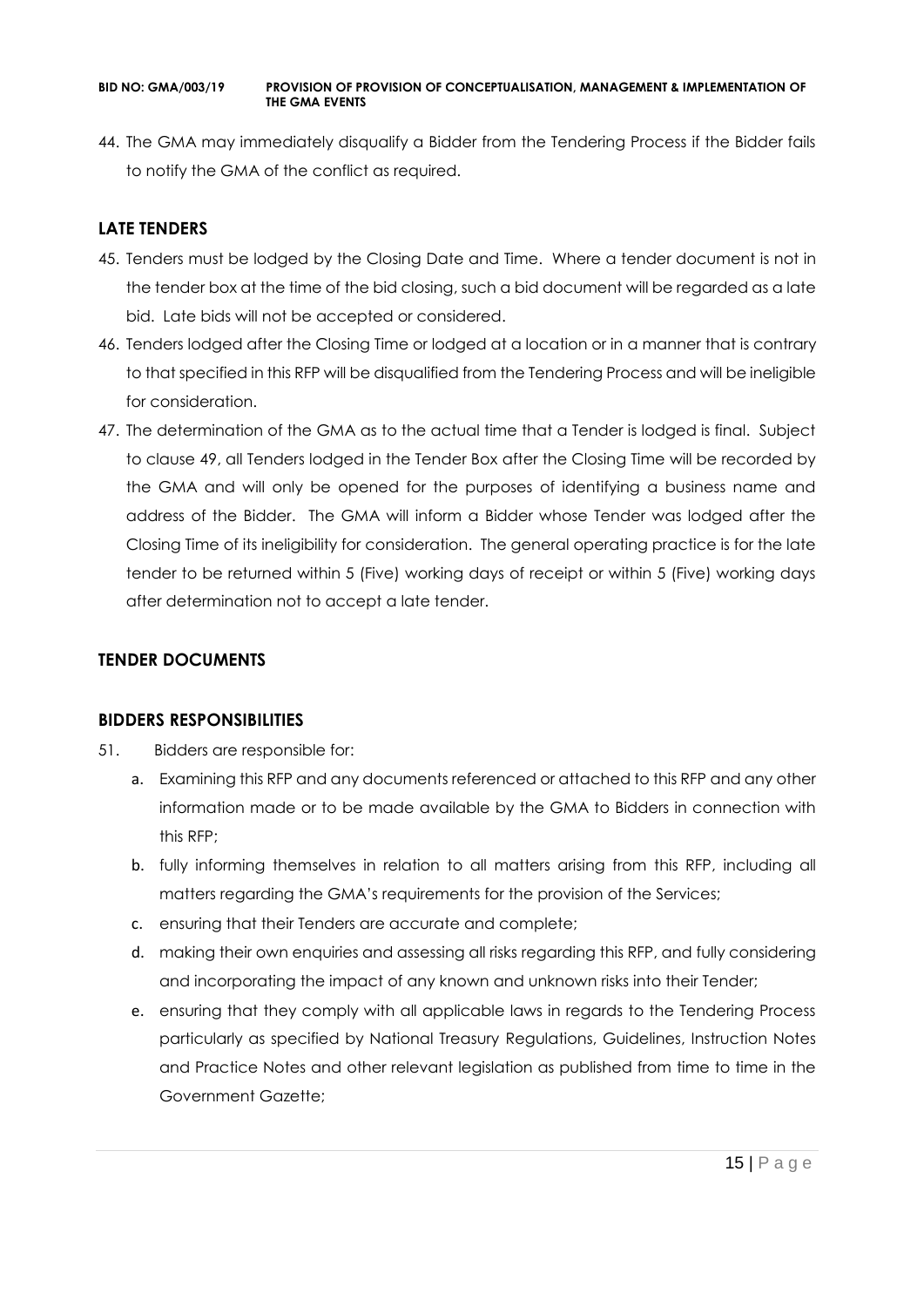- f. submitting an Original Valid Tax Clearance Certificate and all other returnable documents as listed on the Checklist; and
- g. Failure to provide the required information could result in disqualification of the bidder.

#### **PREPARATION OF TENDERS**

- 52. Bidders must ensure that:
	- a. Their Tender is submitted in the required format as stipulated in this RFP Part A; and
	- b. all the required information fields in RFP Part C are completed in full and contain the information requested by the GMA.

*Note to Bidders: The GMA may in its absolute discretion reject a Tender that does not include the information requested.*

53. Unnecessarily elaborate responses or other presentations beyond that which is sufficient to present a complete and effective tender proposal are not desired or required. Elaborate and expensive visual and other presentation aids are not necessary.

## **ILLEGIBLE CONTENT, ALTERATION AND ERASURES**

- 54. Incomplete Tenders may be disqualified or evaluated solely on information contained in the Tender.
- 55. The GMA may disregard any content in a Tender that is illegible and will be under no obligation whatsoever to seek clarification from the Bidder.
- 56. The GMA is entitled to amend any bid conditions, validity period, specifications, or extend the closing date of bids before the closing date. All bidders, to whom the bid documents have been issued, will be advised in writing of such amendments in good time.

## **OBLIGATION TO NOTIFY ERRORS**

57. Amended bids may be sent, together with the original bid, in an envelope marked "Amendment to bid" and should be placed in the bid box before the closing date and time. An amendment bids without original bid document will not be considered.

## **RESPONSIBILITY FOR TENDERING COSTS**

58. The Bidders participation or involvement in any stage of the Tendering Process is at the Bidders sole risk, cost and expense. The GMA will not be held responsible for, or pay for, any expense or loss that may be incurred by Bidders in relation to the preparation or lodgement of their Tender.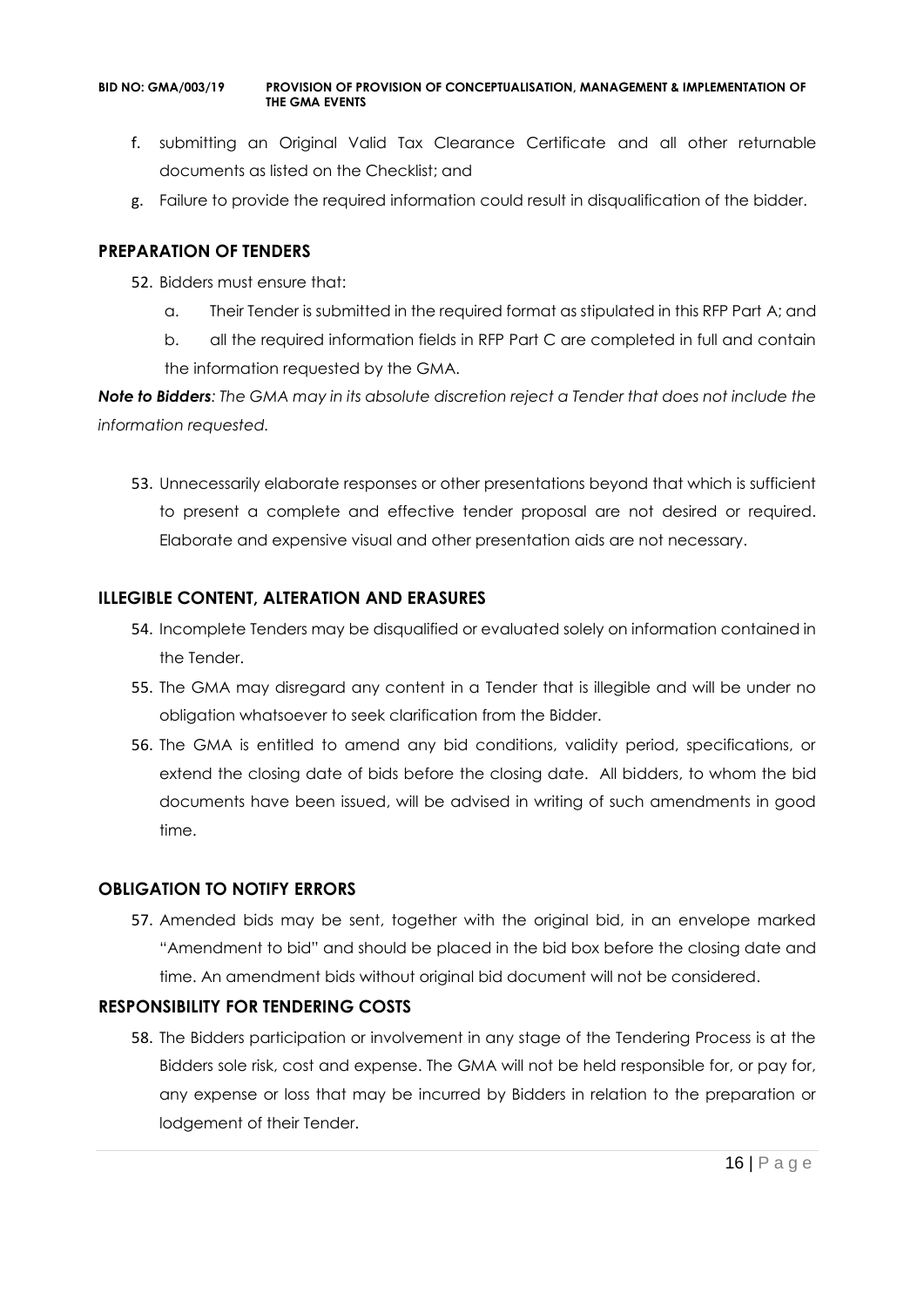- 59. The GMA is not liable to the Bidder for any costs on the basis of any contractual, or promissory or restitutionary grounds whatsoever as a consequence of any matter relating to the Bidders participation in the Tendering Process, including without limitation, instances where:
- a. The Bidder is not engaged to perform under any contract; or
- b. the GMA exercises any right under this RFP or at law.

#### **DISCLOSURE OF TENDER CONTENTS AND TENDER INFORMATION**

- 60. All Tenders received by the GMA will be treated as confidential. The GMA will not disclose any Tender contents and Tender information, except:
- a. As required by law;
- b. for the purpose of investigations by other government authorities having relevant jurisdiction;
- c. to external consultants and advisors of the GMA engaged to assist with the Tendering Process; or
- d. for the general information of Bidders required to be disclosed as per National Treasury Regulations, Guidelines, Instruction Notes or Practice Notes.

#### **USE OF TENDERS**

- 61. Upon submission in accordance with the requirements of submission of Tenders, all Tenders submitted become the property of the GMA. Bidders will retain all ownership rights in any intellectual property contained in the Tender.
- 62. Each Bidder, by submission of their Tender, is deemed to have licensed the GMA to reproduce the whole, or any portion, of their Tender for the purposes of enabling the GMA to evaluate the Tender.
- 63. Further, in submitting a Tender, the Bidder accepts that the GMA shall, in accordance with the requirements of Treasury Regulation No. 16A.6.3(d) and the National Treasury Instruction Note on *Enhancing Compliance Monitoring and Improving Transparency and Accountability in Supply Chain Management,* publish (on the internet or otherwise):

a. The names of all Bidders that submitted bids in relation to this RFP within 10 (Ten) working days after the closing date of this RFP, if the bid is above the threshold value of R500 000; and

b. on award of the bid, the name of the successful Bidder, the contract price, B-BBEE level of contribution status, the contract number and description of the contract awarded.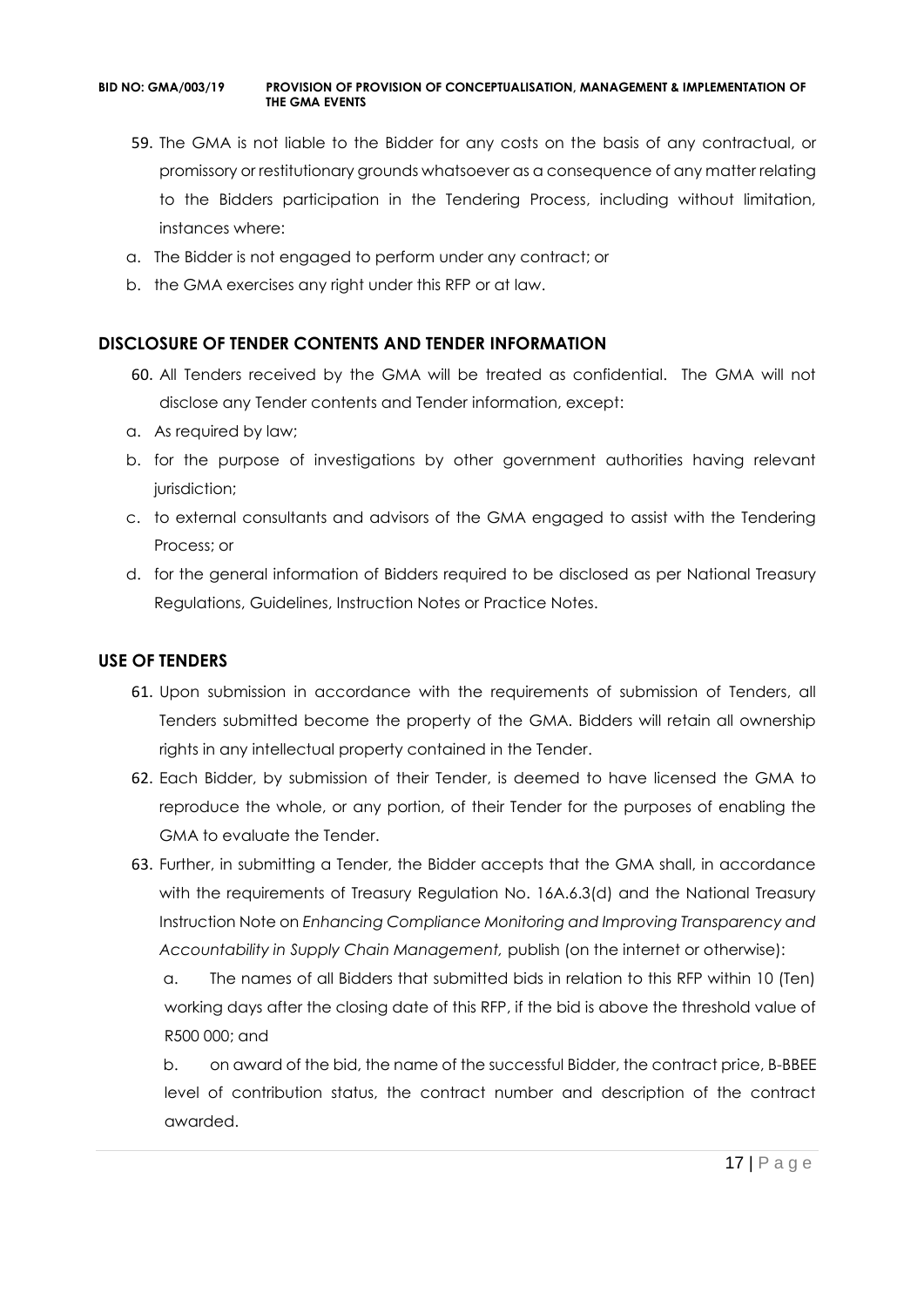## **PERIOD OF VALIDITY**

64. All Tenders received must remain valid and open for acceptance for a minimum of 120 (One hundred and twenty) days from the Closing Time. This period may be extended by written mutual agreement between the GMA and the Bidder.

## **STATUS OF TENDER**

- 65. Each Tender constitutes an irrevocable offer by the Bidder to the GMA to provide the Services required and otherwise to satisfy the requirements of the Specification as set out in this RFP Part B.
- 66. A Tender must not be conditional on:
	- a. The Board approval of the Bidder or any related governing body of the Bidder being obtained;
	- b. the Bidder conducting due diligence or any other form of enquiry or investigation;
	- c. the Bidder (or any other party) obtaining any regulatory approval or consent;
	- d. the Bidder obtaining the consent or approval of any third party; or
	- e. the Bidder stating that it wishes to discuss or negotiate any commercial terms of the contract.
- 67. The GMA may, in its absolute discretion, disregard any tender that is, or is stated to be, subject to any one or more of the conditions detailed above (or any other relevant conditions).
- 68. The GMA reserves the right to accept a Tender in part or in whole or to negotiate with a Bidder in accordance with the clause 88 (Unreasonable disadvantage) of this RFP Part A.

## **TENDER RESPONSE**

## **COMPLIANCE WITH SPECIFICATION**

- 69. Under Part C of this RFP, a Bidder must submit a tabulated statement showing its level of compliance to the Specification contained in this RFP Part B.
- 70. In particular, Bidders must state if they will not comply with the Specification, or will only comply with the Specification subject to conditions. Full details of the non-compliance (including the nature and extent of the non-compliance and any reasons for such noncompliance) must be stated in the space provided in the tabulated statement.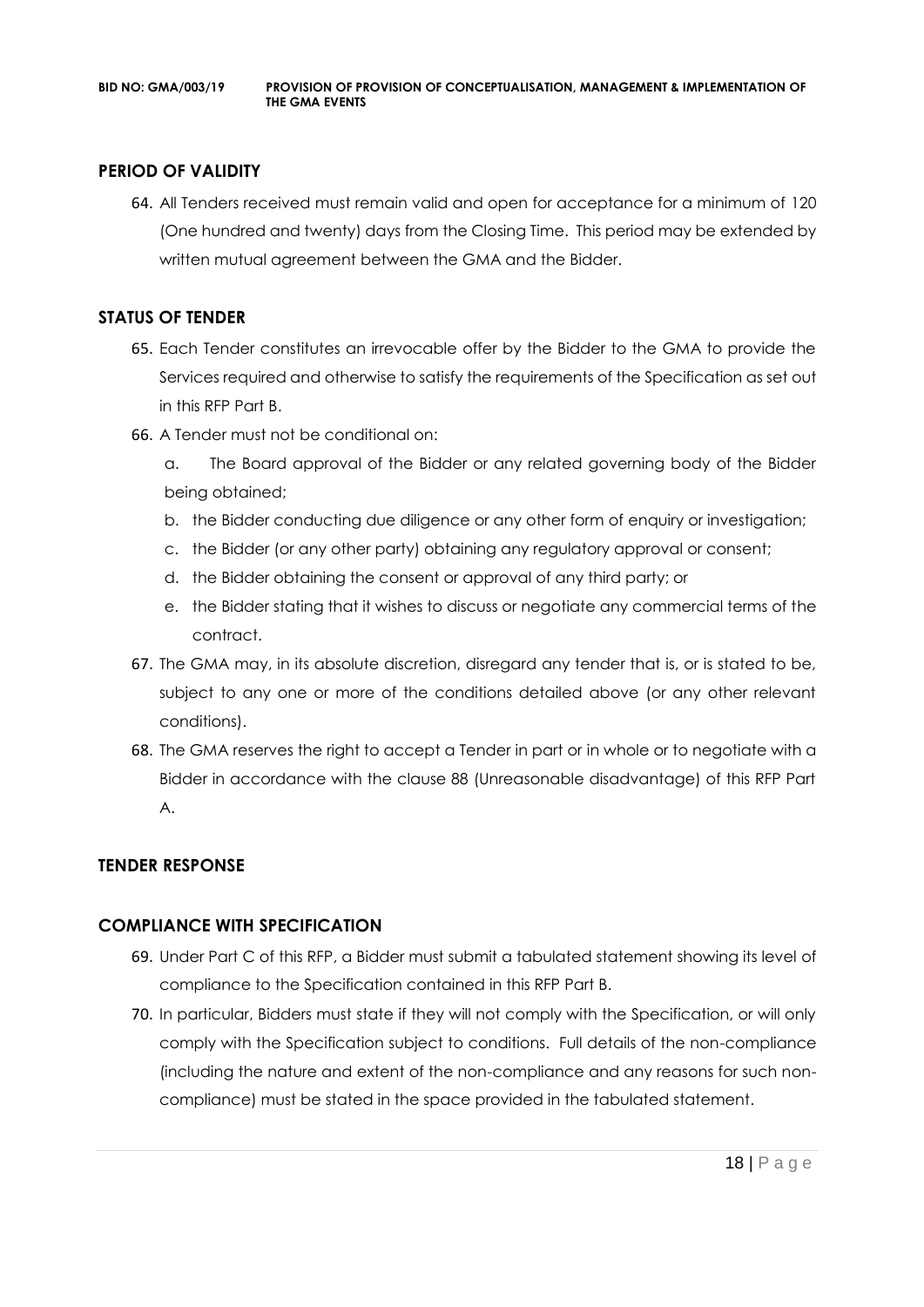- 71. No response is required in respect of a particular section of the Specification where Bidders will comply with the Specification. Only sections that Bidders have not complied with, or will only comply with subject to conditions, should be noted in the tabulated statement.
- 72. The GMA is prepared to contemplate minor variations or departures from the Specification proposed by Bidders.
- 73. However, Bidders should note that significant or substantive variations or departures from the Specifications will not be viewed favourably unless the Bidder is able to clearly demonstrate to the satisfaction of the GMA the necessity for such variations or departures.

*Note to Bidders: The GMA will assume that a Bidders Response complies in all relevant respects with the Specification unless the Bidder states otherwise. Failure to notify the GMA of any noncompliance may result in a Bidders Response being disregarded.*

- 74. For the purposes of clauses 70,71 and 72:
	- **Yes/Complies** means that in all respects the Bidders Response meets or otherwise satisfies all specified outputs, characteristics or performance standards.
	- **Will comply subject to conditions** means that the specified outputs, characteristics or performance standards can only be met by the Bidder subject to certain conditions.
	- **No/Will not comply** means that the specified outputs, characteristics or performance standards is not met by the Bidders Response.

## **GENERAL**

- 75. Indefinite responses such as "noted", "to be discussed" or "to be negotiated" are not acceptable.
- 76. Where the Bidder is unwilling to accept a specified condition, the non-acceptance must be clearly and expressly stated. Prominence must be given to the statement detailing the non-acceptance. It is not sufficient that the statement appears only as part of an attachment to the Tender, or be included in a general statement of the Bidders usual operating conditions.
- 77. An incomplete Tender may be disqualified or assessed solely on the information completed or received with the Tender.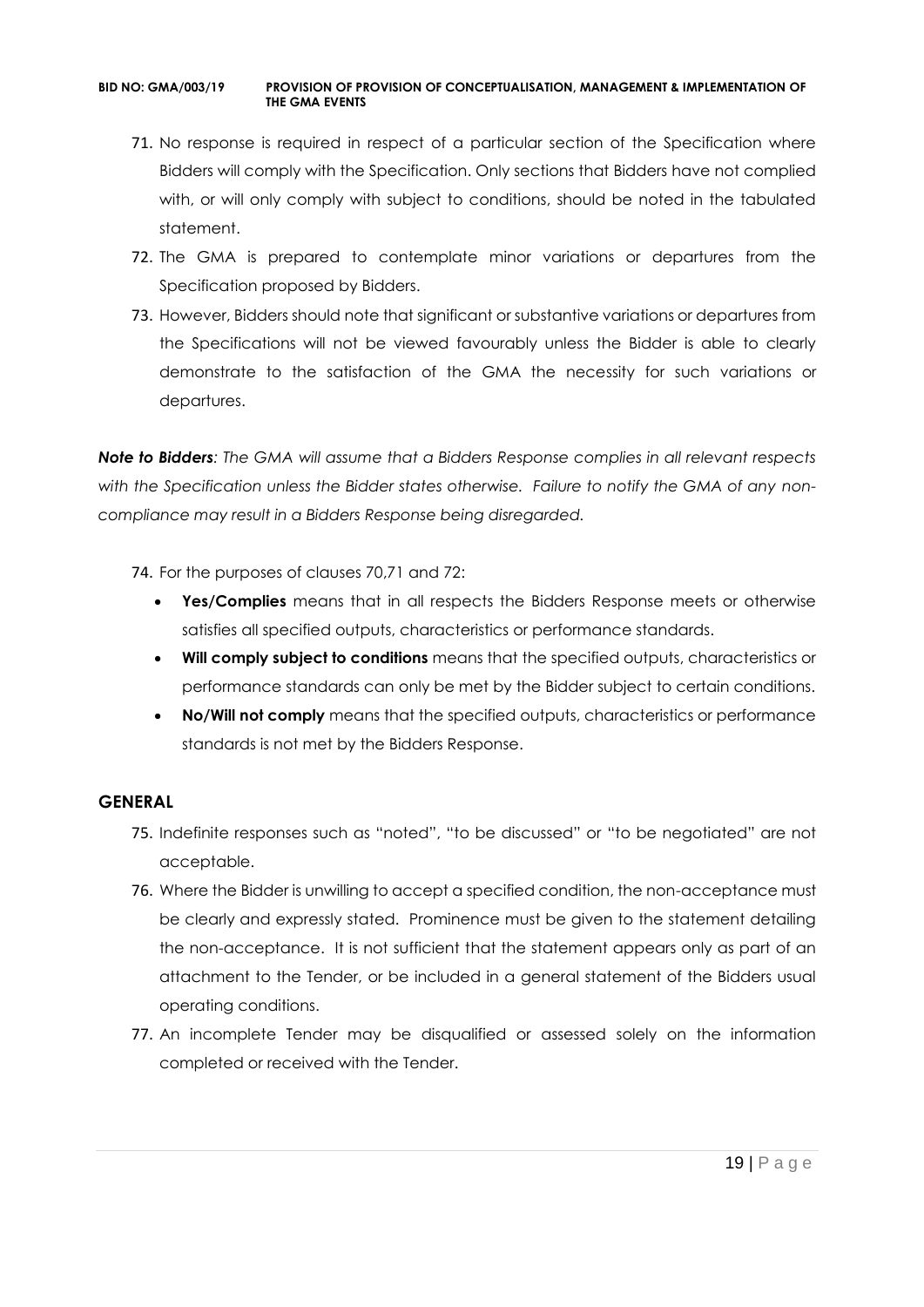#### **ALTERNATIVE TENDER**

- 78. A Bidder may submit an alternative proposal. An alternative proposal will only be accepted if:
- a. The Bidder also provides a conforming Bidders Response; and
- b. The alternative proposal is clearly identified as an "Alternative Tender".
- 79. An Alternative Tender may:
- a. Not comply with the Specifications for the relevant Services due to inherent design or capability in the operation of the Services; or
- b. Provide the Services in a manner different to that specified in this RFP Part B.

#### **INNOVATIVE SOLUTIONS**

- 80. Bidders are encouraged to offer options or solutions which may, in an innovative way, contribute to the GMA's ability to carry out its operations in a more cost-effective manner.
- 81. These options or solutions may be related to:
- a. The outputs, functional, performance and technical aspects of the requirement; or
- b. Opportunities for more advantageous commercial arrangements.
- 82. Any such options or solutions will be considered by the GMA on a "commercial in confidence" basis if so requested by the Bidder.
- 83. Where a Bidder submits an offer which meets the requirements of this RFP in an alternative and practical manner, the Tender must also include any supplementary material (including such pricing and costing details as may be necessary to enable the GMA to fully assess the financial impact of the alternative proposal), which demonstrates in detail that such an alternative will fully achieve and/or exceed all the specified requirements, together with references as to why the additional features may be advantageous.
- 84. The GMA reserves the right to consider such offers on their merits or not to consider them at all.

## **CONTRACT DISCLOSURE REQUIREMENTS**

#### **DISCLOSURE OF INFORMATION**

85. The Conditions of Tendering include a provision for the disclosure of contract information (refer to this RFP Part A dealing with "Use of Tenders").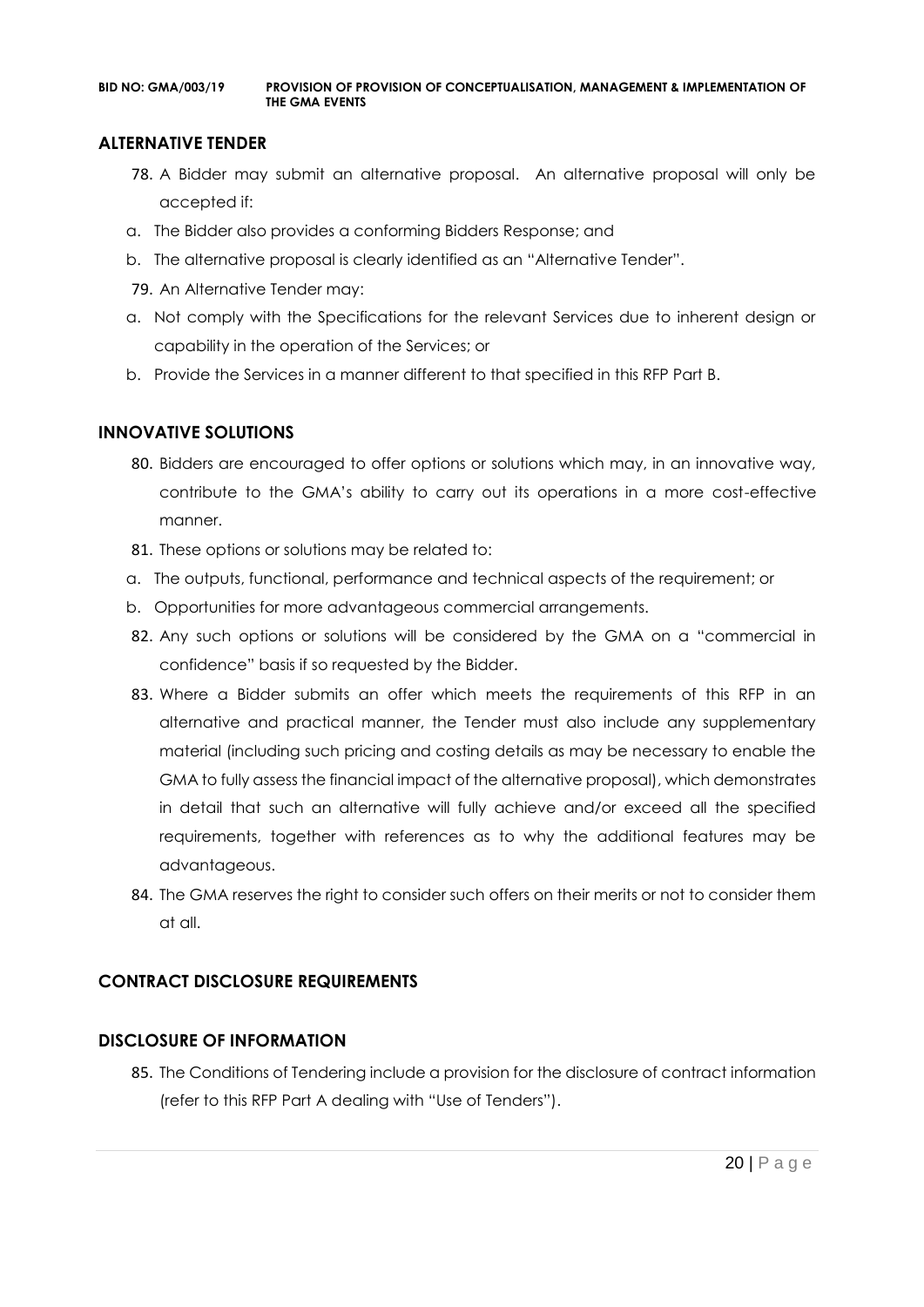86. If a Bidder wishes to withhold the disclosure of specific contract information, the Bidder must clearly outline how the release of this information will expose trade secrets, business strategy or unique methodologies that may expose the business unreasonably to disadvantage.

#### **TRADE SECRETS**

- 87. In considering whether specific information should be categorised as a trade secret, Bidders' should assess:
- a. The extent to which it is known outside of the Bidders business;
- b. the extent to which it is known by the persons engaged in the Bidders business;
- c. any measures taken to guard its secrecy;
- d. its value to the Bidders business and to any competitors;
- e. the amount of money and effort invested in developing the information; and
- f. the ease or difficulty with which others may acquire or develop this information.

#### **UNREASONABLE DISADVANTAGE**

- 88. In determining whether disclosure of specific information will expose a Bidders business unreasonably to disadvantage, the following should be considered:
- a. Whether the information is generally available to competitors; and
- b. Whether it could be disclosed without causing substantial harm to the competitive position of the business.

The GMA will consider these applications in the Tender evaluation and negotiations (if any) with Bidders.

## **EVALUATION OF TENDERS**

#### **EVALUATION PROCESS**

- 89. Following the Closing Time, the GMA intends to evaluate the Tenders received.
- 90. Tenders will be evaluated against the Evaluation Criteria specified under the section "Evaluation Criteria Format".
- 91. Without limiting the GMA's rights in the RFP, the GMA may at any time during the Tendering Process choose to:
- a. Shortlist one or more Bidders; and
- b. accept one or more of the Tenders.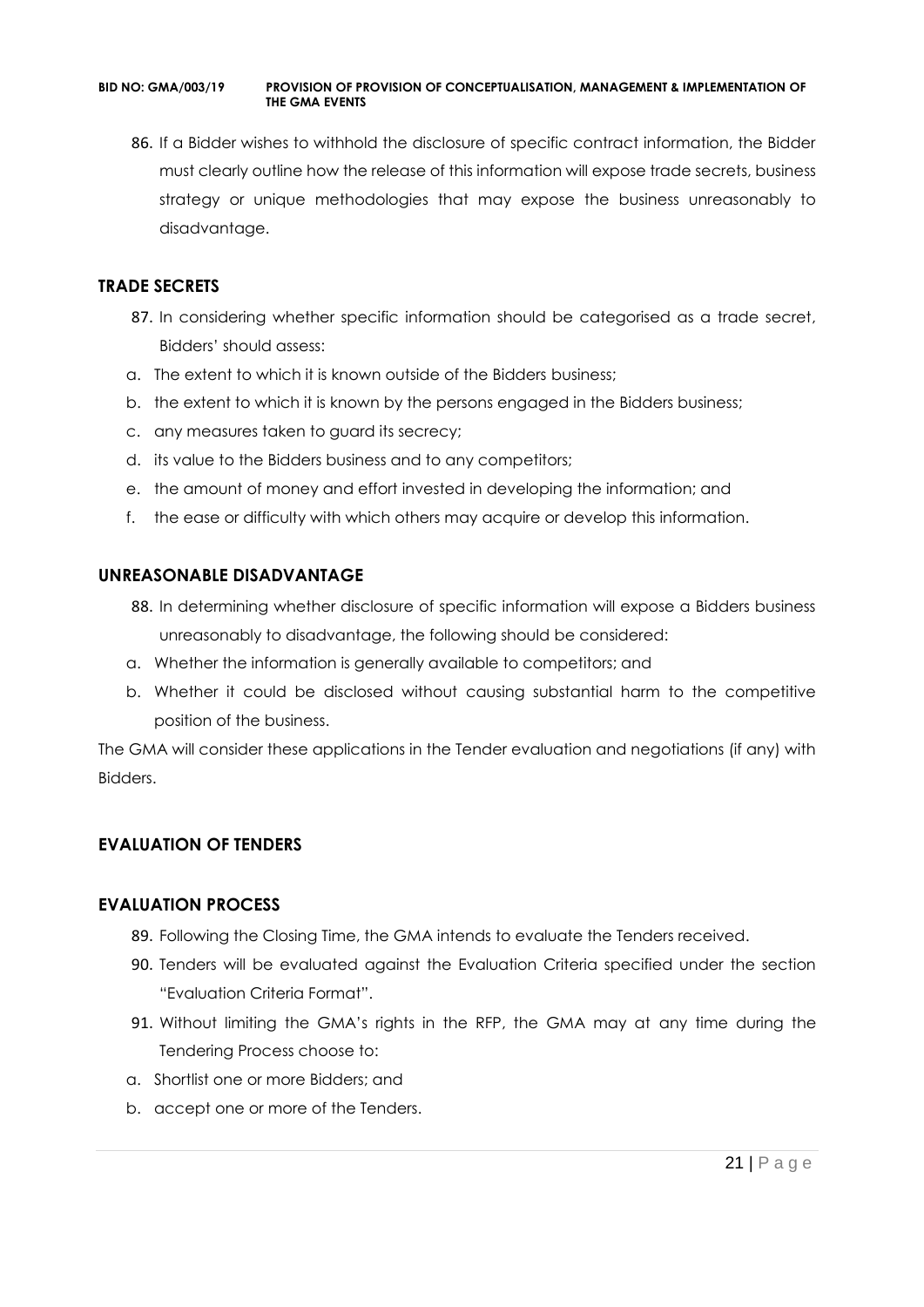- 92. Unless the Evaluation Criteria explicitly require, the GMA may, but is not in any way bound to, shortlist, to select as successful, or to accept the Tender offering the lowest price.
- 93. Should the GMA choose to include a short listing stage in its evaluation process, the GMA is not, at any time, required to notify Bidders or any other person or organisation interested in submitting a Tender.
- 94. A Bidders Response will not be deemed to be unsuccessful until such time as the Bidder is formally notified of that fact by the GMA. The commencement of negotiations by the GMA with one or more other Bidders is not to be taken as an indication that any particular Bidders Response has not been successful.

#### **EVALUATION CRITERIA FORMAT**

- 95. The evaluation criteria is weighted to reflect the importance of project requirements noted in the Specifications:
- 96. In evaluating Bidders Responses, the GMA will have regard to:
- a. Specific evaluation criteria identified in the list below;
- b. the overall value for money proposition presented in the Bidders Response; and
- c. particular weighting assigned to any or all of the evaluation criteria specified below.
- 97. For the purposes of this RFP clause 98, 'value for money' is a measurement of financial and non-financial factors, including:
- a. Quality levels; and
- b. performance standards.
- 98. Value for money will be assessed on a 'whole of life' basis (including the transitioning-in, the contract term and the transitioning-out phases of the relationship between the GMA and a Bidder), with a view to long-term sustainability of the value for money proposition and with a focus on ensuring that value for money outcomes are promoted and protected following the conclusion of any contract that may result from this RFP.
- 99. Administrative compliance will be determined in accordance with the conditions listed in this RFP.
- 100. The evaluation criteria will be in line with the PPPFA, 2000 (Act No. 5 of 2000) and Preferential Procurement Regulations 2017.
- 101. Evaluation will be based on a point system and three-stage evaluation process. As a pre-requisite, a bid must comply with the requirements of the bid solicitation and meet the pre-qualification requirements before being evaluated further to next stage. The minimum threshold of the functionality evaluation criteria must also be met in order for the bid to be declared responsive and qualify to the next evaluation stage.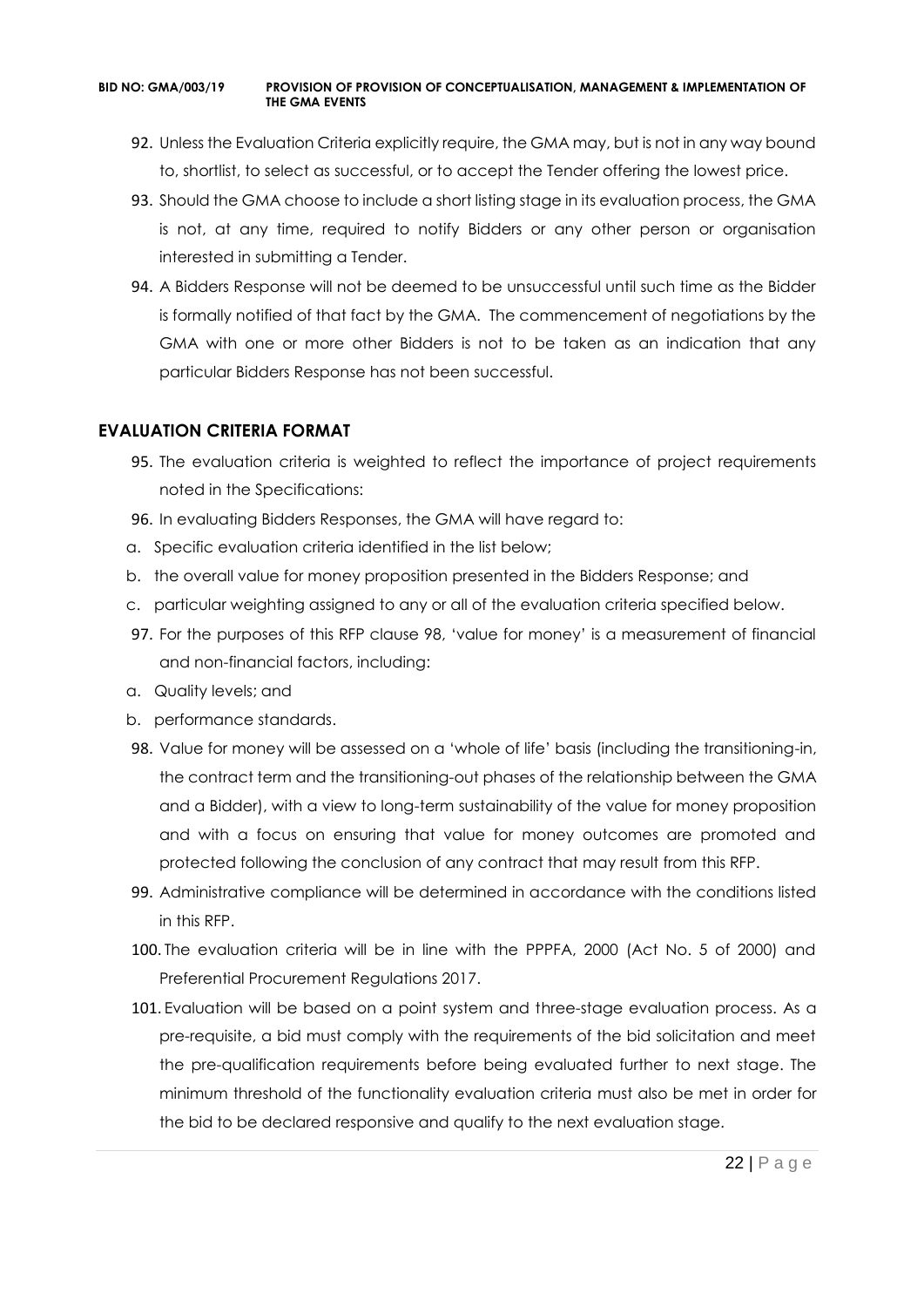102. The value of this bid is estimated to be below R 50,000,000 and therefore the 80/20 preference point system shall apply. The following is the weighting awarded for each element, and the threshold score.

| <b>Evaluation element</b> | Weighting                                      | <b>Threshold score</b> |
|---------------------------|------------------------------------------------|------------------------|
| Pre-qualification         | Declaration to sub-contract 30% to EMEs / QSEs |                        |
| <b>Technical proposal</b> | 100                                            | 70 Points              |
| <b>B-BBEE</b> proposal    | 20                                             | N/A                    |
| Price proposal            | 80                                             | N/A                    |
| <b>Total</b>              | 100                                            |                        |

#### **FUNCTIONALITY EVALUATION**

- 103. The evaluation criteria for measuring functionality, and the weighting attached to each criterion is detailed in **Part B of the RFP document, Paragraph 5 of Terms of Reference**. Failure to provide adequate information for evaluation of the criteria listed below will at least result in minimal subjective consideration and may result in loss of points.
- 104. A minimum threshold for functionality is based on meeting the suppliers' reseller or partner status. Bids that do not meet this threshold in each section will automatically be disqualified from further evaluation.
- 105. Thereafter, only the qualifying bids will be evaluated in terms of the 80/20 preference point system, where a maximum of 80 points are allocated for price and a maximum of 20 points are allocated in respect of the level of B-BBEE contribution of the bidder.

## **PRICE EVALUATION**

106. Price points will be calculated on the total price proposed solution as per terms of reference.

## **B-BBEE EVALUATION**

- 107. Twenty (20) points are allocated. B-BBEE rating certificates and affidavits signed under oath are applicable and points allocated in terms of the BBBEE Codes of Good Practice guideline as indicated in the following table.
- 108. Bidders must submit valid BBBEE Certificates and affidavits signed under oath which will be verified.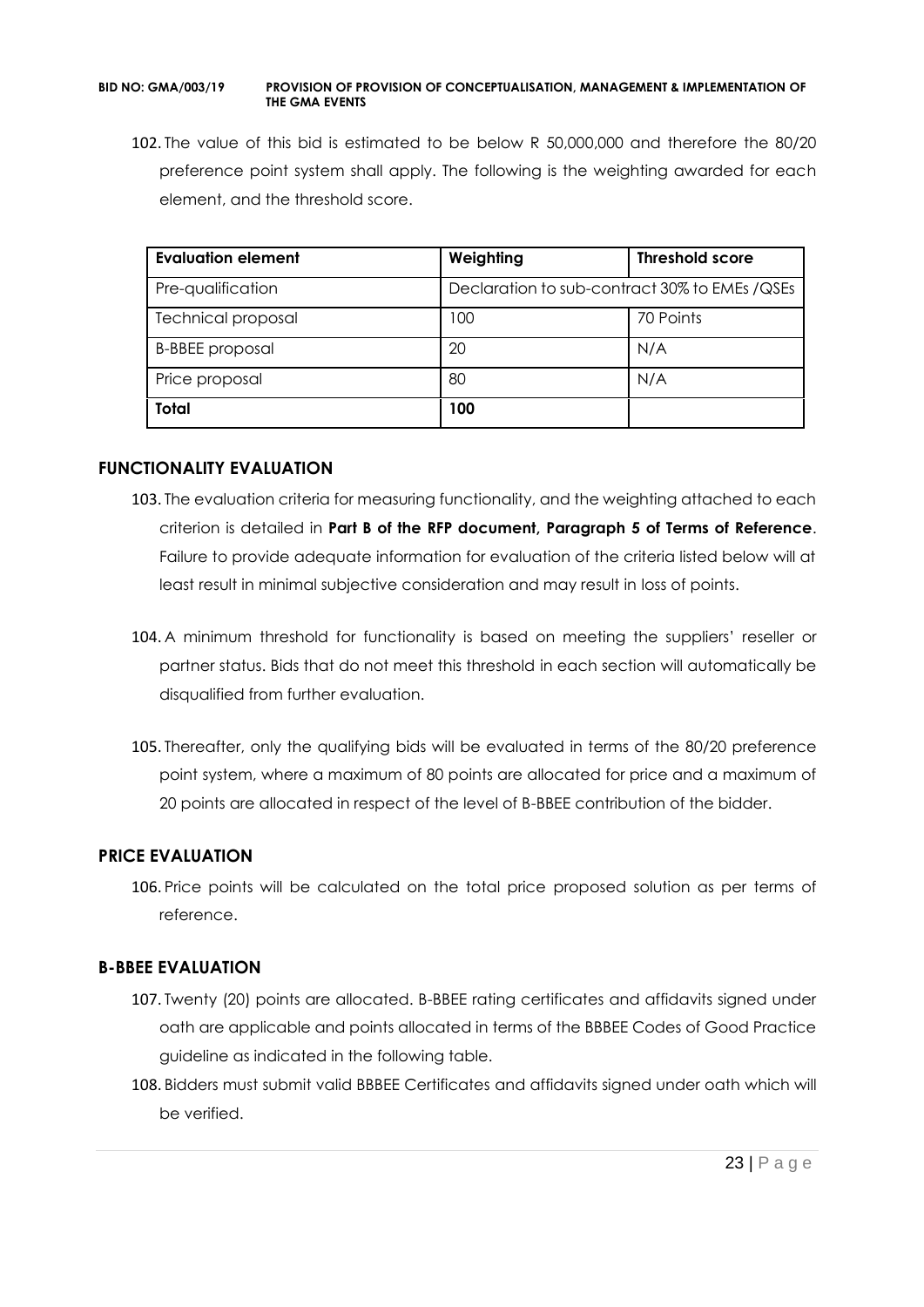| <b>B-BBEE Status Level of Contributor</b> | <b>Number of points</b> |
|-------------------------------------------|-------------------------|
| 1                                         | 20                      |
| $\overline{2}$                            | 18                      |
| 3                                         | 14                      |
| 4                                         | 12                      |
| 5                                         | 8                       |
| 6                                         | 6                       |
| $\overline{7}$                            | $\overline{4}$          |
| 8                                         | $\overline{2}$          |
| Non-compliant contributor                 | $\overline{0}$          |

## **POINTS AWARDED FOR B-BBEE STATUS LEVEL OF CONTRIBUTION**

109. The preference points claimed by each bidder for attaining the B-BBEE Status Level of Contributor will be allocated to each qualifying bid when determining the total bid score under the preference points system. The points scored by a bidder in respect of the level of B-BBEE contribution contemplated in the table above will be added to the points scored for price.

## **CLARIFICATION OF TENDERS**

- 110. The GMA may seek clarification from and enter into discussions with any or all of the Bidders in relation to their Tender. The GMA may use such information in interpreting the Tender and evaluating the cost and risk in accepting the Tender. Failure to supply clarification to the satisfaction of the GMA may render the Tender liable to disqualification.
- 111. The GMA is under no obligation to seek clarification of anything in a Tender and reserves the right to disregard any clarification that the GMA considers to be unsolicited or otherwise impermissible in accordance with the rules set out in this RFP.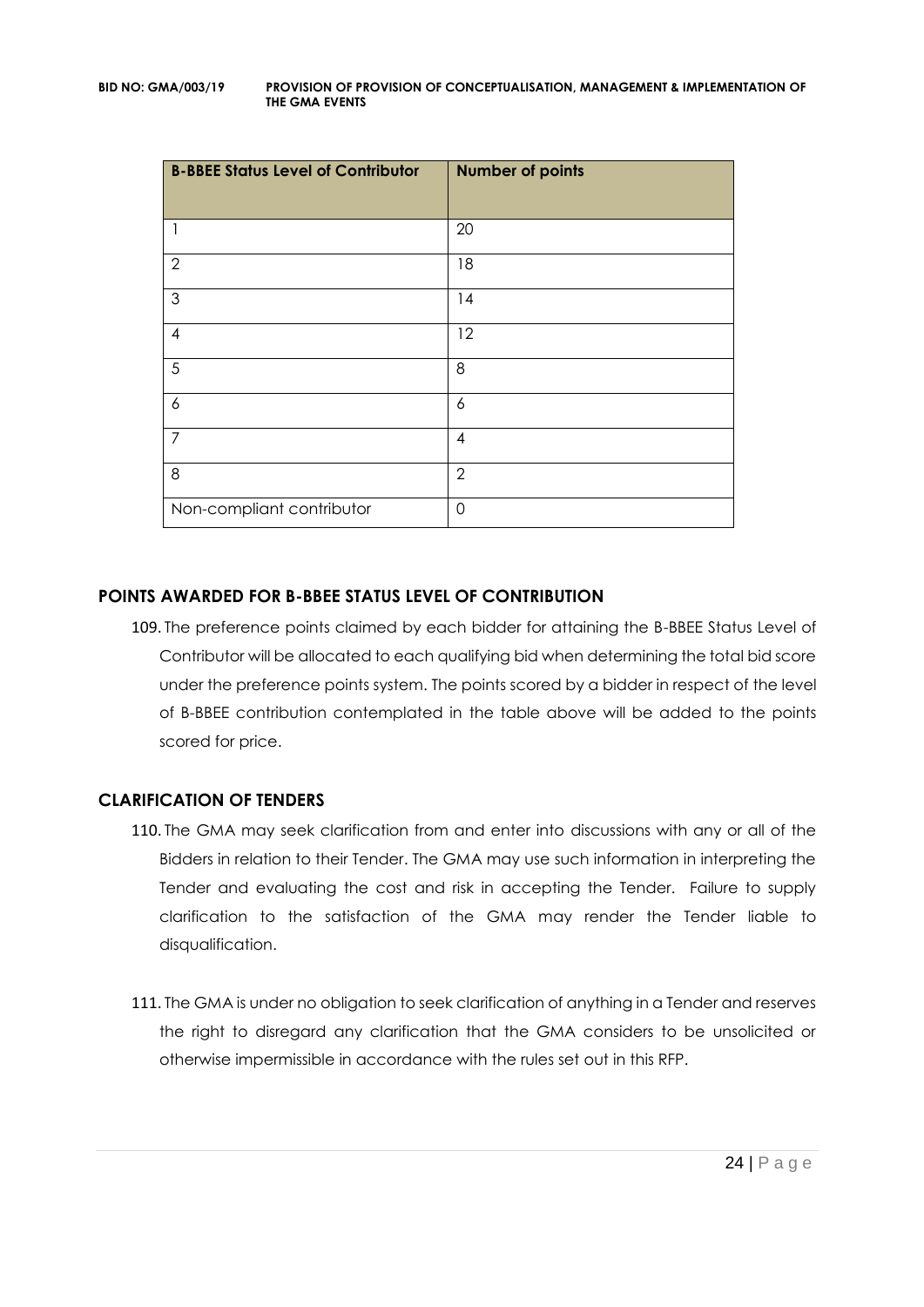#### **DISCUSSION WITH BIDDERS**

- 112. The GMA may elect to engage in detailed discussions with any one or more Bidders, with a view to maximising the benefits of this RFP as measured against the evaluation criteria and in fully understanding a Bidders offer.
- 113. In its absolute discretion, the GMA may invite some or all Bidders to give a presentation to the GMA in relation to their submissions, that may include a demonstration of software, programs or unique methodologies proposed, if applicable.
- 114. The GMA is under no obligation to undertake discussions with, or to invite any presentations from Bidders.
- 115. In addition to presentations and discussions, the GMA may request some or all Bidders to:
- a. Conduct a site visit, if applicable;
- b. provide references or additional information; and/or
- c. make themselves available for panel interviews.

#### **BEST AND FINAL OFFERS**

- 116. Bidders or where the Tendering Process involves a short listing process, shortlisted Bidders may be invited by the GMA to submit a best and final offer in relation to all or certain aspects of their respective Tenders.
- 117. The GMA is under no obligation to give Bidders the opportunity to submit a best and final offer. If the GMA chooses to give Bidders the opportunity to submit a best and final offer, it is under no obligation to give notification before the Closing Time that such opportunity will be given.
- 118. Notwithstanding the possibility that the GMA may give Bidders the opportunity to submit a best and final offer, Bidders should be aware that the GMA will, in conducting its evaluation of Tenders, rely on all information (including all representations) contained in such Tenders. Bidders are therefore encouraged to submit their best and final offers in the first instance.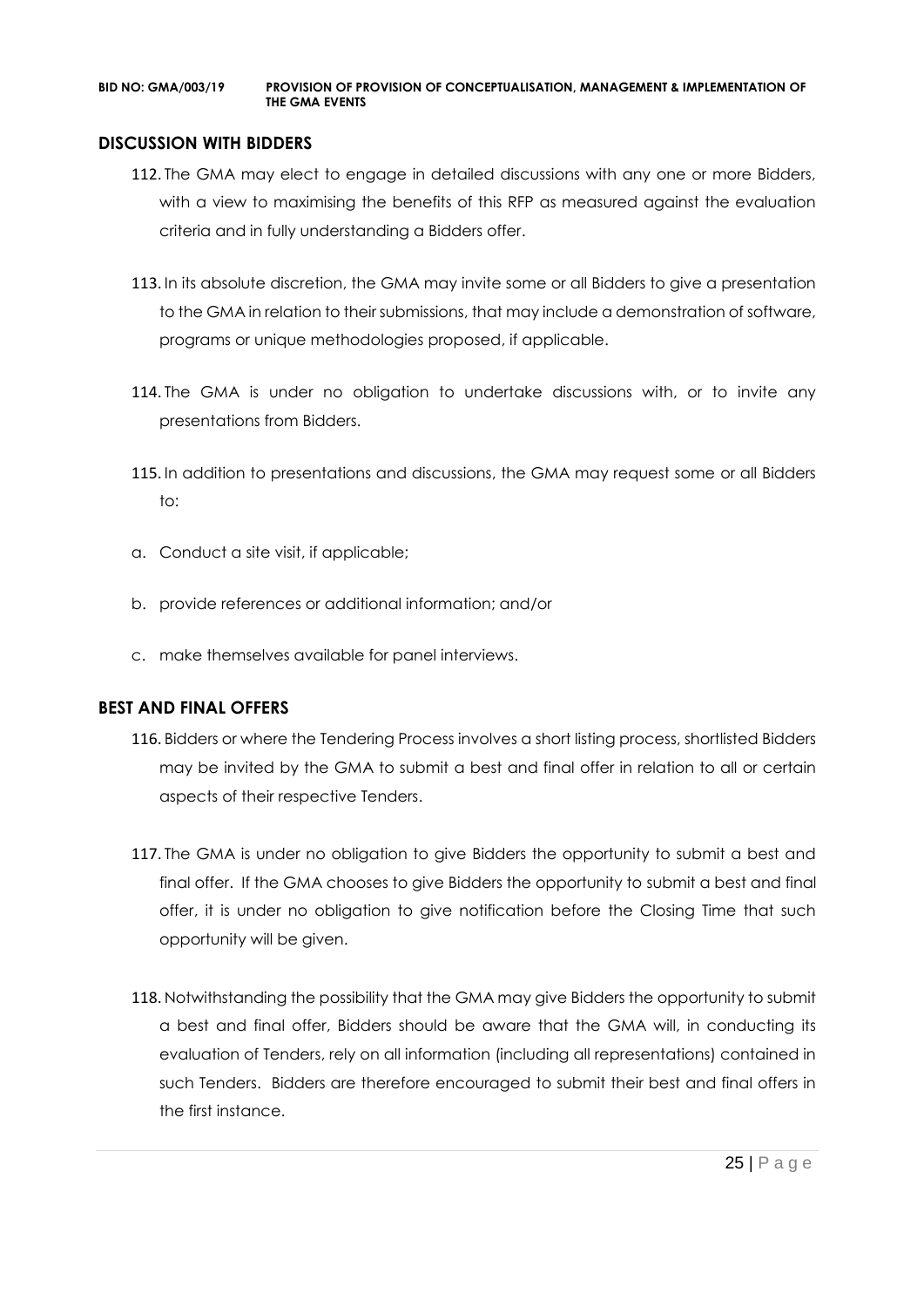#### **SUCCESSFUL TENDERS**

#### **NO LEGALLY BINDING CONTRACT**

119. Selection as a successful Bidder does not give rise to a contract (express or implied) between the successful Bidder and the GMA for the supply of the Services. No legal relationship will exist between the GMA and a successful Bidder for the supply of the Services until such time as a binding contract is executed by them.

#### **PRE-CONTRACTUAL NEGOTIATIONS**

- 120. The GMA may, in its absolute discretion, decide not to enter into pre-contractual negotiations with a successful Bidder.
- 121. A Bidder is bound by its Tender and all other documents forming part of the Bidders Response and, if selected as a successful Bidder, must enter into a contract on the basis of the Tender without negotiation.

#### **NO OBLIGATION TO ENTER INTO CONTRACT**

- 122. The GMA is under no obligation to appoint a successful Bidder or Bidders (as the case may be), or to enter into a contract with a successful Bidder or any other person, if it is unable to identify a Tender that complies in all relevant respects with the requirements of the GMA, or if due to changed circumstances, there is no longer a need for the Services requested, or if funds are no longer available to cover the total envisaged expenditure. For the avoidance of any doubt, in these circumstances the GMA will be free to proceed via any alternative process.
- 123. The GMA may conduct a debriefing session for all Bidders (successful and unsuccessful). Attendance at such debriefing session is optional.

#### **ADDITIONAL RULES**

- 124. It is a condition of the tendering process that Bidders will be required to complete all the forms annexed to this RFP Part C.
- 125. A Bidder who does not submit all the information as required by the GMA will be disqualified from the Tendering Process.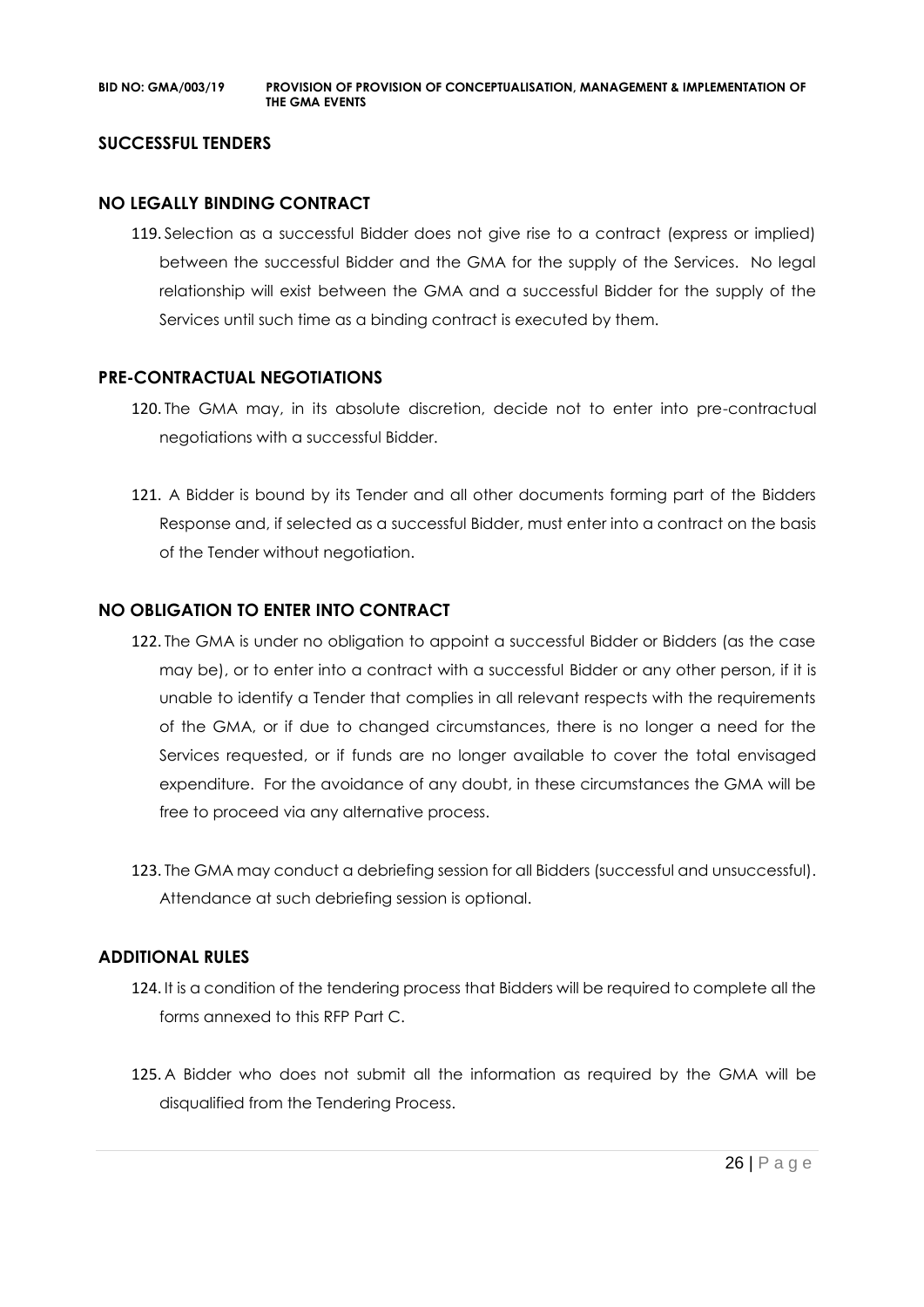#### **BIDDER WARRANTIES**

126. By submitting a Tender, a Bidder warrants that:

- a. In lodging its Tender it did not rely on any express or implied statement, warranty or representation, whether oral, written, or otherwise made by or on behalf of the GMA, its officers, employees, or advisers other than any statement, warranty or representation expressly contained in the RFP;
- b. it did not use the improper assistance of GMA employees or information unlawfully obtained from the GMA in compiling its Tender;
- c. it is responsible for all costs and expenses related to the preparation and lodgement of its Tender, any subsequent negotiation, and any future process connected with or relating to the Tendering Process;
- d. it otherwise accepts and will comply with the rules set out in this RFP; and
- e. it will provide additional information in a timely manner as requested by the GMA to clarify any matters contained in the Tender.

#### **GMA'S RIGHTS**

- 127. Notwithstanding anything else in this RFP, and without limiting its rights at law or otherwise, the GMA reserves the right, in its absolute discretion at any time, to:
- a. Cease to proceed with, or suspend the Tendering Process prior to the execution of a formal written contract:
- b. alter the structure and/or the timing of this RFP or the Tendering Process;
- c. vary or extend any time or date specified in this RFP for all or any Bidder or other persons;
- d. terminate the participation of any Bidder or any other person in the Tendering Process;
- e. require additional information or clarification from any Bidder or any other person or provide additional information or clarification;
- f. call for new Tenders;
- g. reject any Tender received after the Closing Time;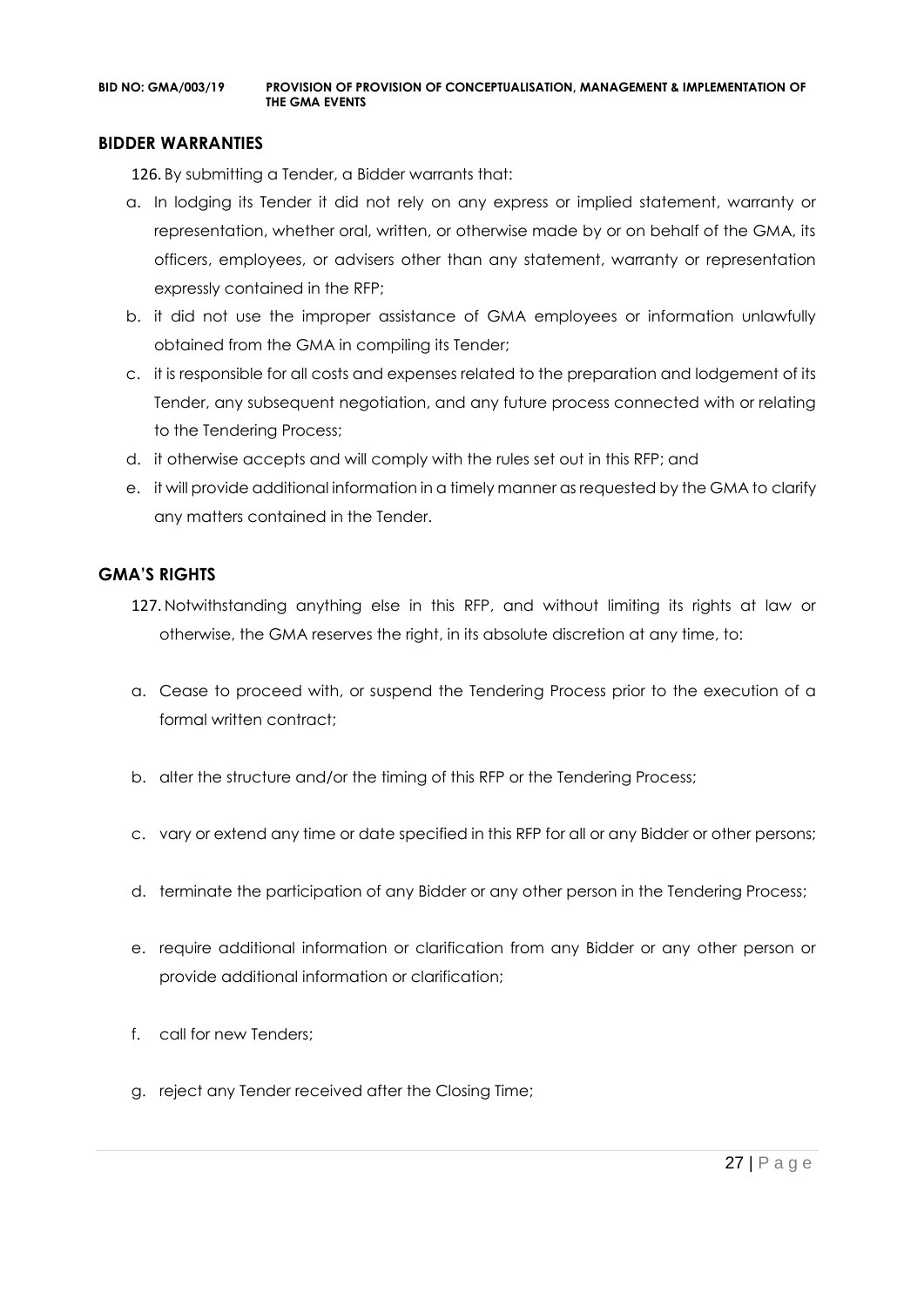- h. reject any Tender that does not comply with the requirements of this RFP; or
- i. consider and accept or reject any alternative tender.

#### **GOVERNING LAWS**

- 128. This RFP and the Tendering Process is governed by the laws applying in the Republic of South Africa.
- 129. Each Bidder must comply with all relevant laws in preparing and lodging its Tender and in taking part in the Tendering Process.
- 130. All tenders must be completed using the English language and all costing must be in South African Rands.

#### **INCONSISTENCY**

- 131. If there is any inconsistency between any parts of this RFP, a descending order of precedence must be accorded to:
- a. the conditions of tendering in Part A and Part B of this RFP, and any annexure or attachments;
- b. the Bidders response in Part C of this RFP;
- c. any other part of this RFP, so that the provision in the higher ranked document, to the extent of the inconsistency, prevails.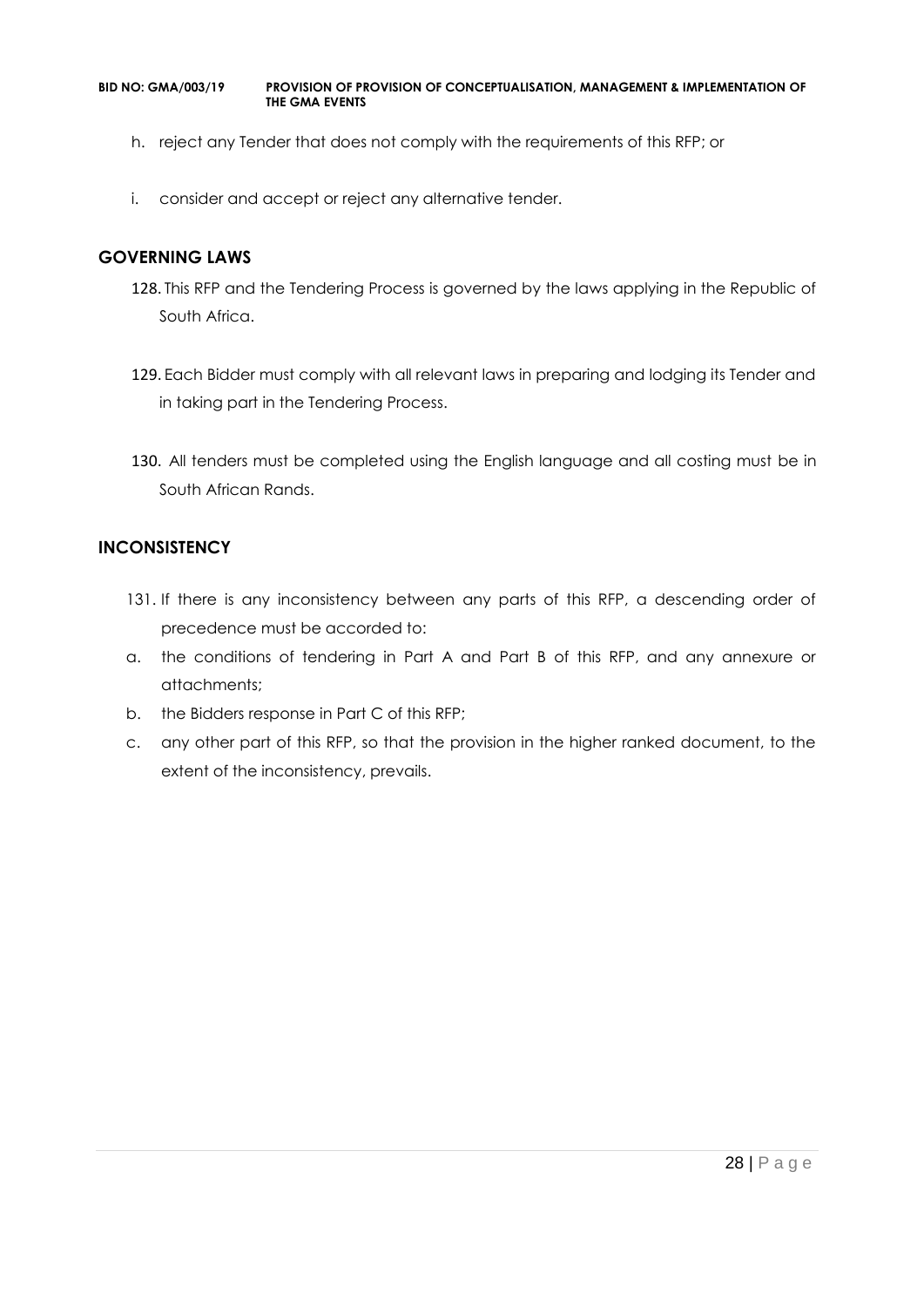# **RFP – PART B**

## **TERMS OF REFERENCE**

#### **1. PURPOSE**

The purpose of this Request for Proposal("RFP") is to source a Service Provider to creatively conceptualise, manage and implement internal and external events for the Gautrain Management Agency and Gautrain in Gauteng from 2019 to 2022.

#### **2. BACKGROUND INFORMATION OF THE GAUTRAIN**

#### **2.1. General Description of the Gautrain Rapid Rail Link System**

- a) The Bombela Concession Company (RF) (Pty) Ltd (BCC or the Concessionaire) entered into a Concession Agreement with the Gauteng Province (Province) that is represented by the Gautrain Management Agency (GMA), for the design, partial finance, construction, operation, and maintenance of the Gautrain Rapid Rail Link until 27 March 2026. Construction of the Gautrain project was completed on 7 June 2012.
- b) The Concessionaire signed an Operating Contract with Bombela Operating Company (Pty) Ltd (BOC) for the operation and maintenance of the system (Train sets, Stations, and Bus operations).

In turn, BOC entered into two subcontracts, namely a maintainer contract in terms of which the Bombela Maintenance Company (BMC) is responsible for the maintenance of the system including the existing 4-car train sets and Mega Express which is responsible for the operation of the dedicated Gautrain bus service.

#### **2.2. General Description of the GMA**

The main objective of the GMA is to manage, coordinate and oversee the Gautrain. In order to do so, the GMA must:

> a) assist the Gauteng Provincial Government ("GPG") in implementing Gautrain and achieving its objectives;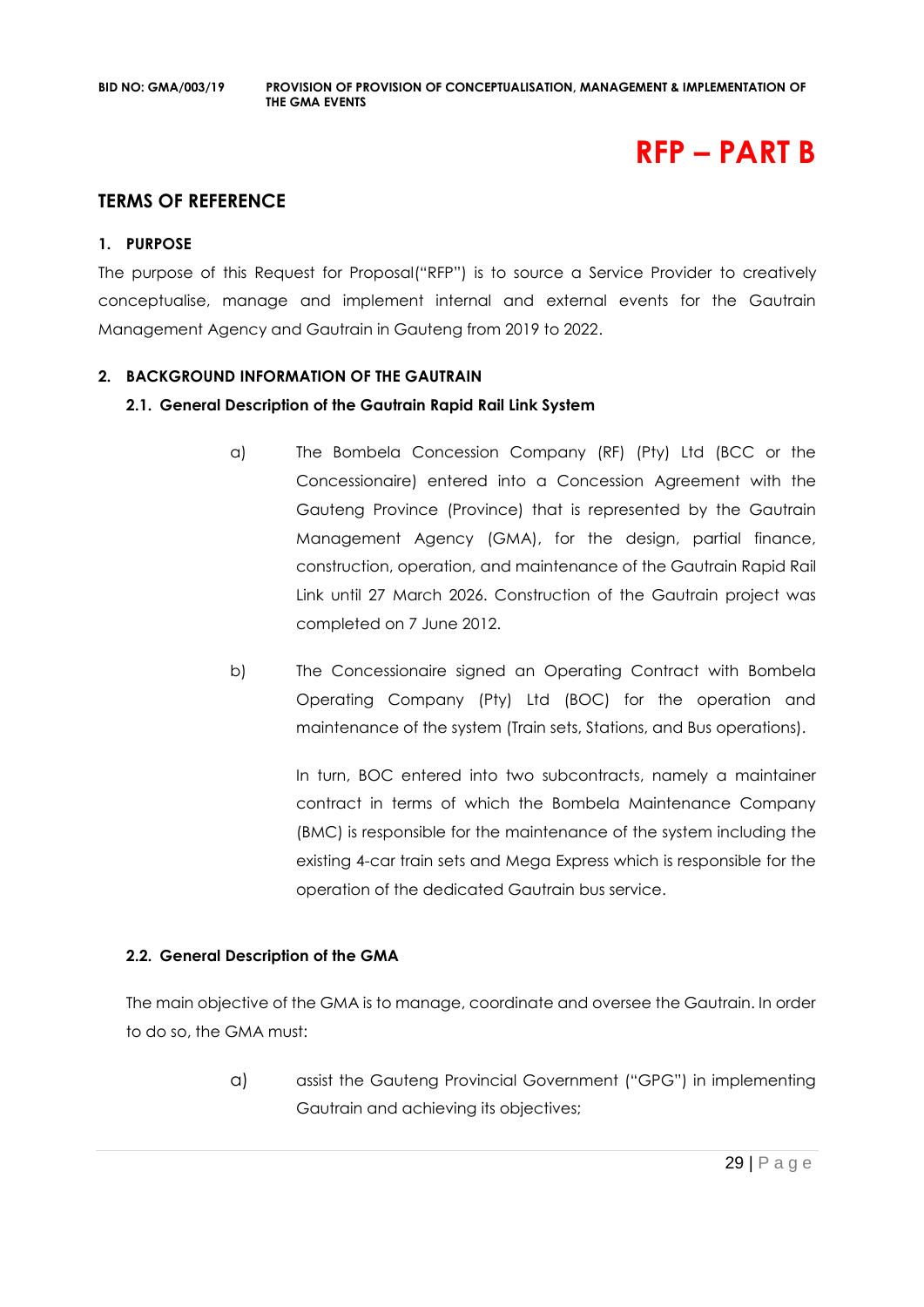- b) act on behalf of GPG in managing the relationship between GPG and the Concessionaire in terms of the Concession Agreement ("the CA") and ensure that the interests of GPG are protected;
- c) enhance the integration of Gautrain with other transport services and Public Transport Plans;
- d) promote and maximize the Socio-Economic Development and BBBEE objectives of the GPG in relation to Gautrain;
- e) liaise with and promote co-operation between government structures in all three spheres of Government in relation to Gautrain;
- f) liaise with persons having an interest in Gautrain;
- g) manage assets relating to Gautrain and promote their preservation and maintenance;
- h) manage the finances of the Gautrain and the financial securities provided by the Concessionaire; and
- i) monitor the policy and legislative environment of the Gautrain

## **3. SERVICE REQUIREMENTS (SCOPE OF WORK)**

The GMA requires an experienced Service Provider to creatively conceptualise, manage and implement internal and external events for the Gautrain Management Agency and Gautrain in Gauteng for 36 months from 2019 to 2022.

Although assistance might be needed for media event's logistics, no media relations are required. Social media management also falls outside the scope of works.

The required services must consider and include the following minimum requirements:

## **3.1 GMA's Communication and Marketing Mandate and Objectives**

The mandate of the GMA's communication and marketing function is to "increase and sustain ridership by managing Gautrain's reputation and stakeholders and executing growth and retention marketing campaigns."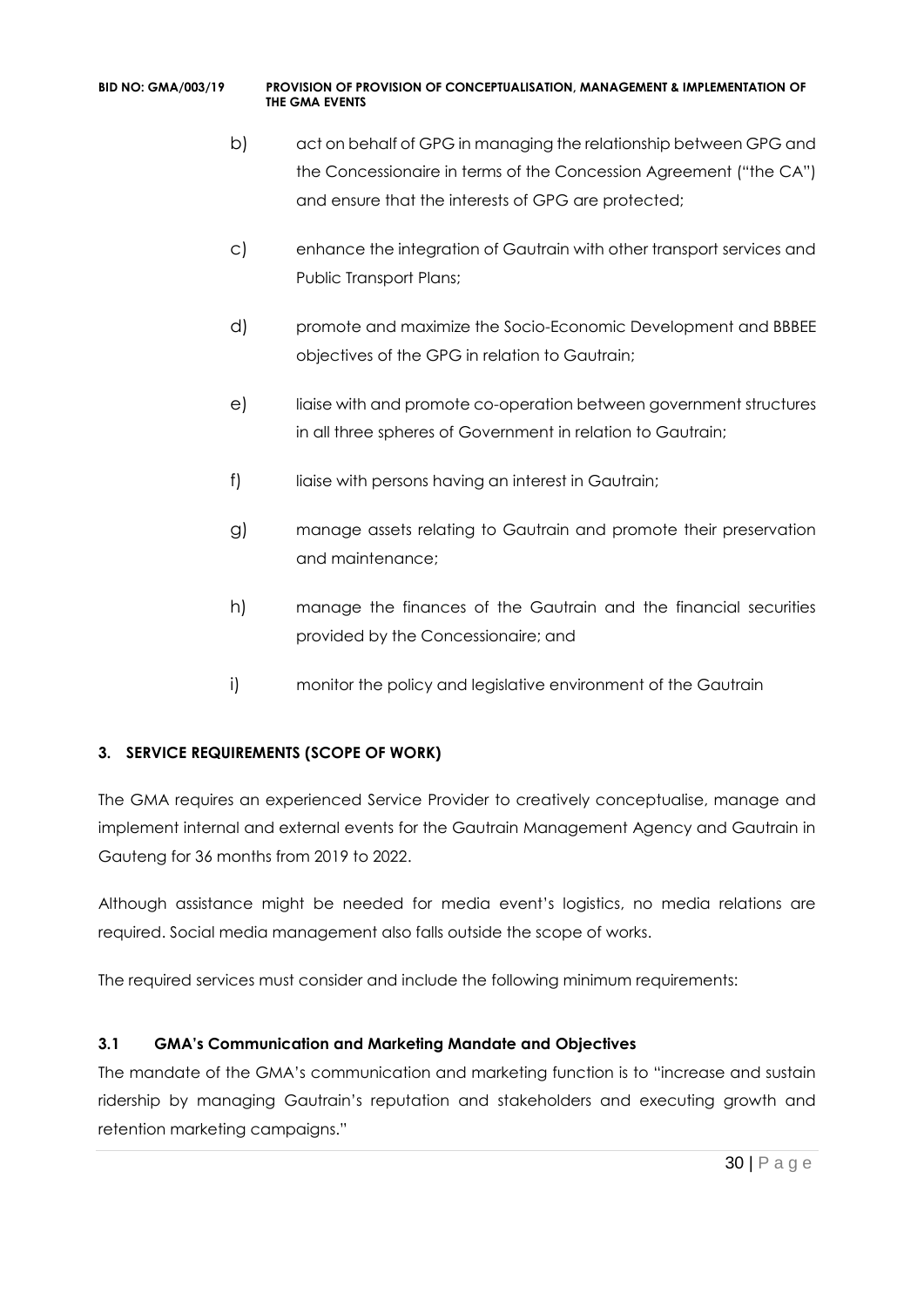- Marketing objectives include aims towards growth and retention marketing:
	- o To exite!
	- o Give passengers options to make decisions easier
	- o Influence decisions regarding public transport
	- o Promote a lifestyle change
	- o Promote Gautrain as transport partner for big event, concerts, sports events and activations
	- o Promote bus and midibus offerings including new routes
	- o Education: storytelling, talking about GMA or Gautrain, expos and shows
	- o Utilise paid for digital marketing
	- o Partnerships: Adding value to passengers
	- o Partnerships: Ensuring mutually beneficial outcomes
	- o Increase Gautrain's visibility at OR Tambo: In-store kiosks, signage and marketing
	- o Review and implement visibility and Gautrain from roadside and stations
	- o Ensure GMA and Gautrain seen as responsible citizens
- Communication objectives include aims towards reputation management:
	- o To exite!
	- o Profile Gautrain as:
		- o A socio-economic development driver
		- o A contributor to spatial development management
		- o A transport congestion alleviator
		- o A project of government delivery
		- o Modally integrated
		- o A lifestyle choice
		- o A greener transport option
		- o A project with good governance
		- o Affordable
		- o Safe
		- o Reliable
		- o Comfortable
	- o Position Gautrain as a preferred service provider in terms of Mobility as a Service
	- o Assessing and communicating to stakeholders the positive impact that the Gautrain has on the Province, its people and its economy
	- o Highlight the unique value propositions of Gautrain (SED innovation, engineering excellence, good governance)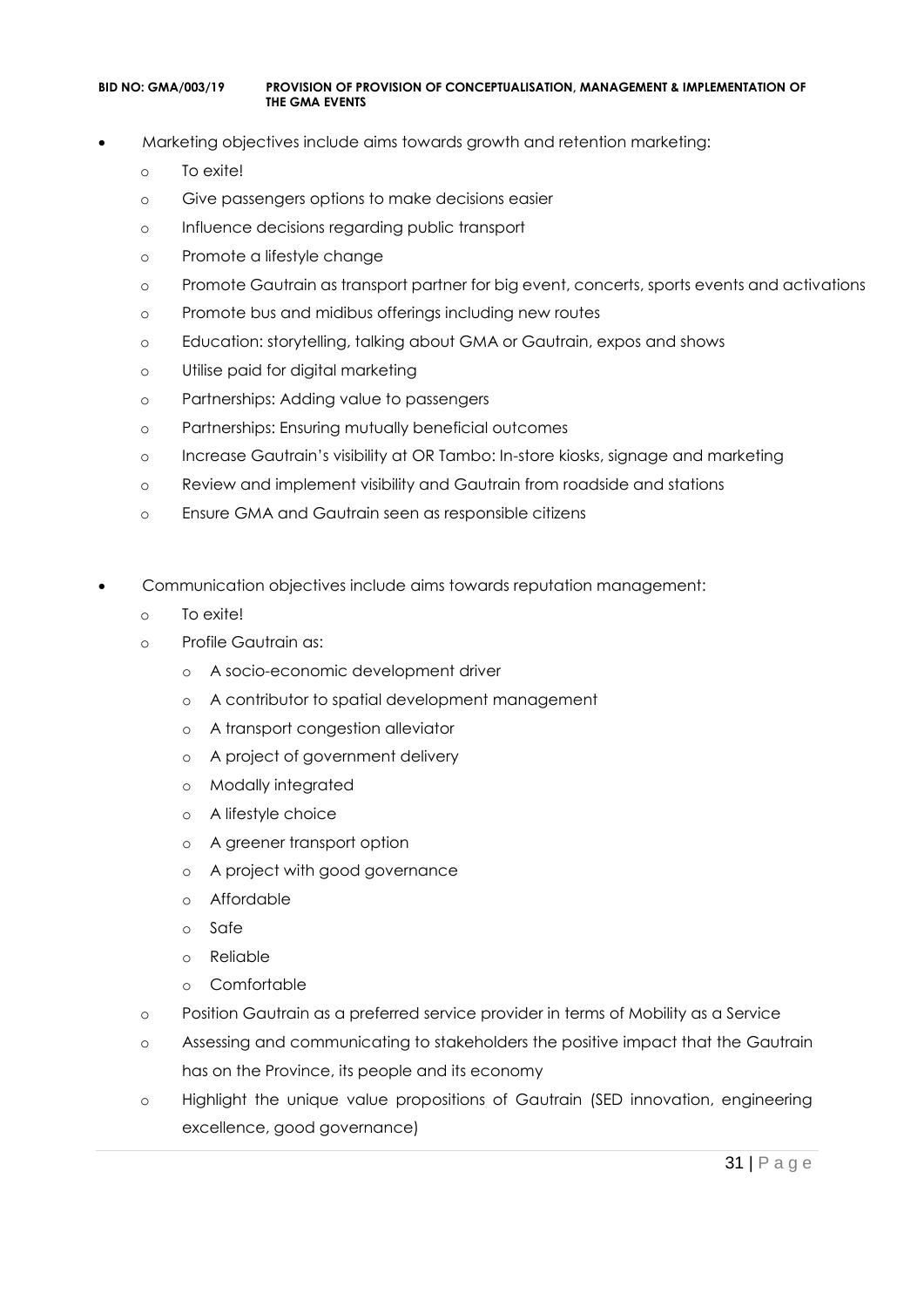- o Create awareness about Gautrain's system enhancements and expansions
- o Create awareness about Gauteng Rapid Rail Integrated Network extensions and its benefits
- o Inspire staff about Gautrain to become brand ambassadors
- o Profile GMA as a point of reference in terms of thought leadership (legal, technology, communication, marketing, governance, PPPs, transport, engineering, etc.)
- o Profile Gauteng MEC Roads and Transport as a point of reference in terms of thought leadership about transport integration
- o Create awareness about the role that passenger rail plays in transport integration
- o Profile GMA as a strategic, sustainable partner that can add shared value to stakeholders
- o Profile GMA as a knowledge sharing entity
- o Profile Gautrain as a reputable public transport brand
- o Reinforce that Gautrain is a globally competitive service

#### **3.2 Possible Communication and Marketing Events**

Over the **three years** GMA's Communication and Marketing Unit's implementation plan includes but are not limited to event examples below.

- Marketing activities such as:
	- o Six holiday activity programmes: holiday treasure hunt on Gautrain / exciting adventure trips, etc. for kids and family.
	- o Eight Gautrain station open day events
	- o Twenty-five midibus route activations. Each route would include:
		- Promoters at malls / street intersections / office parks / companies / residential areas, etc.
		- Launch event of the route or at station for multiple routes (around 12 in total)
	- o Six Gautrain presence at big events, promo stand manned by promoters
	- o Around 15 partnership activations at stations that will require promoters, marketing material, activities, etc.
	- o Nine medium-size marketing or launch events
- Communication activities such as:
	- o Six media events including event logistics only. Media relations excluded
	- o Twenty station theme activations nine stations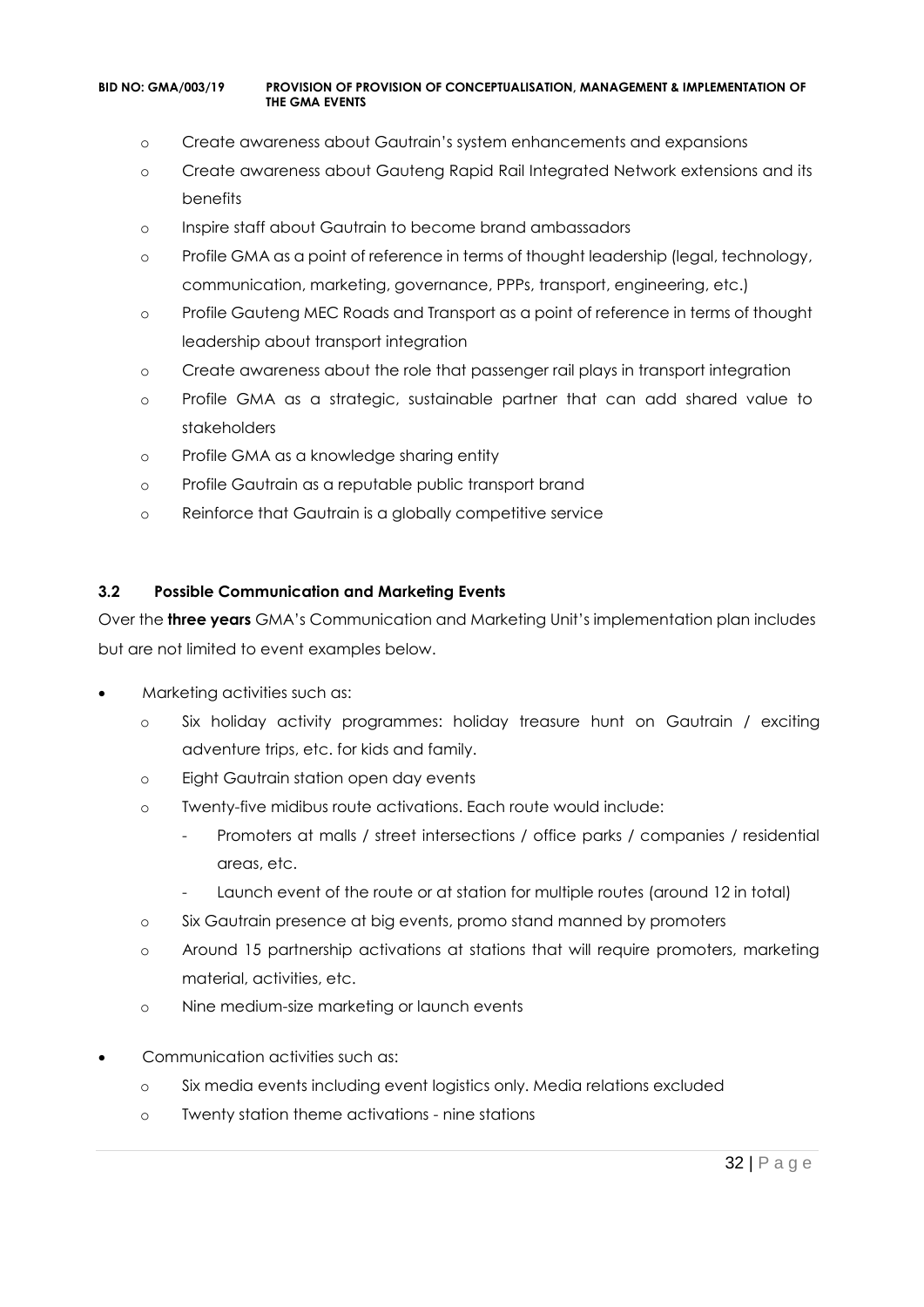- o Twenty Swift Talks similar to TED Talk brand on topics such as green / sustainability / fourth industrial revolution / disruptive technologies. Speakers to be provided as well.
- o Three external brand activations
- o Three internal brand activations
- o Six Leaders on the Move media partnership events
- o Six Learners on the Move youth partnership events
- o Six #GautrainTaste media partnership events
- o Six #GautrainReads events. Authors to be sourced as well
- o Three October Transport Month campaigns with events such as the public transport challenge, the amazing public transport race, etc.
- o Six GMA Webinars with topics such as governance and PPP contract management
- o Fifteen events presenting Gautrain as a government / transport project (only event logistics – no presenter or Powerpoint presentation required)
- o Fifteen exhibitions and conferences (only event logistics manning of stand or stand build not required). For example: Smart Cities Conference, AfricaRail, Travel Indaba, Tswane Tourism, South African Transport Conference, etc.
- o Twenty small Themed Friday staff events e.g. Youth Day, Culture Day, Slipper Day
- o Twelve small management / staff events
- o Twenty-seven small celebration event with staff which has positive community impact
	- Human Rights Day March
	- Freedom Day April
	- Girl child day May
	- Youth Day June
	- Mandela Day July
	- Women's day August
	- Heritage Day September
	- Men's Day November
	- Disability Day December
- o Twenty-seven small celebration events with passengers at three stations each
	- Human Rights Day March
	- Freedom Day April
	- Youth Day June
	- Mandela Day July
	- Women's day August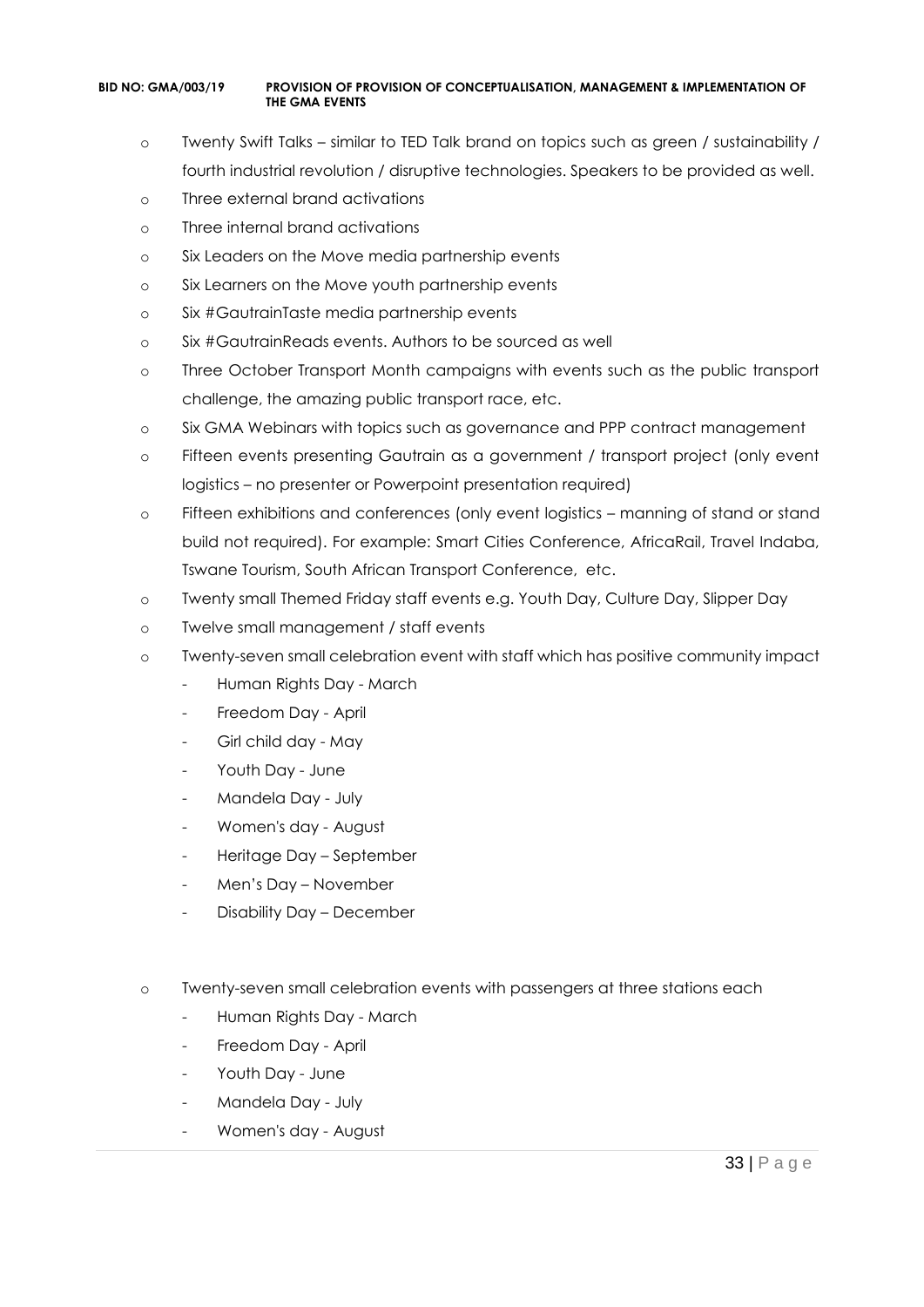- World Literacy Day September
- Heritage Day September
- Men's Day November
- Disability Day December
- o Ten partnership launch events
- o Three small events to launch the GMA's Annual Performance Plan amongst staff
- o Three small events to launch the GMA's Integrated Annual Reports amongst staff
- o Three small events to launch the GMA's Integrated Annual Reports amongst external stakeholders
- o Fifteen advertorials writing, design and media buying
- o Three medium sized events with key stakeholders to celebrate commencement of operations
- o Three medium sized events with passengers at stations to celebrate commencement of operations
- o One medium sized event with GMA staff at GMA to celebrate commencement of operations

#### **3.3 Event Requirements**

Keeping Cost-Containment in mind, for most events, the following will be required but is not limed to:

- Conceptualisation of event, event theme, etc. in line with event objective
- Most events host approximately 80-100 people
- Guest management (guest list, invites, registration, thank you, etc)
- Event support at venue
- Venue hire with focus on venues on Gautrain route
- Venue dressing e.g. chairs, tables, stage, decor
- Technology e.g. audio and visual equipment
- Catering
- Entertainment
- Speakers
- Transport for guests, highlighting the use of the Gautrain System
- Travel arrangements and cost for speakers if needed
- Programme of events designed and printed
- Small, practical promotional gifts with emphasis on cost containment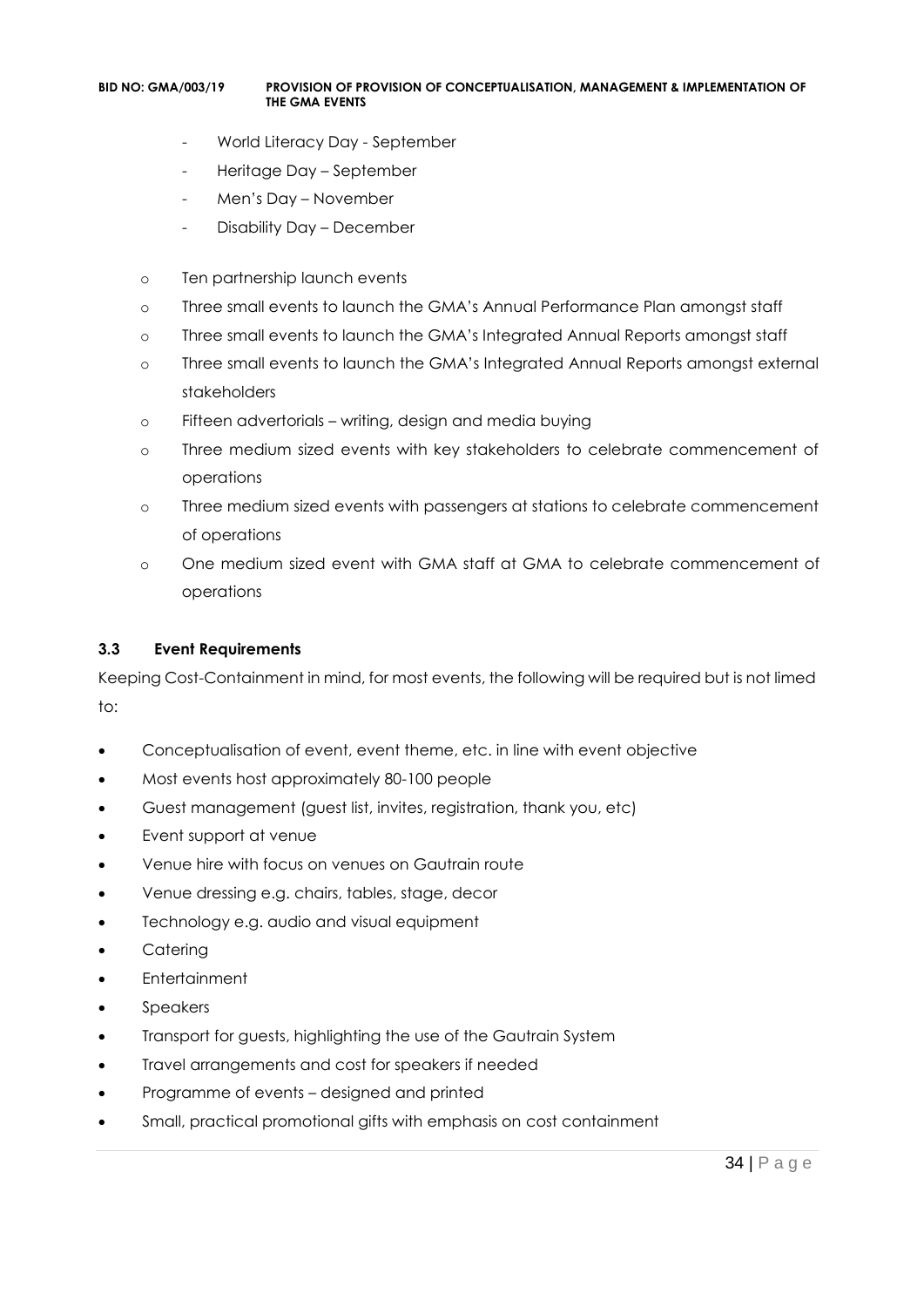• Promoters or host to support at events.

#### **3.4 Safety and Health Requirement**

Company employees designated to implement events on the Gautrain System (precincts, parkades, stations, buses, trains and platforms) are required to have compulsory safety and security training at a cost of approximately R500.00 per person per annum. Such a trained person is known as a Person In Charge (PIC).

#### **4. SUBMISSION CRITERIA**

Whilst keeping the GMA communication and marketing objectives and activities in mind, the bidding company is to describe the following comprehensively in terms of pro-active, creative, innovative, best practice events management.

Service Providers are required to demonstrate their understanding of the services required by this RFP by returning their bid proposals inclusive of the following information that forms part of the bid evaluation:

#### **4.1 Company Profile and Experience**

Bidders are required to demonstrate their collective company experience and expertise in project leadership, the project management, creative design and writing as well as events conceptualisation and implementation.

- The company's ability to provide a turn-key solution with regard to conceptualisation, management and implementation
- The company's ability to creatively conceptualise, manage and implement events according to best practice
- The company's ability to deliver events with consideration of best practice (time management, brand adherence, keeping to budget, etc), quality management and service excellence.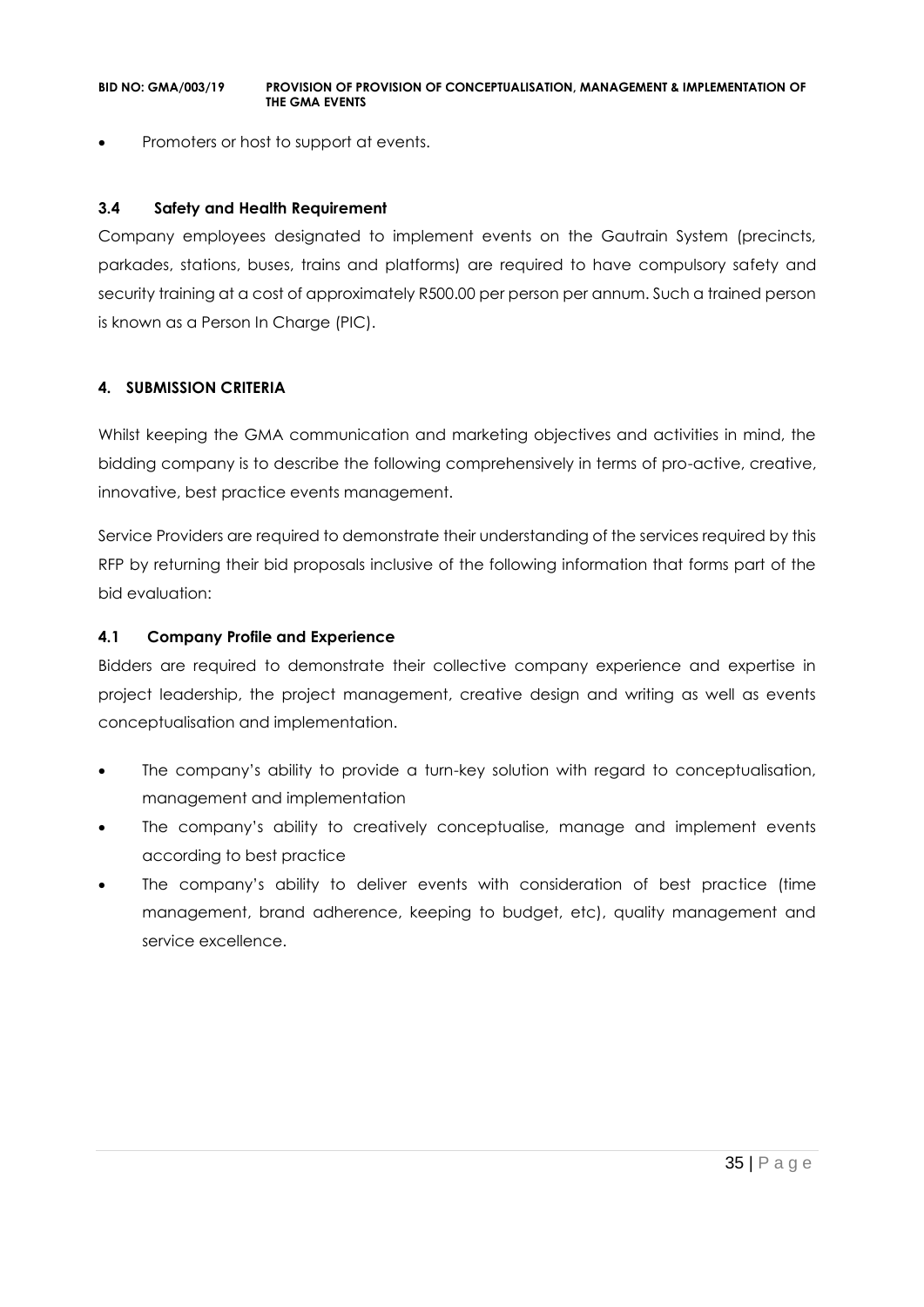#### **4.2 Personnel Experience**

The Bidders are required to submit Curriculum Vitaes (CVs) for the individual/s that will be responsible to provide the project lead and/or account management. In addition, CVs for support team including the project management, the creative design as well as the events conceptualisation and implementation are to be submitted.

These CVs must demonstrate the relevant work experience of every assigned individual in the provision of the required area of expertise in project leadership (five years) the project management, creative design and writing as well as events conceptualisation and implementation (three years respectively).

#### **4.3 Approach and Methodology**

Bidders are required to demonstrate their approach and methodology in terms of:

- The company's understanding of GMA's requirements
- The company's ability to work with an in-house team / client management methodology
- The company's ability to manage a long-term calendar of events
- The company's ability for event risk management
- The company's ability to monitor, evaluate and report on events implemented with recommendations of improvement
- The company's ability to provide quality assurance management and excellent service
- The company's accreditation with the events, public relations, communication industries

#### **4.4 Creative Conceptualisation**

Bidders are required to demonstrate their creative conceptualisation in terms of:

- The company employees' ability to creatively conceptualise, manage and implement events innovatively. To demonstrate this, bidding companies are required to submit a brief description of how they would conceptualise the 2020 ten year celebrations of Gautrain's commencement of operations. What type of event, theme, and look and feel would you propose?
- How the company will address GMA's communication and marketing objectives through events?
- Five examples on proposed conceptualisation of any five GMA listed communication and marketing events
- The company's ability to review Gautrain's corporate identity framework in 2020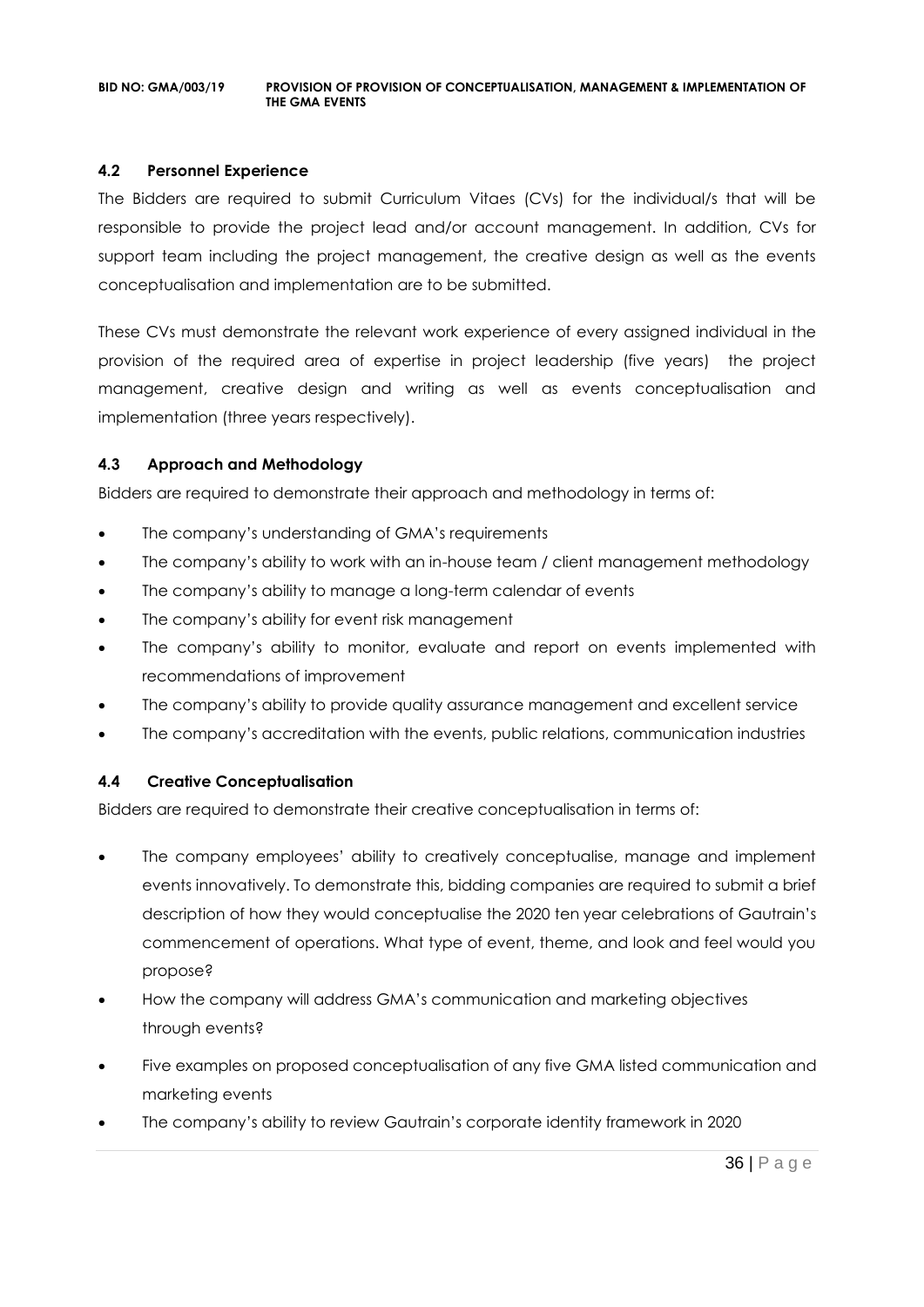#### **5. EVALUATION CRITERIA**

#### **5.1. STAGE 1: PRE-QUALIFICATION REQUIREMENTS**

#### **5.1.1. Compulsory Briefing Session – 28 June 2019**

All interested Service Providers are required to attend a compulsory briefing session scheduled to take place on the 28th of June 2019 at 10am. Bids of from service providers who did not attend the compulsory briefing session **will be disqualified**.

*Venue of the Briefing Session: Gautrain Management Agency offices (44 On Grand Central) Street address: 44 Grand Central Boulevard, Grand Central Ext 1, Midrand 1685 (Cnr K101 & Grand Central Road)*

### **5.1.2. Declaration to Sub-contract 30% of the contract value or more to EMEs & QSEs**

As a minimum pre-qualification requirement for this bid, the Service Provider shall commit to subcontracting 30% (thirty percent) of the contract value to the entities listed below as part of their supplier development initiatives:

- a) Procurement & Sub-contracting to Emerging Micro Enterprise (EME) or Qualifying Small Enterprise (QSE) owned by at least 51% black People with Disabilities
- b) Procurement & Sub-contracting to EME or QSE owned by at least 51% black people who are Women
- c) Procurement & Sub-contracting to EME or QSE owned by at least 51% black people who are Youth
- d) Procurement & Sub-contracting to an EME or QSE

Service providers must clearly declare sub-contracting information on SBD 6.1 in PART C of this RFP document, and further provide comprehensive details on the amount (price value) and the percentage to be sub-contracted to each entity.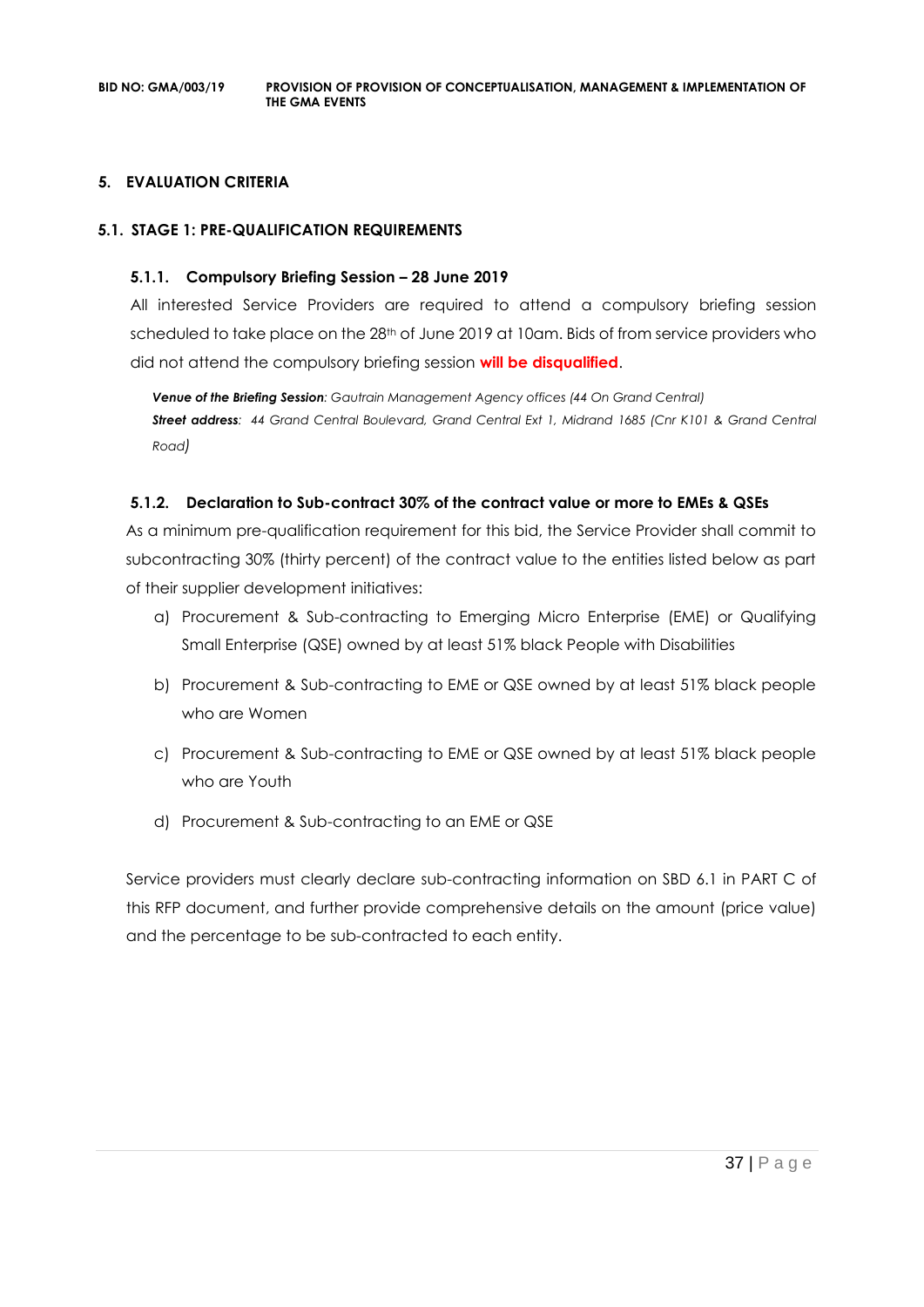### **5.2. STAGE 2: TECHNICAL/ FUNCTIONALITY EVALUATION**

All received bids will be evaluated on technical/functionality with a minimum threshold of seventy (70) points. Should the bidder not meet the minimum score of 70 points, it will be disqualified from further evaluation.

| <b>CRITERIA</b>                         | <b>SUB-CRITERIA</b>                                                                                                       |                                                        |    |  |
|-----------------------------------------|---------------------------------------------------------------------------------------------------------------------------|--------------------------------------------------------|----|--|
|                                         | Ability to provide a turn-key service inclusive of creative event<br>conceptualisation and implementation (5)             |                                                        |    |  |
|                                         | Organisation's track record in<br>terms of creative event                                                                 | 1 to 3 years $(3)$                                     | 7  |  |
|                                         | conceptualisation and<br>implementation                                                                                   | 4 to 6 years $(5)$<br>7 to 10 years (7)                |    |  |
|                                         | Organogram relevant to<br>project team including project                                                                  | Project lead (1)                                       |    |  |
|                                         | lead, project management<br>and events conceptualisation                                                                  | Project management (1)<br>Events conceptualisation and | 3  |  |
| Company profile<br>1.<br>and experience | and implementation                                                                                                        | implementation (1)                                     |    |  |
|                                         | Three recent (not older than 3<br>1 recent, relevant letter (1)<br>years), contactable, signed                            |                                                        |    |  |
|                                         | relevant reference letters<br>related to event                                                                            | 2 recent, relevant letters (2)                         | 3  |  |
|                                         | conceptualisation and<br>implementation                                                                                   | 3 recent, relevant letters (3)                         |    |  |
|                                         | Portfolio of evidence with minimum of two examples of bidding                                                             |                                                        |    |  |
|                                         | company depicting experience to write and design advertorials.<br>Highlighting clear grammar, design and brand usage (10) |                                                        | 10 |  |
|                                         | Portfolio of evidence with a minimum of three examples of<br>bidding company depicting experience in event                |                                                        |    |  |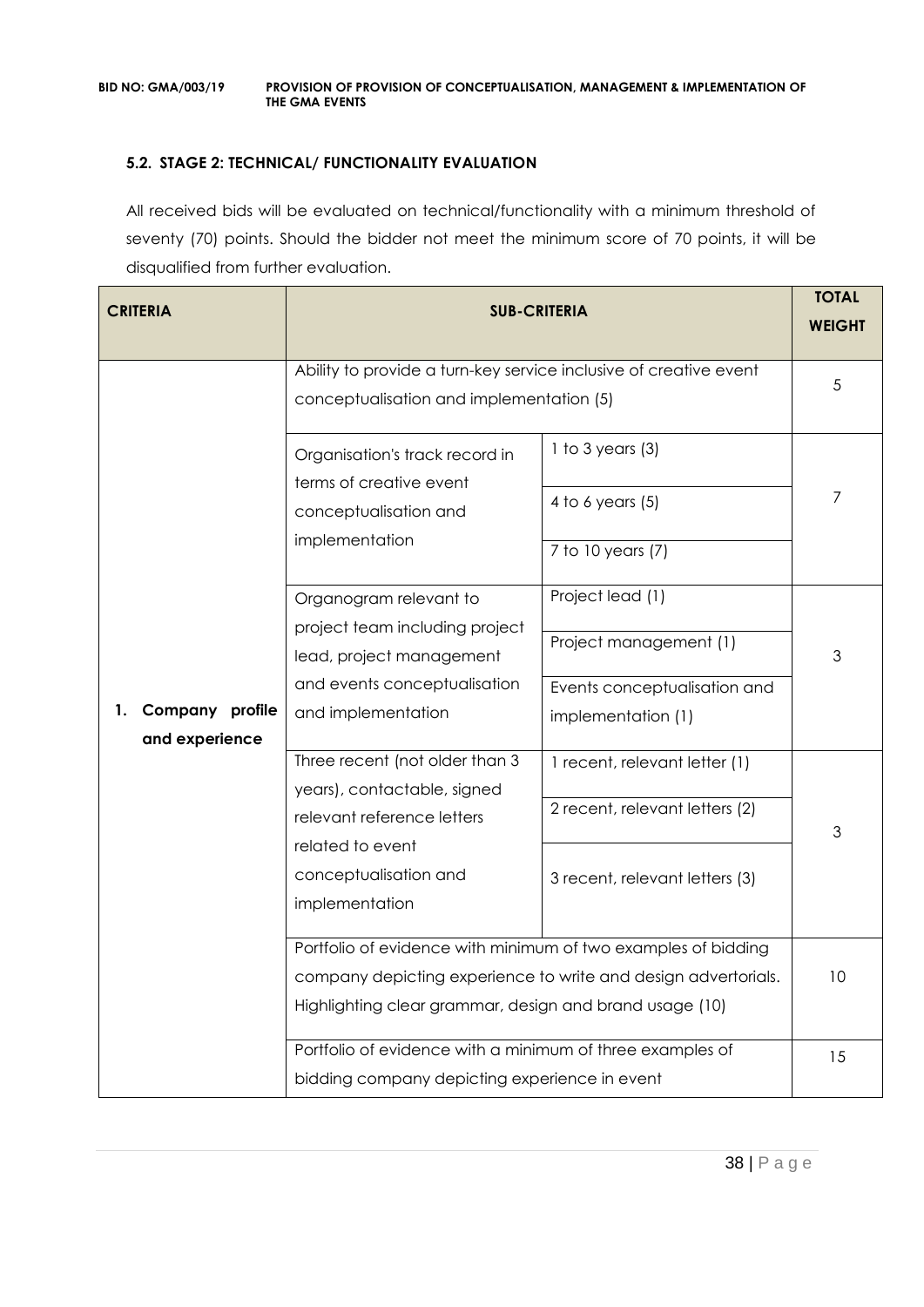|    |                                      | conceptualisation and implementation of the event from start to<br>finish(15)                                                                                                                                                                                                                                                                                                                                                                                                                                                                                                                |                                                                                                                           |    |
|----|--------------------------------------|----------------------------------------------------------------------------------------------------------------------------------------------------------------------------------------------------------------------------------------------------------------------------------------------------------------------------------------------------------------------------------------------------------------------------------------------------------------------------------------------------------------------------------------------------------------------------------------------|---------------------------------------------------------------------------------------------------------------------------|----|
|    |                                      | List of five companies: names, value of contract and type & size<br>of the event (5)                                                                                                                                                                                                                                                                                                                                                                                                                                                                                                         |                                                                                                                           |    |
| 2. | Personnel<br><b>Experience</b>       | Individual/s track record with<br>minimum relevant experience<br>of five years respectively for the<br>project lead and three years for<br>the support team. CVs to be<br>submitted                                                                                                                                                                                                                                                                                                                                                                                                          | Project lead/Account<br>manager (2)<br>Project management (2)<br>Events conceptualisation (2)<br>Event implementation (2) | 8  |
| 3. | Approach<br>and<br>Methodology       | Demonstration of the understanding of the GMA (2)<br>Brief description of the client interaction approach (2)<br>Quality assurance management and service excellence<br>approach (4)<br>Description of bidder's ability to deliver efficient risk<br>management (4)<br>Bidding company's ability to manage a long term calander of<br>multiple, overlapping events (1)<br>Demonstrated ability to monitor, evaluate and report on events<br>implemented with recommendations of improvement (1)<br>Bidder's accreditation with the events, public relations,<br>communication industries (4) |                                                                                                                           | 18 |
|    | <b>Creative</b><br>conceptualisation | Brief conceptualisation of the 2020 ten year celebrations of<br>Gautrain's commencement of operations:<br>Proposed type of event (4)                                                                                                                                                                                                                                                                                                                                                                                                                                                         |                                                                                                                           |    |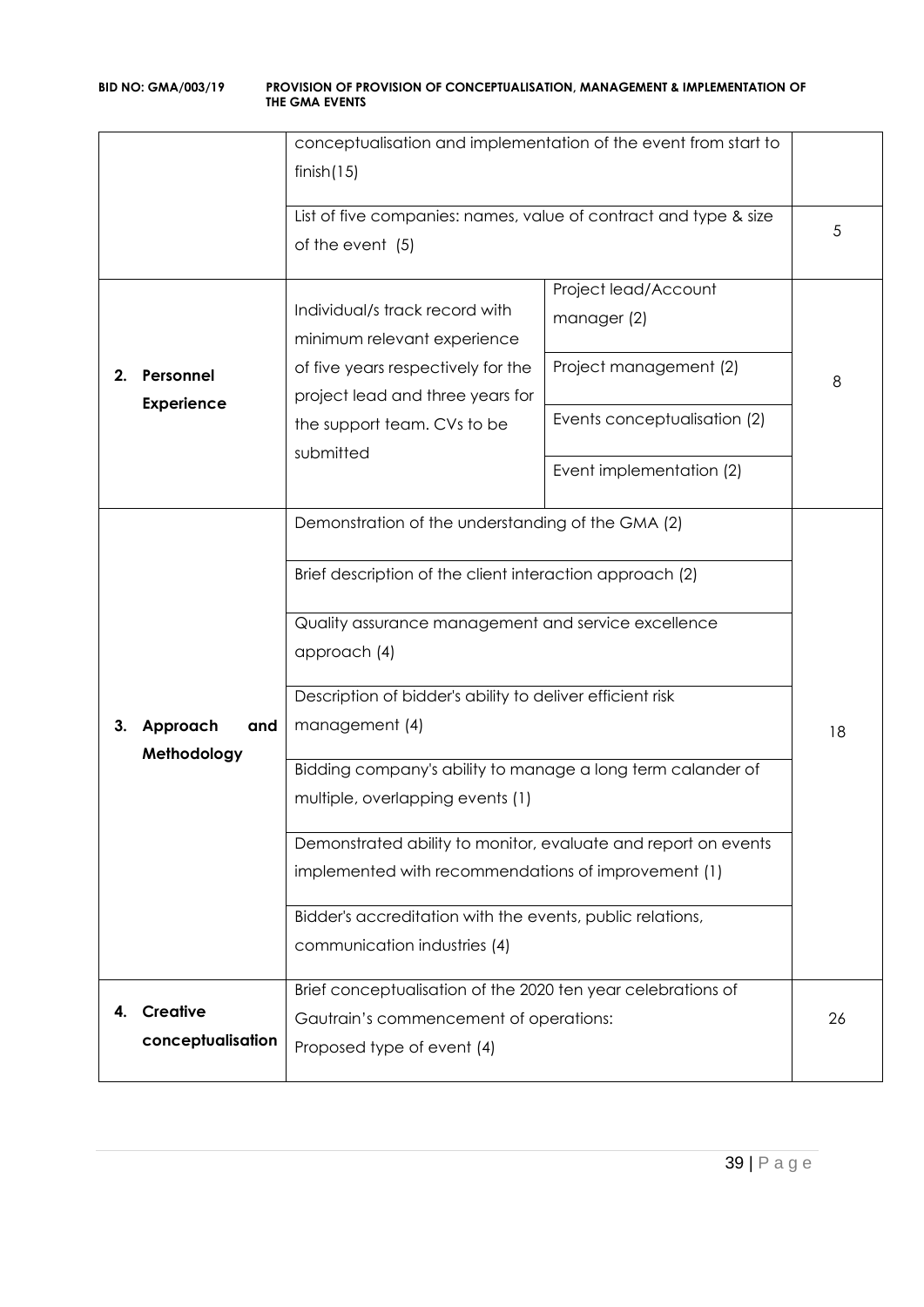| <b>MINIMUM THRESHOLD</b> |                                                                 | 70  |
|--------------------------|-----------------------------------------------------------------|-----|
| <b>TOTAL POINTS</b>      |                                                                 | 100 |
|                          | identity framework (5)                                          |     |
|                          | Description of bidder's ability to review Gautrain's corporate  |     |
|                          |                                                                 |     |
|                          | communication and marketing events (5)                          |     |
|                          | Description of five proposed conceptualisation of any listed    |     |
|                          | addressed (2)                                                   |     |
|                          | Description of how communication objectives are to be           |     |
|                          | Description of how marketing objectives are to be addressed (2) |     |
|                          |                                                                 |     |
|                          | Proposed look and feel (4)                                      |     |
|                          | Gautrain's commencement of operations:                          |     |
|                          | Brief conceptualisation of the 2020 ten year celebrations of    |     |
|                          | Proposed theme (4)                                              |     |
|                          | Gautrain's commencement of operations:                          |     |
|                          | Brief conceptualisation of the 2020 ten year celebrations of    |     |

### **6. INFORMATION AVAILABLE TO THE WINNING BIDDER**

To assist in the event conceptualisation, management and implementation, the winning bidder will have access to the following information:

- GMA's Integrated Communication and Marketing Strategy
- GMA's Marketing implementation plan
- GMA's Communication implementation plan
- Gautrain's 2019 Corporate Identity Manual
- Gautrain's image gallery and corporate identity elements
- Relevant Policies & Procedures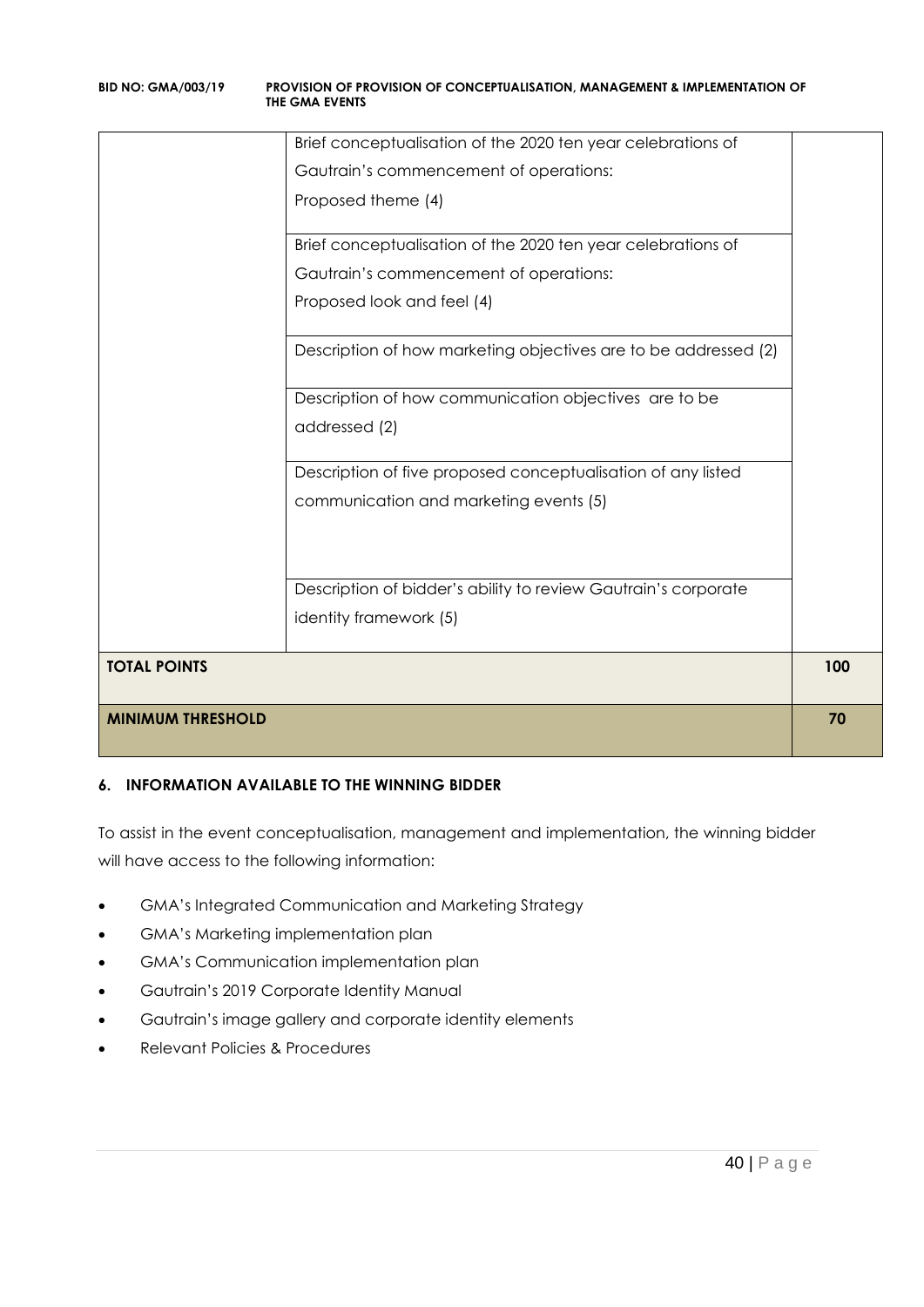### **7. COSTING GUIDE**

- 7.1. Service Providers must execute the required services as articulated in Section 3 of this RFP optimally such that the time and resources are planned, deployed, and monitored to maximum efficiency and minimum costs.
- 7.2. Remuneration will be payable subject to the GMA's review and acceptance of the invoices submitted together with the respective supporting documentation that indicates the work being invoiced for
- 7.3. The rates and price tendered for this RFP shall include compensation for personnel, materials, reports, and any other costs for completing the required activities and milestones. The contracting rate or fee, if applicable, will be subject to an escalation clause based on CPI for each consecutive year of being appointed and receiving task orders. For the purposes of preparing their proposals, bidders are to use CPI at 6% (Actual CPI as published by *Statistics South Africa* will be used in the annual adjustment of rates).
- 7.4. The Service Provider shall at their own cost; provide any tools, resources, and equipment required to execute the scope of services as per the requirements articulated in Section 3 of this RFP.

| <b>Item</b>                                                    | <b>Description</b>                                                                                                                                                                                                                                                                                                                       | <b>Approximate</b><br><b>Number</b> |
|----------------------------------------------------------------|------------------------------------------------------------------------------------------------------------------------------------------------------------------------------------------------------------------------------------------------------------------------------------------------------------------------------------------|-------------------------------------|
| Client<br>Management                                           | Yearly strategy workshops<br>Monthly status meetings & reports                                                                                                                                                                                                                                                                           | All events                          |
| Event<br>Overall<br>Management<br>(Based on 80-100)<br>guests) | Conceptualisation: event theme, look<br>feel,<br>and<br>Project management: time schedule, overview of guests, supplier<br>management,<br>etc.<br>Event management: including: invitation, registration, guest lists,<br>thank you note. Events at Gautrain stations need to have<br>Gautrain Health and Safety trained person at event. | All events                          |
| Venue Hire                                                     | Hiring of venue along Gautrain route suitable to type event.                                                                                                                                                                                                                                                                             | 20 venues                           |
| Venue Dressing                                                 | Furniture required for events: Chairs / tables / stage / podium /<br>centre piece and stage décor, etc. All transport and logistics fees<br>to be included                                                                                                                                                                               | 45 venues                           |

7.5. The following table serves as a guide to assist bidders to quote their proposal: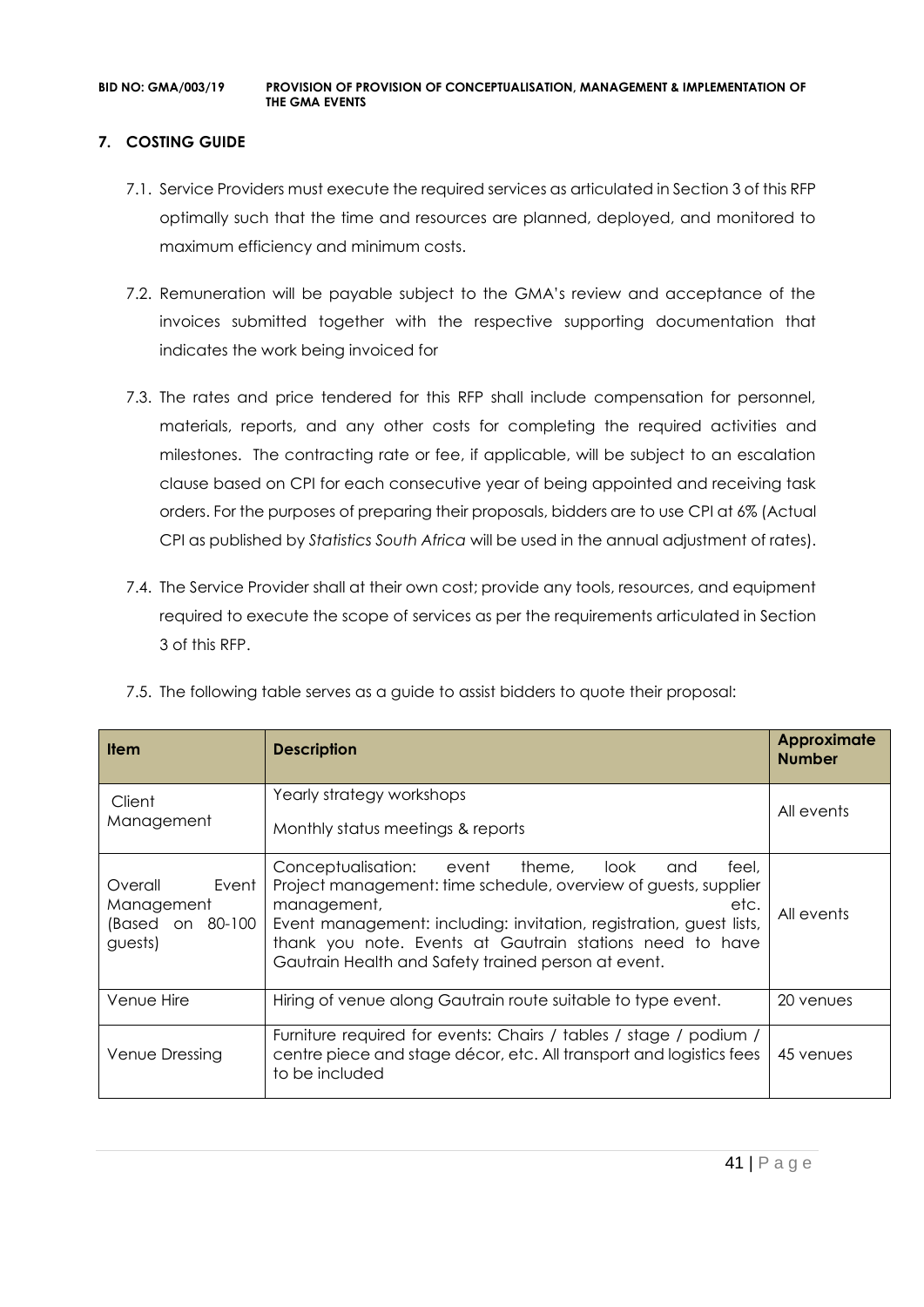| Technology big     | Audio and visual equipment, PA system, different microphone,<br>screen on stage, monitors around venue, camera man for live<br>feed to screens, technical personnel to manage. Raw footage to<br>be provided to GMA. All transport and logistics fees to be<br>included | 30 events   |
|--------------------|-------------------------------------------------------------------------------------------------------------------------------------------------------------------------------------------------------------------------------------------------------------------------|-------------|
| Technology small   | Microphones and speakers                                                                                                                                                                                                                                                | 50 events   |
| Catering Sit down  | Welcome snack and cocktail on arrival, 3 course meal, coffee<br>and teas based on 3/4 star catering, drinks including wine and<br>cool drinks only. Including waitrons, bar men, etc. (Not including<br>venue hire)                                                     | 3 events    |
| Catering standing  | Finger snacks with non-alcoholic refreshments based on time of<br>day.                                                                                                                                                                                                  | 50 events   |
| Catering on the go | Lunch packs including packaging, fruit, drink, sweet, snack<br>(Sandwich / roll / wrap)                                                                                                                                                                                 | 16 events   |
| Entertainment      | Low key background music / DJ                                                                                                                                                                                                                                           | 5 events    |
| Speakers           | Motivational, subject matter experts, etc. to speak to audience<br>for up to 2 hours maximum. Travel arrangements including flights<br>and hotel (Maximum 3 of the 30), speaker requirements, etc. all<br>need to be considered and included.                           | 30 speakers |
| Transport          | Bus hire for events working on radius of 15km from Gautrain<br>stations for around 100 people.                                                                                                                                                                          | 20 events   |
| Promotional gifts  | Small and practical branded gifts that relate to the event etc.<br>Based on 100 people, thus 150 gifts per event.                                                                                                                                                       | 150 events  |
| Promoters          | Promoters to hand out flyers, welcome guests, give direction,<br>attend mall activations or events, etc. Based on 1 full day work /<br>shift of 8 hours.                                                                                                                | 80 times    |

- 7.6. All claims for travel and other legitimate disbursement expenditure must be preapproved by the GMA before they are incurred. All receipts are to be safely kept by the Service Provider. Disbursement's will be structured and paid for as follows:
	- i. Airfare, where applicable, to be calculated at economy class rates
	- ii. Car rental (class B)
	- iii. Private car usage will be reimbursed according to AA- travelling rates
	- iv. Accommodation, where applicable, will be based on a 3 star hotel or Guest house with Bed & Breakfast
	- v. Consumables, drawings, printing etc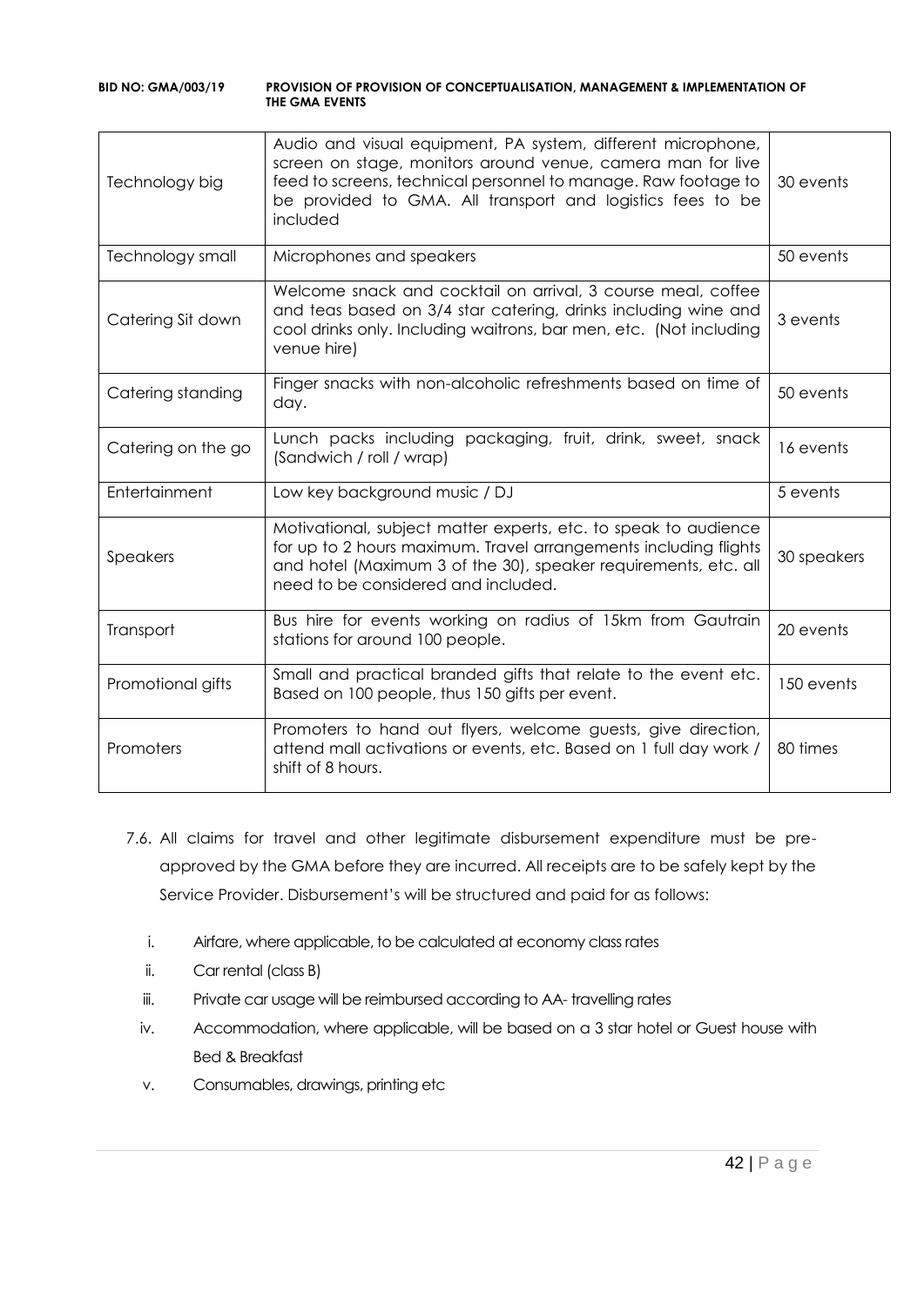#### **8. CONTRACT PERIOD**

The services as set out in Section 3 of this RFP will be rendered over a period of not more than 36 months after contract award.

### **9. CONFIDENTIALITY**

The appointed Service Provider acknowledges and/or undertakes that through occupying the positions required by this RFP:

- 8.1. the Service Provider shall have access to confidential information; that includes but is not limited to information, documents, data, and materials of whatever nature of the parties provided in writing;
- 8.2. the Service Provider to maintain the strictest confidentiality for:
	- i. all information that may reasonably be regarded as confidential, being information not in the public domain, whether such information is oral or written, recorded or stored by electronic, magnetic, electro-magnetic or other form or process, or otherwise in a machine readable form, translated from the original form, recompiled, made into a compilation, wholly or partially copied, modified, updated or otherwise altered, originated or obtained by, or coming into the possession, custody or knowledge of either party; or
	- ii. any information relating to either GMA's, present and future research, analysis, compilations and studies, development of any system, business or financial activity, product, services, market opportunities, existing and potential customers and clients, marketing or promotion of any products, product pricing, contractual arrangements, technical knowledge, strategic objectives and planning, data, plans, designs, drawings, software or hardware, know-how, methods, trade secrets, trademarks, techniques, functional and technical requirements and specifications, financial statements, budgets, costs and financial projections, accounting procedures or financial information, including know how and Trade Secrets relating to the operation of the Gautrain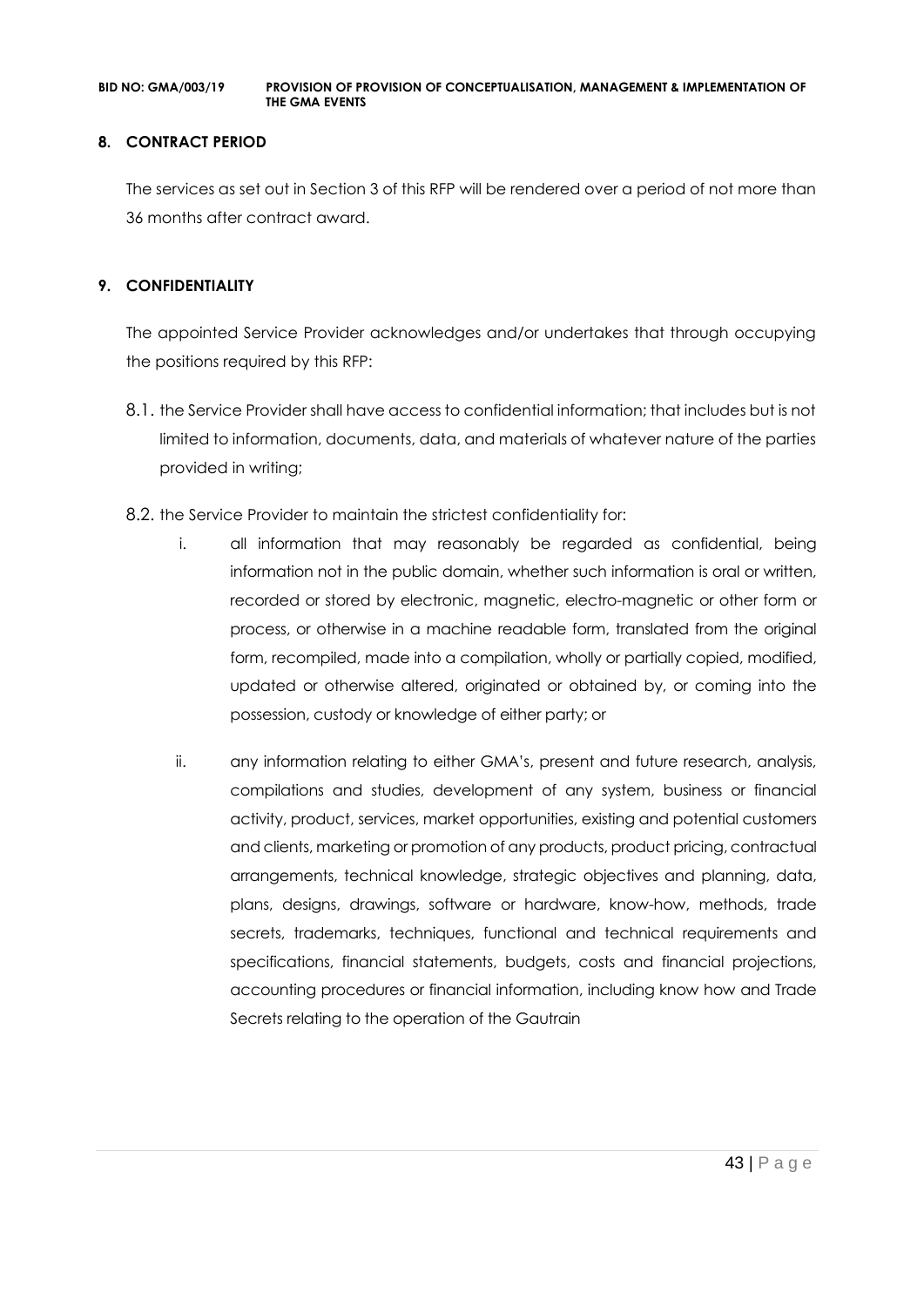#### **10. DECLARATION OF INTEREST**

- 10.1. The information referred to in Clause 9.1 above will place the appointed service provider in a position that may give it an unfair advantage in terms of the required services to be rendered as contemplated in this RFP.
- 10.2. Service Providers must submit a declaration of any conflict of interest, any other involvement in the Gautrain Rapid Rail Link Project; as well as any other conflicts arising from awarding of pending bids, that may affect the discharge of responsibilities in this RFP.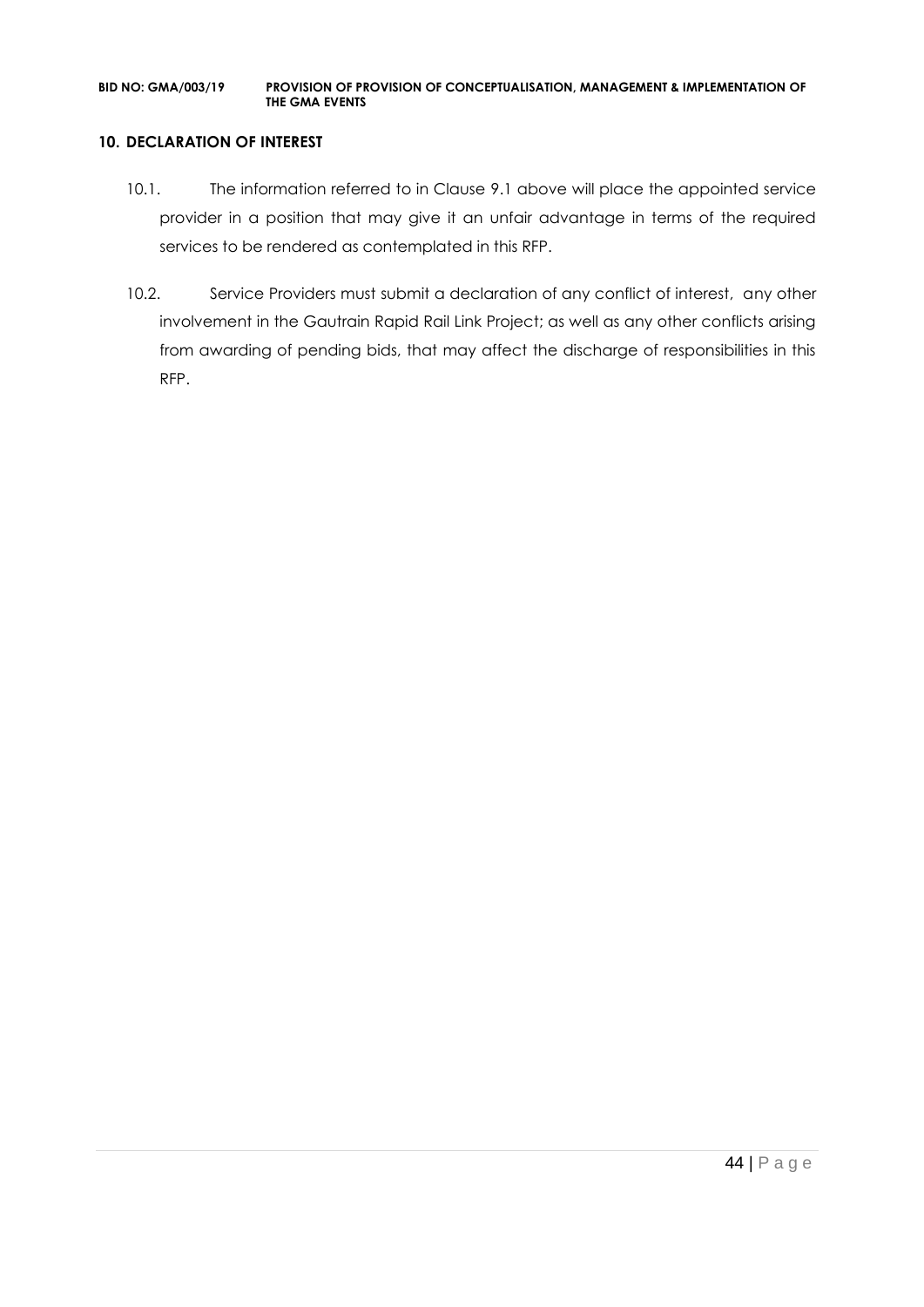# **RFP - PART C:**

### **BIDDERS DECLARATION**

All responses must be provided within the specified boxes, must comply with the word and page limits imposed and must respond to this RFP Part B in accordance with the Conditions of Tendering in this RFP Part A. All Annexures form part of the Bidders Response and must be completed in full and signed.

| <b>BIDDERS DECLARATION</b>             |                                                                                            |  |  |  |
|----------------------------------------|--------------------------------------------------------------------------------------------|--|--|--|
| that:                                  |                                                                                            |  |  |  |
| $\Box$                                 | I have read, understood and accept the conditions contained in this RFP.                   |  |  |  |
| $\Box$<br>the RFP is true and correct. | I have supplied all the required information, and all the information submitted as part of |  |  |  |
| <b>NAME OF THE BIDDER</b>              |                                                                                            |  |  |  |
| <b>IDENTITY NUMBER</b>                 |                                                                                            |  |  |  |
| <b>POSITION</b>                        |                                                                                            |  |  |  |
| <b>AUTHORISED SIGNATORY</b>            |                                                                                            |  |  |  |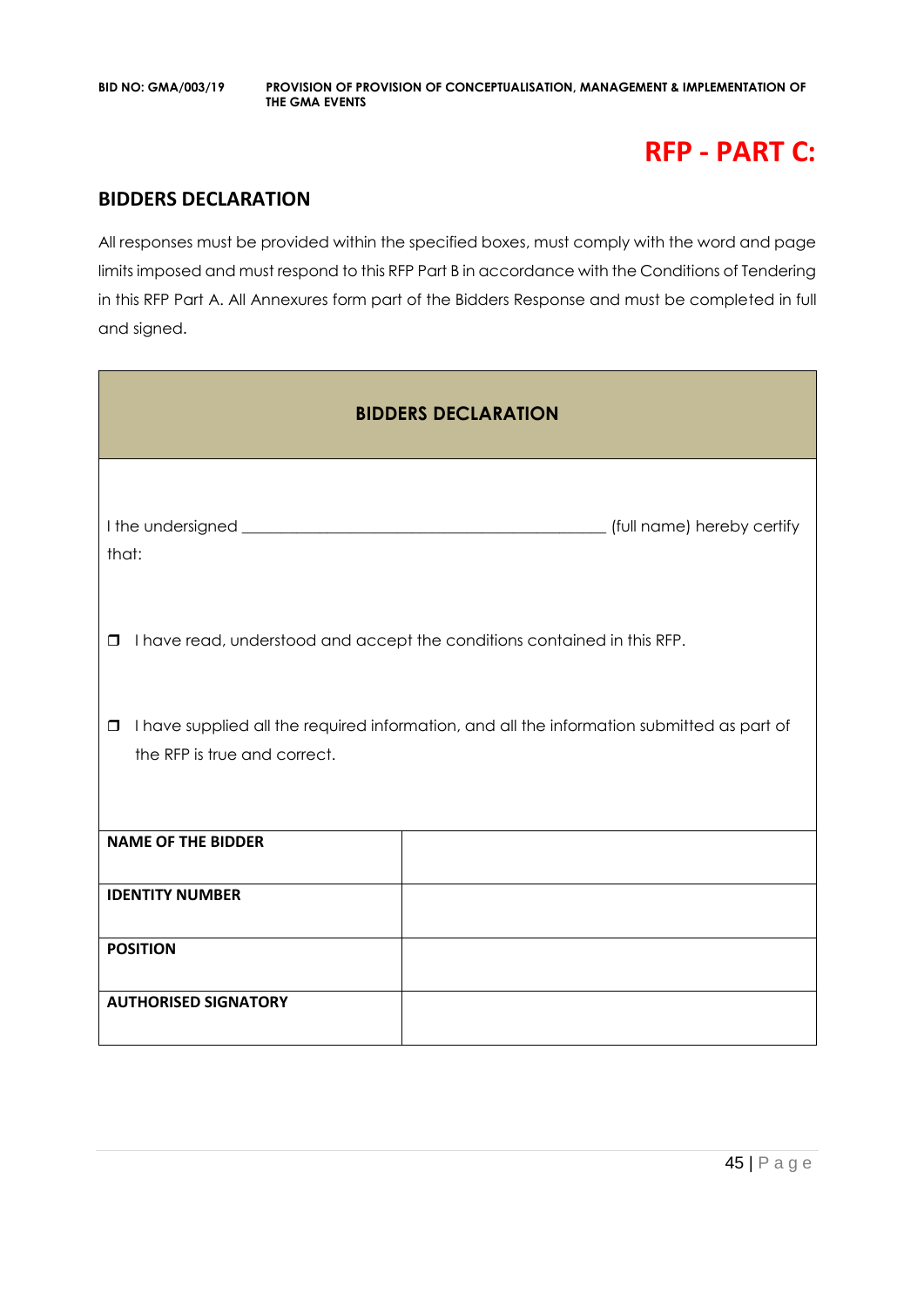|                                        | <b>BIDDERS RESPONSE</b> |               |  |
|----------------------------------------|-------------------------|---------------|--|
| <b>FULL NAME</b>                       |                         |               |  |
| <b>POSTAL ADDRESS</b>                  |                         |               |  |
| <b>PHYSICAL ADDRESS</b>                |                         |               |  |
| <b>ENTITY REGISTRATION NUMBER</b>      |                         |               |  |
| <b>VAT REGISTRATION NUMBER</b>         |                         |               |  |
| <b>CONTACT PERSON'S FULL NAME</b>      |                         |               |  |
| <b>TELEPHONE NUMBER 1</b>              | <b>CODE</b>             | <b>NUMBER</b> |  |
| <b>TELEPHONE NUMBER 2</b>              | <b>CODE</b>             | <b>NUMBER</b> |  |
| <b>FACSIMILE NUMBER</b>                | <b>CODE</b>             | <b>NUMBER</b> |  |
| <b>CELLULAR PHONE NUMBER</b>           |                         |               |  |
| <b>E-MAIL ADDRESS</b>                  |                         |               |  |
| <b>TAX CLEARANCE CERTIFICATE</b>       | <b>YES</b>              | <b>NO</b>     |  |
| <b>REGISTERED ON NATIONAL TREASURY</b> | <b>YES</b>              | <b>NO</b>     |  |
| <b>CENTRALISED SUPPLIER DATABASE</b>   |                         |               |  |
| FULL NAME OF AUTHORISED SIGNATORY      |                         |               |  |
| TITLE OF AUTHORISED SIGNATORY          |                         |               |  |
| SIGNATURE OF AUTHORISED SIGNATORY      |                         |               |  |

46 | P a g e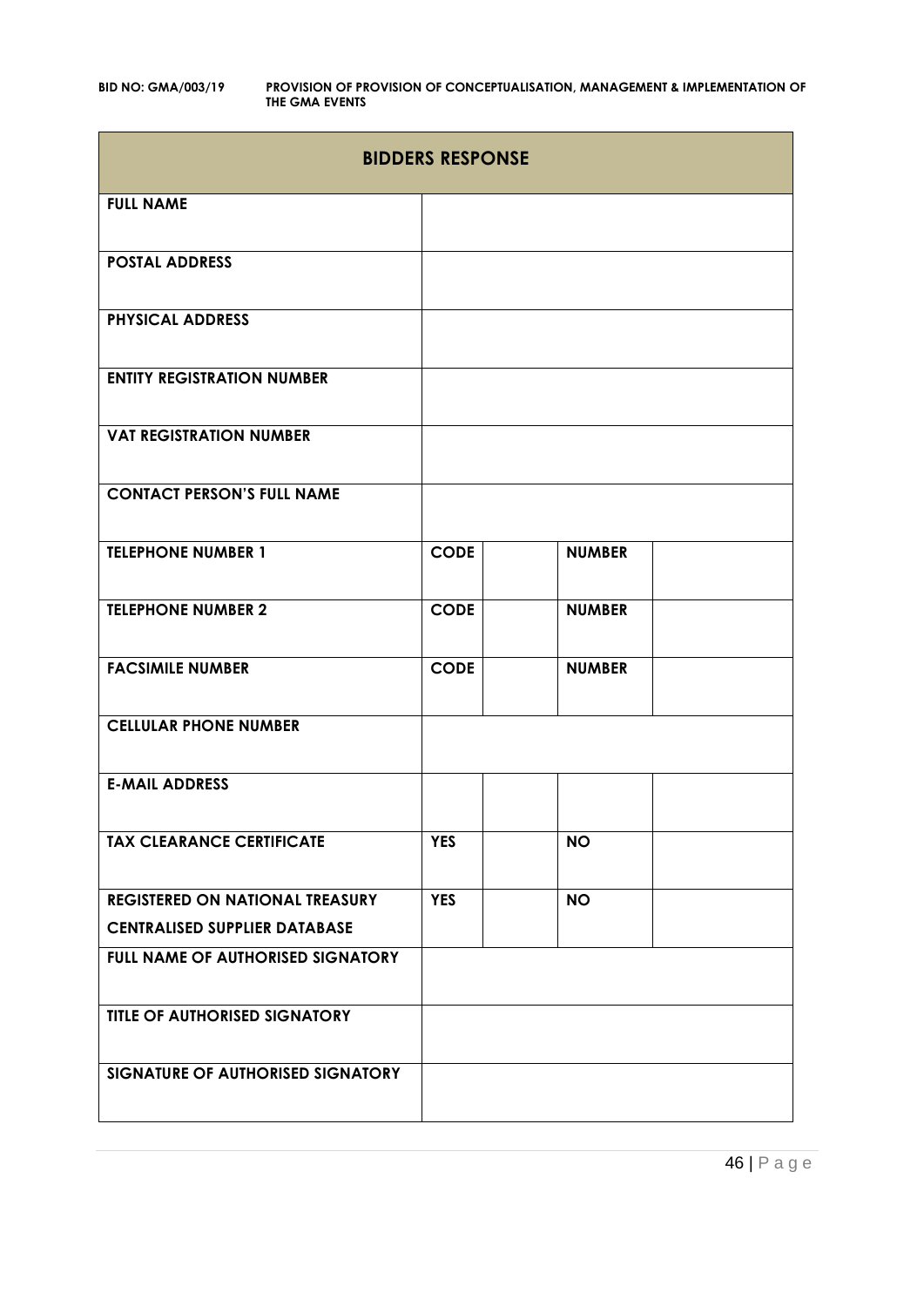| <b>DATE OF SIGNATURE</b>                             |                               |
|------------------------------------------------------|-------------------------------|
|                                                      |                               |
| <b>ALTERNATIVE TENDER</b>                            | Word limit - [500] words      |
|                                                      |                               |
| submits<br>Where<br><b>Bidder</b><br>also<br>a<br>an |                               |
| Alternative Tender, it must include any              |                               |
| supplementary material, together with                |                               |
| associated prices, which demonstrates in             |                               |
| detail that such an alternative will fully           |                               |
| achieve<br>and/ or exceed<br>the<br>all              |                               |
| specifications or requirements together              |                               |
| with references as to why the alternative            |                               |
| proposal/s may be advantageous. This                 |                               |
| be cross-referenced to<br>should<br>the              |                               |
| Specification.                                       |                               |
| <b>CONFLICT OF INTEREST</b>                          |                               |
| Provide<br>details<br>of<br>interests,               | Complete as attached in SBD 4 |
| any                                                  |                               |
| relationships or clients which may give              |                               |
| rise to a conflict of interest and the area          |                               |
| of expertise in which that conflict of               |                               |
| interest may arise.                                  |                               |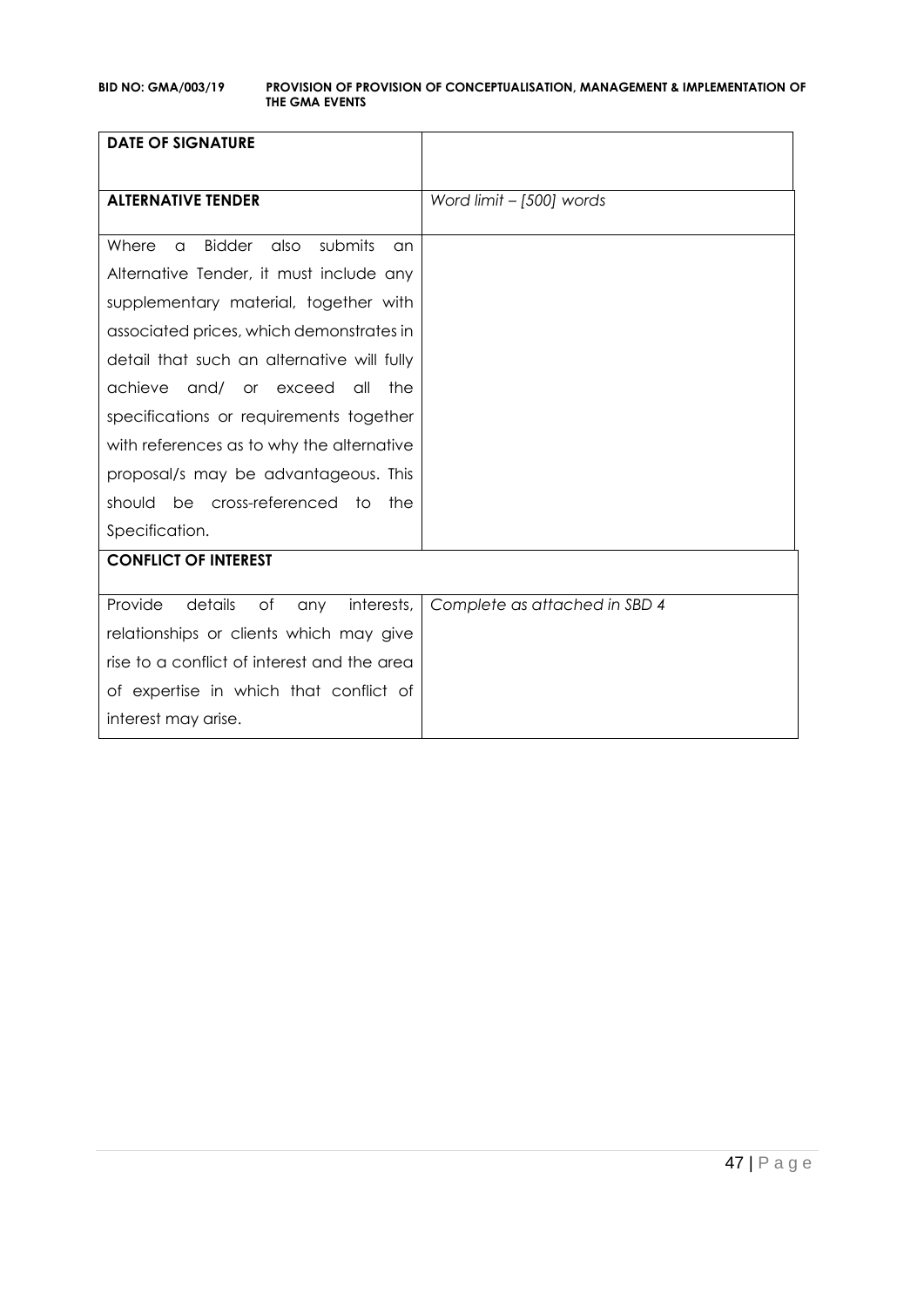# **Register on the Central Supplier Database for Government managed by National Treasury**

with effect from 1 April 2016 the Central Supplier Database (CSD) will serve as the single source of key supplier information for all spheres of government providing consolidated, accurate, upto-date, complete and verified supplier information to procuring organs of state.

The establishment of a CSD will result in one single database to serve as the source of all supplier information for all spheres of government. The purpose of centralising government's supplier database is to reduce duplication of effort and cost for both supplier and government while enabling electronic procurement processes.

Prospective suppliers interested in pursuing opportunities within the South African Government and those that are already registered on the GMA supplier database are encouraged to **selfregister** on the CSD. This self-registration application represents an expression of interest from the supplier to conduct business with the South African Government. Once submitted, your details will be assessed for inclusion on the CSD.

### **Access the CSD site on [www.csd.gov.za](http://www.csd.gov.za/)**

Contact National Treasury for further clarity on the process:

Email: [csd@treasury.gov.za](mailto:csd@treasury.gov.za)

Telephone: 012 315 5509

Bidders must submit with their proposals proof of registration on CSD. The proof of registration must indicate the following:

- CSD Supplier Number
- CSD Unique RRN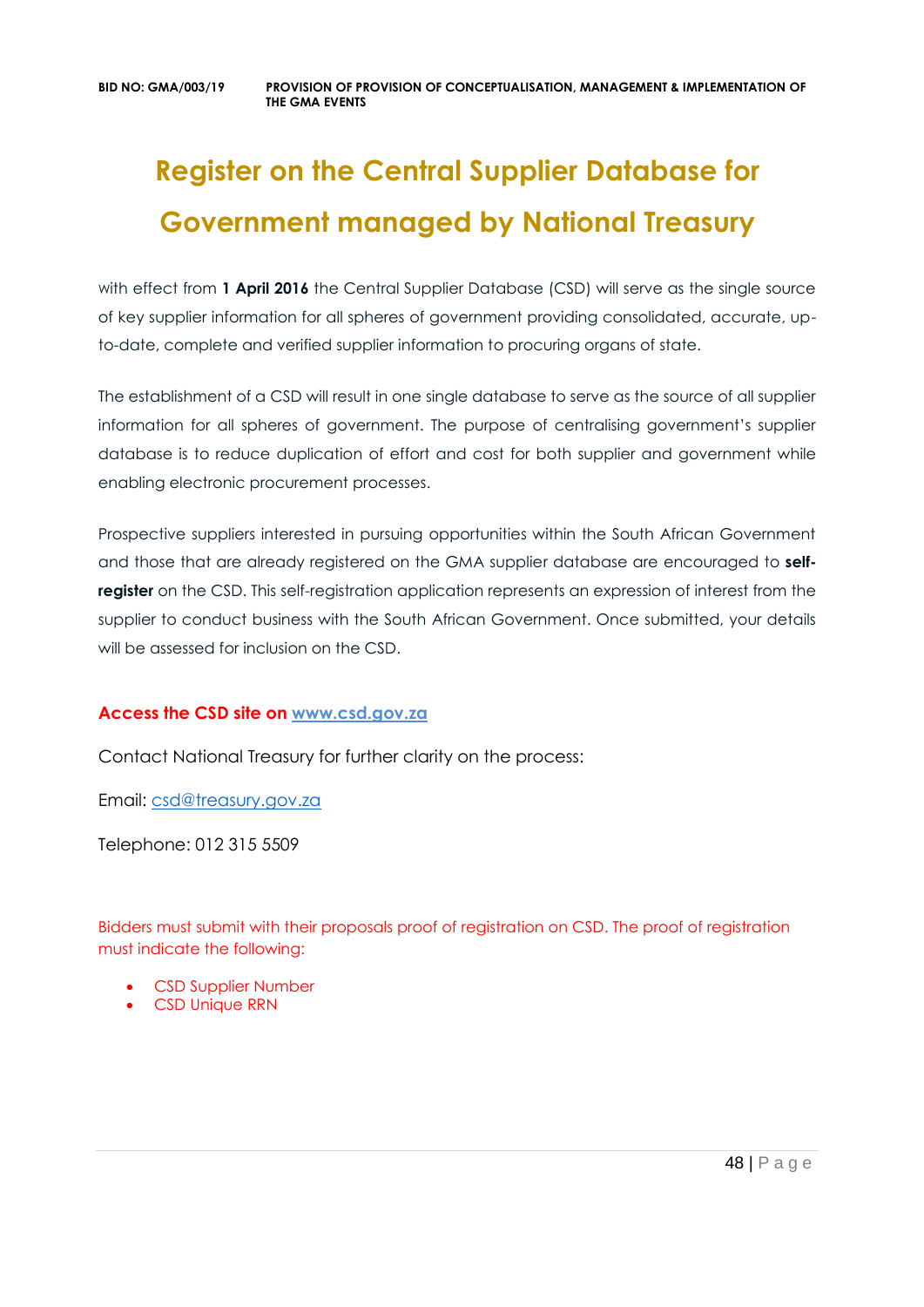# **SBD 1 (A)**

| INVITATION TO BID |  |
|-------------------|--|
|-------------------|--|

|                                                                                                                                                                                                                 |  |                                 | YOU ARE HEREBY INVITED TO BID FOR REQUIREMENTS OF THE GAUTRAIN MANAGEMENT AGECY                                          | שוט טיז צוטוואזווא      |                                                |             |                             |                       |  |
|-----------------------------------------------------------------------------------------------------------------------------------------------------------------------------------------------------------------|--|---------------------------------|--------------------------------------------------------------------------------------------------------------------------|-------------------------|------------------------------------------------|-------------|-----------------------------|-----------------------|--|
| <b>BID NUMBER:</b>                                                                                                                                                                                              |  | GMA/003/19                      | <b>CLOSING DATE:</b>                                                                                                     |                         | 17 JULY 2019                                   |             | <b>CLOSING TIME:</b>        | 11H00                 |  |
| CONCEPTUALISATION, MANAGEMENT AND IMPLEMENTATION OF THE GMA EVENTS<br><b>DESCRIPTION</b>                                                                                                                        |  |                                 |                                                                                                                          |                         |                                                |             |                             |                       |  |
|                                                                                                                                                                                                                 |  |                                 | BID RESPONSE DOCUMENTS MAY BE DEPOSITED IN THE BID BOX SITUATED AT (STREET ADDRESS)                                      |                         |                                                |             |                             |                       |  |
|                                                                                                                                                                                                                 |  |                                 | Gautrain Management Agency, 44 Grand Central Boulevard, Grand Central Extension 1, Midrand                               |                         |                                                |             |                             |                       |  |
| <b>BIDDING PROCEDURE ENQUIRIES MAY BE DIRECTED TO</b>                                                                                                                                                           |  |                                 |                                                                                                                          |                         | <b>TECHNICAL ENQUIRIES MAY BE DIRECTED TO:</b> |             |                             |                       |  |
| <b>CONTACT PERSON</b>                                                                                                                                                                                           |  | SABELO MKWAE                    |                                                                                                                          | <b>CONTACT PERSON</b>   |                                                |             |                             | <b>SABELO MKWAE</b>   |  |
| <b>TELEPHONE NUMBER</b>                                                                                                                                                                                         |  | 011 086 3500                    |                                                                                                                          | <b>TELEPHONE NUMBER</b> |                                                |             |                             | 011 086 3500          |  |
| <b>FACSIMILE NUMBER</b>                                                                                                                                                                                         |  |                                 |                                                                                                                          | <b>FACSIMILE NUMBER</b> |                                                |             |                             |                       |  |
| <b>E-MAIL ADDRESS</b>                                                                                                                                                                                           |  |                                 |                                                                                                                          | <b>E-MAIL ADDRESS</b>   |                                                |             |                             |                       |  |
| <b>SUPPLIER INFORMATION</b>                                                                                                                                                                                     |  |                                 |                                                                                                                          |                         |                                                |             |                             |                       |  |
| NAME OF BIDDER                                                                                                                                                                                                  |  |                                 |                                                                                                                          |                         |                                                |             |                             |                       |  |
| POSTAL ADDRESS                                                                                                                                                                                                  |  |                                 |                                                                                                                          |                         |                                                |             |                             |                       |  |
| STREET ADDRESS                                                                                                                                                                                                  |  |                                 |                                                                                                                          |                         |                                                |             |                             |                       |  |
| <b>TELEPHONE NUMBER</b>                                                                                                                                                                                         |  | <b>CODE</b>                     |                                                                                                                          |                         | <b>NUMBER</b>                                  |             |                             |                       |  |
| <b>CELLPHONE NUMBER</b>                                                                                                                                                                                         |  |                                 |                                                                                                                          |                         |                                                |             |                             |                       |  |
| <b>FACSIMILE NUMBER</b>                                                                                                                                                                                         |  | <b>CODE</b>                     |                                                                                                                          |                         | <b>NUMBER</b>                                  |             |                             |                       |  |
| E-MAIL ADDRESS                                                                                                                                                                                                  |  |                                 |                                                                                                                          |                         |                                                |             |                             |                       |  |
| <b>REGISTRATION</b><br><b>VAT</b><br><b>NUMBER</b>                                                                                                                                                              |  |                                 |                                                                                                                          |                         |                                                |             |                             |                       |  |
| <b>SUPPLIER</b><br><b>COMPLIANCE STATUS</b>                                                                                                                                                                     |  | <b>TAX</b><br><b>COMPLIANCE</b> |                                                                                                                          |                         | <b>CENTRAL</b><br><b>SUPPLIER</b>              |             |                             |                       |  |
|                                                                                                                                                                                                                 |  | SYSTEM PIN:                     |                                                                                                                          | <b>OR</b>               | <b>DATABASE</b><br>No:                         | <b>MAAA</b> |                             |                       |  |
| <b>B-BBEE STATUS LEVEL</b>                                                                                                                                                                                      |  |                                 | <b>TICK APPLICABLE BOX]</b>                                                                                              |                         | <b>B-BBEE STATUS LEVEL SWORN</b>               |             |                             | [TICK APPLICABLE BOX] |  |
| <b>VERIFICATION</b><br><b>CERTIFICATE</b>                                                                                                                                                                       |  |                                 |                                                                                                                          | <b>AFFIDAVIT</b>        |                                                |             |                             |                       |  |
|                                                                                                                                                                                                                 |  | $\Box$ Yes                      | $\Box$ No                                                                                                                |                         |                                                |             | $\Box$ Yes                  | $\Box$ No             |  |
|                                                                                                                                                                                                                 |  |                                 | [A B-BBEE STATUS LEVEL VERIFICATION CERTIFICATE/ SWORN AFFIDAVIT (FOR EMES & QSEs) MUST BE SUBMITTED IN ORDER TO QUALIFY |                         |                                                |             |                             |                       |  |
| <b>FOR PREFERENCE POINTS FOR B-BBEET</b><br>ARE YOU THE                                                                                                                                                         |  |                                 |                                                                                                                          |                         |                                                |             |                             |                       |  |
| <b>ACCREDITED</b>                                                                                                                                                                                               |  |                                 |                                                                                                                          |                         | ARE YOU A FOREIGN BASED                        |             | $\Box$ Yes                  |                       |  |
| REPRESENTATIVE IN<br>SOUTH AFRICA FOR                                                                                                                                                                           |  | $\Box$ Yes                      | $\square$ No                                                                                                             |                         | SUPPLIER FOR THE GOODS                         |             |                             | $\Box$ No             |  |
| THE GOODS                                                                                                                                                                                                       |  |                                 |                                                                                                                          |                         | /SERVICES/WORKS OFFERED?                       |             | [IF YES, ANSWER THE         |                       |  |
| /SERVICES / WORKS<br><b>OFFERED?</b>                                                                                                                                                                            |  | [IF YES ENCLOSE PROOF]          |                                                                                                                          |                         |                                                |             | <b>QUESTIONNAIRE BELOW]</b> |                       |  |
| <b>QUESTIONNAIRE TO BIDDING FOREIGN SUPPLIERS</b>                                                                                                                                                               |  |                                 |                                                                                                                          |                         |                                                |             |                             |                       |  |
|                                                                                                                                                                                                                 |  |                                 | IS THE ENTITY A RESIDENT OF THE REPUBLIC OF SOUTH AFRICA (RSA)?                                                          |                         |                                                |             | $\Box$ YES $\Box$ NO        |                       |  |
| $\Box$ YES $\Box$ NO<br>DOES THE ENTITY HAVE A BRANCH IN THE RSA?                                                                                                                                               |  |                                 |                                                                                                                          |                         |                                                |             |                             |                       |  |
| $\Box$ YES $\Box$ NO<br>DOES THE ENTITY HAVE A PERMANENT ESTABLISHMENT IN THE RSA?                                                                                                                              |  |                                 |                                                                                                                          |                         |                                                |             |                             |                       |  |
| $\Box$ YES $\Box$ NO<br>DOES THE ENTITY HAVE ANY SOURCE OF INCOME IN THE RSA?                                                                                                                                   |  |                                 |                                                                                                                          |                         |                                                |             |                             |                       |  |
| $\Box$ YES $\Box$ NO<br>IS THE ENTITY LIABLE IN THE RSA FOR ANY FORM OF TAXATION?<br>IF THE ANSWER IS "NO" TO ALL OF THE ABOVE, THEN IT IS NOT A REQUIREMENT TO REGISTER FOR A TAX COMPLIANCE STATUS SYSTEM PIN |  |                                 |                                                                                                                          |                         |                                                |             |                             |                       |  |
|                                                                                                                                                                                                                 |  |                                 | CODE FROM THE SOUTH AFRICAN REVENUE SERVICE (SARS) AND IF NOT REGISTER AS PER 2.3 BELOW.                                 |                         |                                                |             |                             |                       |  |
|                                                                                                                                                                                                                 |  |                                 |                                                                                                                          |                         |                                                |             |                             |                       |  |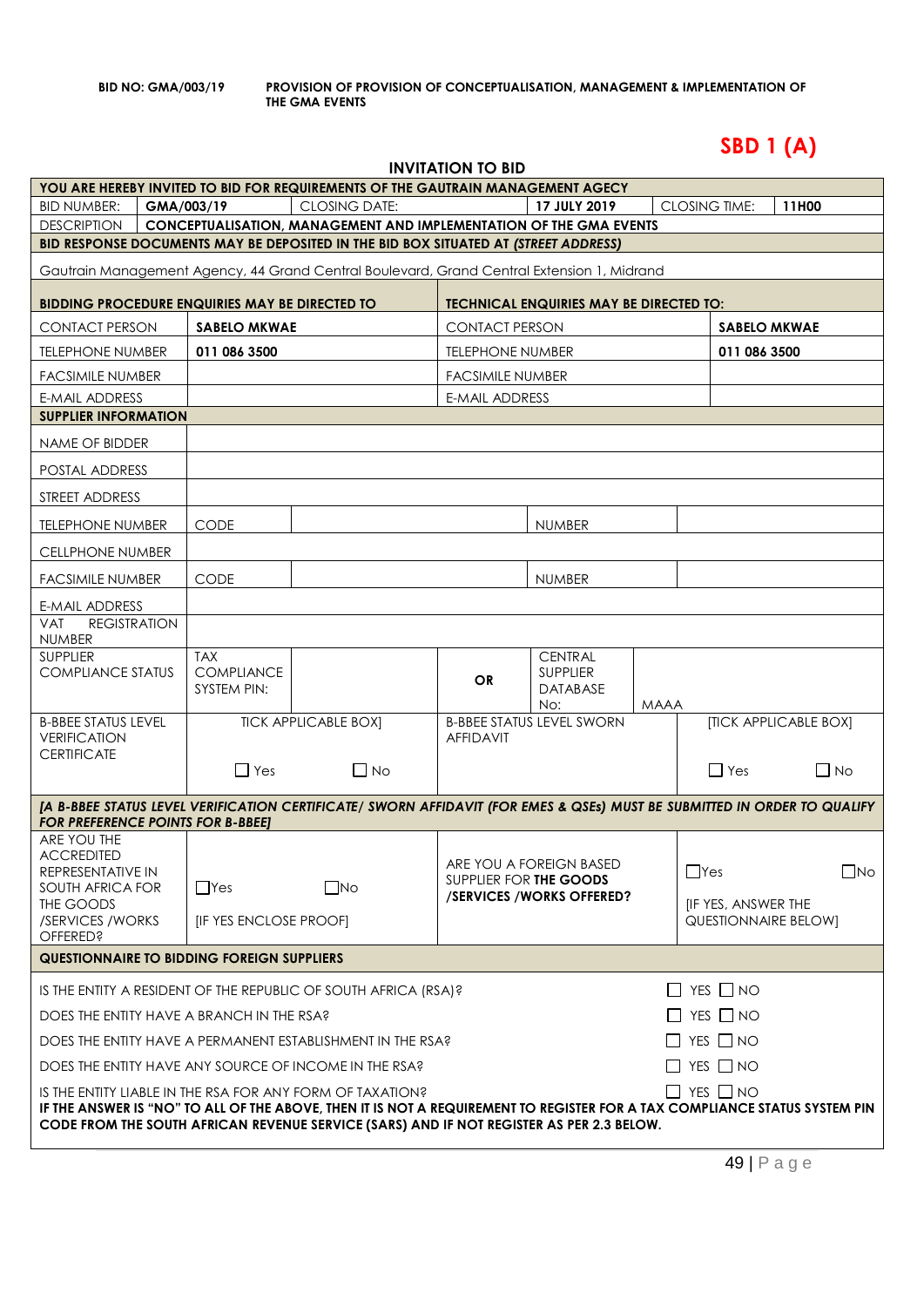# **SBD 1 (B)**

#### **TERMS AND CONDITIONS FOR BIDDING**

|     | 1. BID SUBMISSION:                                                                                                                                                                                                                                   |
|-----|------------------------------------------------------------------------------------------------------------------------------------------------------------------------------------------------------------------------------------------------------|
|     | 1.1. BIDS MUST BE DELIVERED BY THE STIPULATED TIME TO THE CORRECT ADDRESS. LATE BIDS WILL<br>NOT BE ACCEPTED FOR CONSIDERATION.                                                                                                                      |
|     | 1.2. ALL BIDS MUST BE SUBMITTED ON THE OFFICIAL FORMS PROVIDED-(NOT TO BE RE-TYPED) OR<br>IN THE MANNER PRESCRIBED IN THE BID DOCUMENT.                                                                                                              |
|     | 1.3. THIS BID IS SUBJECT TO THE PREFERENTIAL PROCUREMENT POLICY FRAMEWORK ACT, 2000<br>AND THE PREFERENTIAL PROCUREMENT REGULATIONS, 2017, THE GENERAL CONDITIONS OF<br>CONTRACT (GCC) AND, IF APPLICABLE, ANY OTHER SPECIAL CONDITIONS OF CONTRACT. |
|     | 1.4. THE SUCCESSFUL BIDDER WILL BE REQUIRED TO FILL IN AND SIGN A WRITTEN CONTRACT.                                                                                                                                                                  |
|     |                                                                                                                                                                                                                                                      |
| 2.  | <b>TAX COMPLIANCE REQUIREMENTS</b>                                                                                                                                                                                                                   |
| 21  | BIDDERS MUST ENSURE COMPLIANCE WITH THEIR TAX OBLIGATIONS.                                                                                                                                                                                           |
|     | 2.2 BIDDERS ARE REQUIRED TO SUBMIT THEIR UNIQUE PERSONAL IDENTIFICATION NUMBER (PIN)<br>ISSUED BY SARS TO ENABLE THE ORGAN OF STATE TO VERIFY THE TAXPAYER'S PROFILE AND<br><b>TAX STATUS.</b>                                                       |
|     | 2.3 APPLICATION FOR TAX COMPLIANCE STATUS (TCS) PIN MAY BE MADE VIA E-FILING<br>THROUGH THE SARS WEBSITE WWW.SARS.GOV.ZA.                                                                                                                            |
|     | 2.4 BIDDERS MAY ALSO SUBMIT A PRINTED TCS CERTIFICATE TOGETHER WITH THE BID.                                                                                                                                                                         |
|     | 2.5 IN BIDS WHERE CONSORTIA / JOINT VENTURES / SUB-CONTRACTORS ARE INVOLVED; EACH<br>PARTY MUST SUBMIT A SEPARATE TCS CERTIFICATE / PIN / CSD NUMBER.                                                                                                |
|     | 2.6 WHERE NO TCS PIN IS AVAILABLE BUT THE BIDDER IS REGISTERED ON THE CENTRAL SUPPLIER<br>DATABASE (CSD), A CSD NUMBER MUST BE PROVIDED.                                                                                                             |
| 2.7 | NO BIDS WILL BE CONSIDERED FROM PERSONS IN THE SERVICE OF THE STATE, COMPANIES<br>WITH DIRECTORS WHO ARE PERSONS IN THE SERVICE OF THE STATE, OR CLOSE<br>CORPORATIONS WITH MEMBERS PERSONS IN THE SERVICE OF THE STATE."                            |

**NB: FAILURE TO PROVIDE / OR COMPLY WITH ANY OF THE ABOVE PARTICULARS MAY RENDER THE BID INVALID**.

| SIGNATURE OF BIDDER:                                                                                       |  |
|------------------------------------------------------------------------------------------------------------|--|
| CAPACITY UNDER WHICH THIS BID IS SIGNED:<br>(Proof of authority must be submitted e.g. company resolution) |  |
| DATF:                                                                                                      |  |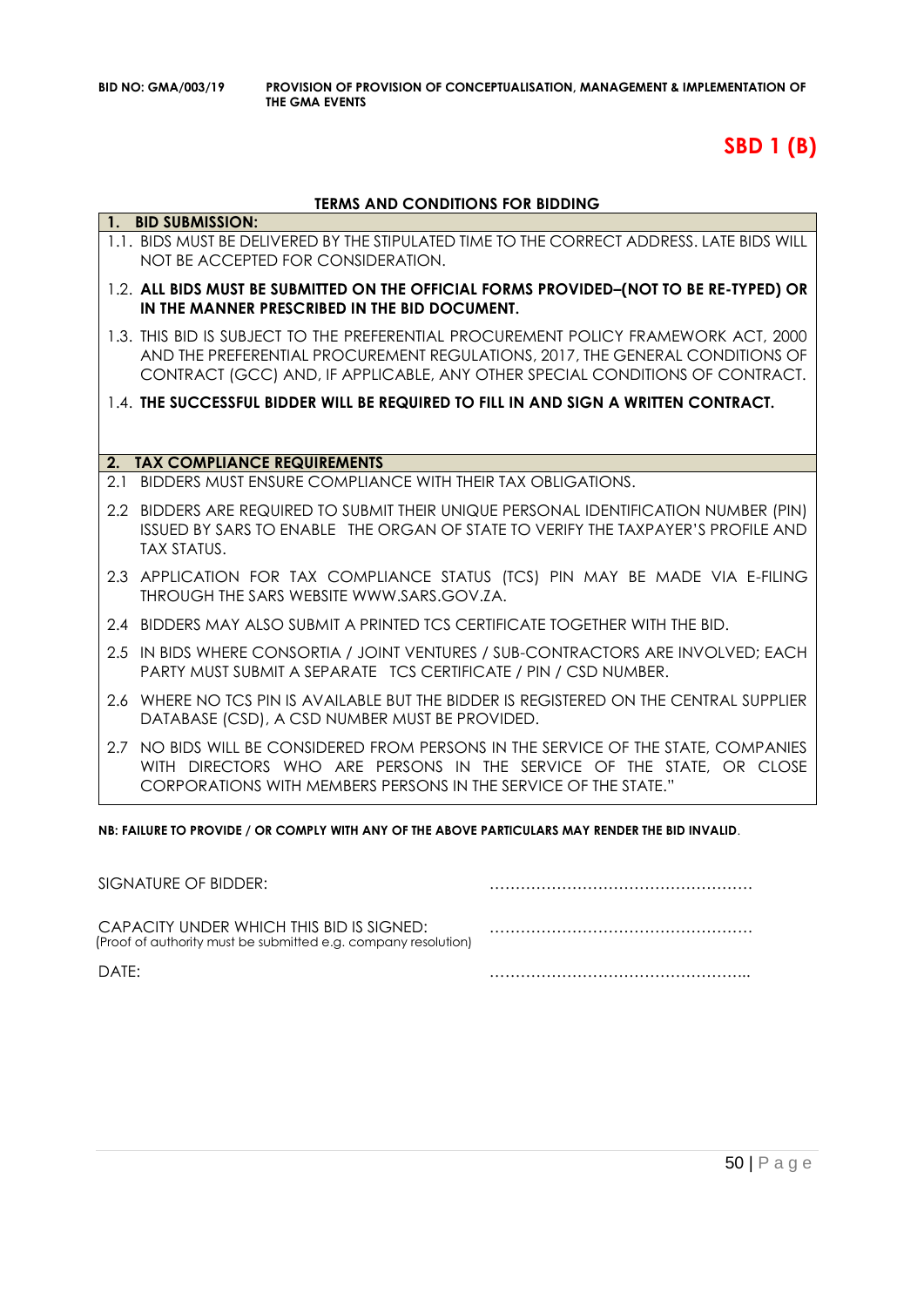### **SBD 3.1**

### **PRICING SCHEDULE**

Name of Bidder: ………………………………………………………….. Ref Number: GMA/003/19

Closing Time: 11H00 AM Closing Date 17 July 2019

**OFFER TO BE VALID FOR 120 DAYS FROM THE CLOSING DATE OF BID.**

Bidders are required to submit a separate detailed price proposal.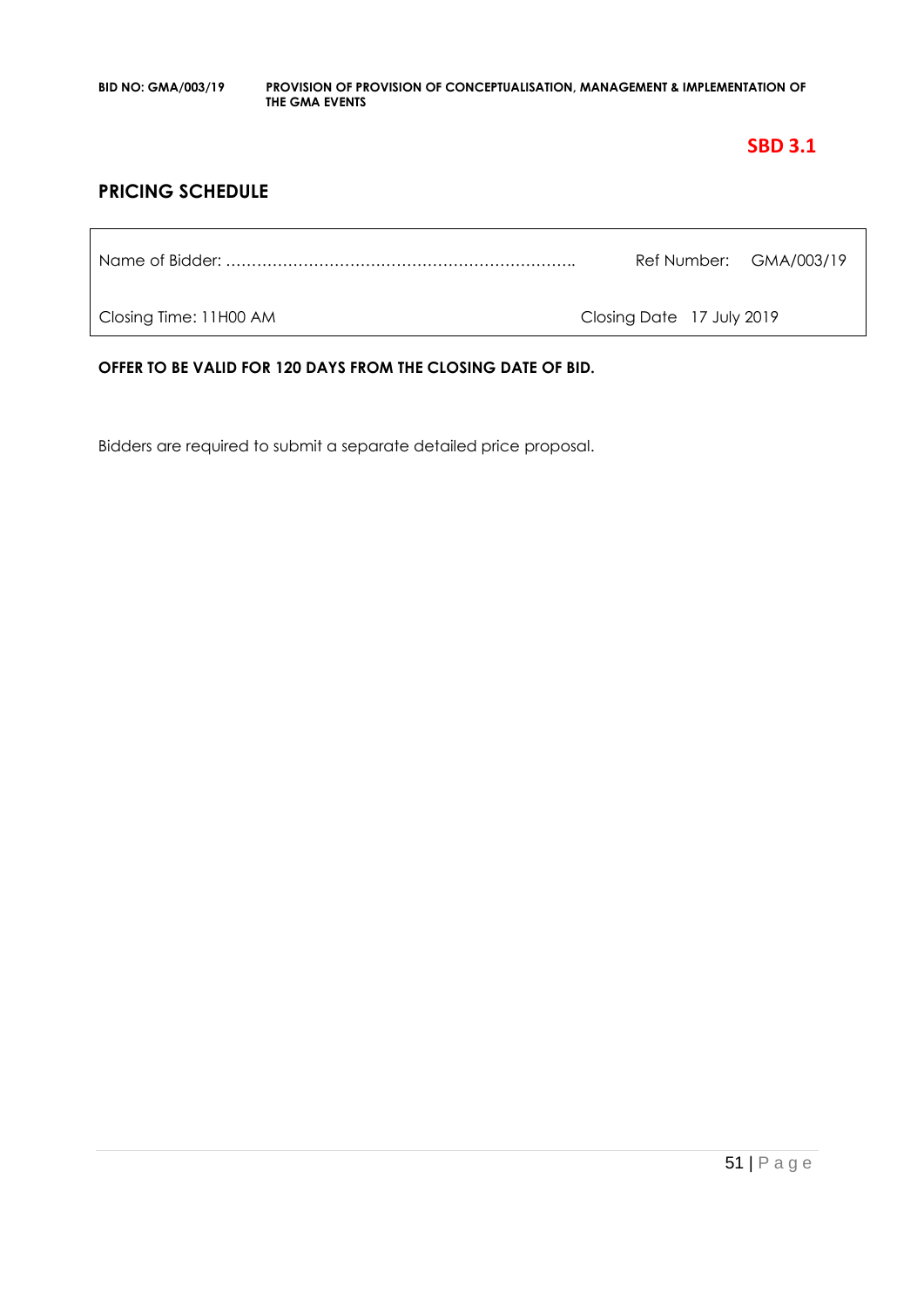### **PRICING DECLARATION**

Dear Sir/Madam

After having carefully read through and examined this RFP Reference Number GMA/003/19 in its entirety together with all the provisions contained in each section of the RFP document,

We hereby offer to conceptualise, manage and implement the Gautrain Management Agency events as per requirements stated in the Terms of Reference(TOR) section of the REQUEST FOR PROPOSAL document:

| IN AMOUNT: R | (including VAT) |
|--------------|-----------------|
|              |                 |
| IN WORDS: R  | (including VAT) |

We confirm that this price covers all costs associated with conceptualisation, management and implementation of the Gautrain Management Agency events as per the requirements in the TOR.

We confirm that GMA will incur no additional costs whatsoever over and above this amount.

We undertake to hold this offer open for acceptance for a period of 120 (one hundred and twenty) days from the date of submission of offers. We further undertake that upon final acceptance of our offer, we will commence with the provision of service when required to do so by the Client.

Moreover, we agree that until formal Contract Documents have been prepared and executed, this Form of Tender, together with a written acceptance from the Client shall constitute a binding agreement between us, governed by the terms and conditions set out in this REQUEST FOR PROPOSAL.

We understand that you are not bound to accept the lowest or any offer and that we must bear all costs which we have incurred in connection with preparing and submitting this tender.

We hereby undertake for the period during which this tender remains open for acceptance not to divulge to any persons, other than the persons to which the tender is submitted, any

**SBD 3.2**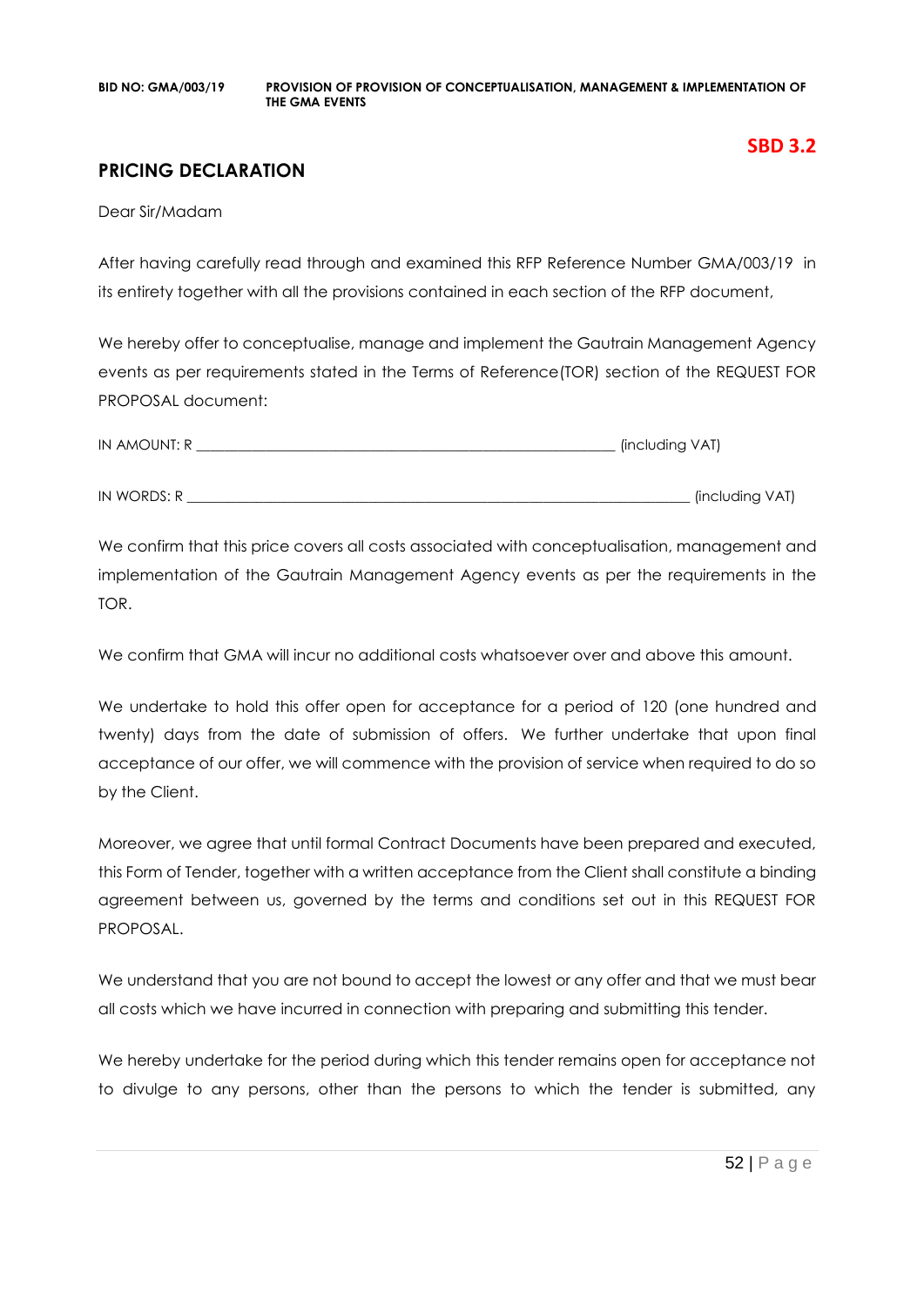information relating to the submission of this tender or the details therein except where such is necessary for the submission of this tender.

| <b>PRICE DECLARATION</b><br>(MANDATORY INFORMATION)                                                                                                          |  |  |
|--------------------------------------------------------------------------------------------------------------------------------------------------------------|--|--|
| certify that:                                                                                                                                                |  |  |
| I have read, understood and unconditionally accept that the conditions contained in<br>□<br>above Section of this RFP.                                       |  |  |
| I have supplied all the required information, and all the information submitted as part<br>$\Box$<br>of the Pricing Section of this RFP is true and correct. |  |  |
| <b>NAME OF BIDDER</b>                                                                                                                                        |  |  |
| <b>IDENTITY NUMBER</b>                                                                                                                                       |  |  |
| <b>POSITION</b>                                                                                                                                              |  |  |
| <b>SIGNATURE OF AUTHORISED</b><br><b>SIGNATORY</b>                                                                                                           |  |  |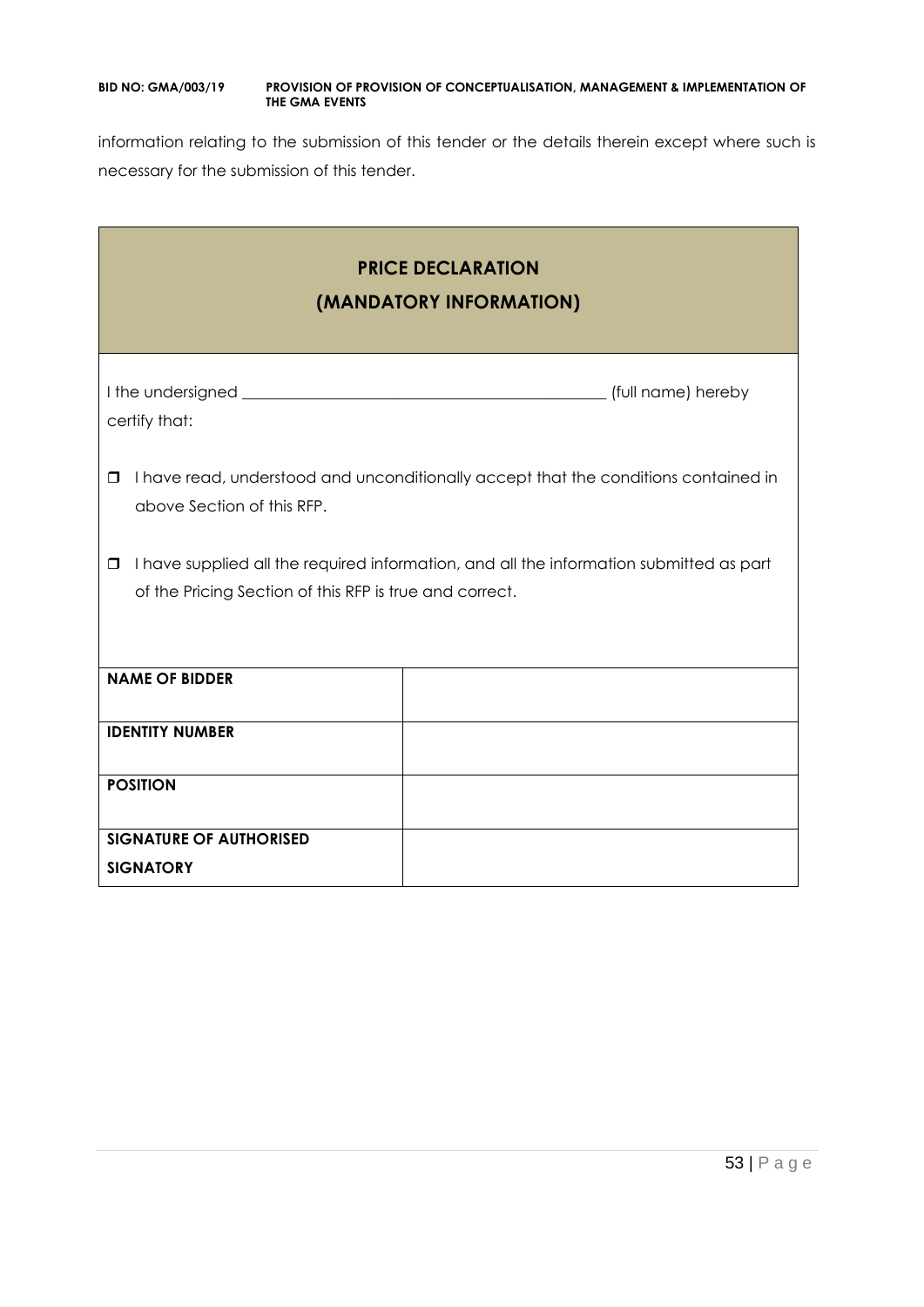### **DECLARATION OF INTEREST**

1. Any legal person, including persons employed by the state<sup>1</sup>, or persons having a kinship with persons employed by the state, including a blood relationship, may make an offer or offers in terms of this invitation to bid (includes an advertised competitive bid, a limited bid, a proposal or written price quotation). In view of possible allegations of favoritism, should the resulting bid, or part thereof, be awarded to persons employed by the state, or to persons connected with or related to them, it is required that the bidder or his/her authorised representative declare his/her position in relation to the evaluating/adjudicating authority where-

the bidder is employed by the state; and/or

- the legal person on whose behalf the bidding document is signed, has a relationship with persons/a person who are/is involved in the evaluation and or adjudication of the bid(s), or where it is known that such a relationship exists between the person or persons for or on whose behalf, the declarant acts and persons who are involved with the evaluation and or adjudication of the bid.

### 2. **In order to give effect to the above, the following questionnaire must be completed and submitted with the bid.**

| 2.1 | Full Name of bidder or his or her representative:                                    |  |
|-----|--------------------------------------------------------------------------------------|--|
|     |                                                                                      |  |
| 2.2 |                                                                                      |  |
| 2.3 | Position occupied in the Company (director, trustee, shareholder, member):           |  |
|     |                                                                                      |  |
| 2.4 | Registration number of company, enterprise, close corporation, partnership agreement |  |
|     |                                                                                      |  |

**SBD 4**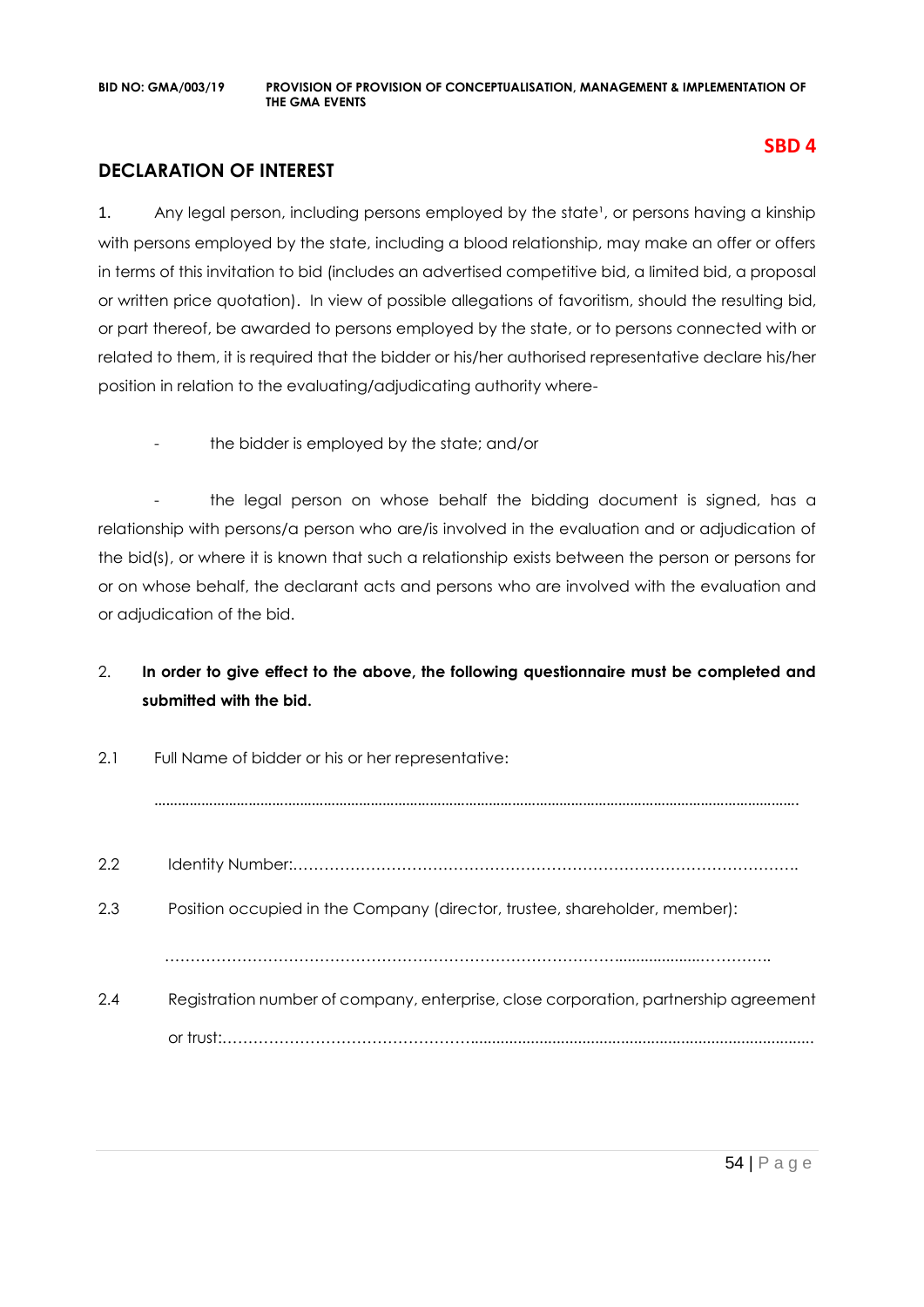2.5 Tax Reference Number: ……………………………………..………………………………………

2.6 VAT Registration Number: ………………………………………………………...……..................

2.6.1 The names of all directors / trustees / shareholders / members, their individual identity numbers, tax reference numbers and, if applicable, employee / PERSAL numbers must be indicated in paragraph 3 below.

2.7 Are you or any person connected with the bidder **YES/NO** Are you or any person connected with the bidder presently employed by the state?

**YES/NO**

2.7.1 If so, furnish the following particulars:

Name of person / director / trustee / shareholder/ member ....………………………………………….

Name of state institution at which you or the person connected to the bidder is employed:

……………….…………………………………………………………………………………………………….….. Position occupied in the state institution:…………………………………….………………………………..

Any other particulars:

……………………………………………………………………………….…………………………………………

………………………………………………………………………………………..………………………………..

……………………………………………………………………………………………...…………………...……..

2.7.2 If you are presently employed by the state, did you obtain the appropriate authority to undertake remunerative work outside employment in the public sector? **YES/NO**

2.7.1.1 If yes, did you attach proof of such authority to the bid document? **YES/NO**

(Note: Failure to submit proof of such authority, where applicable, may result in the disqualification of the bid.

2.7.1.2 If no, furnish reasons for non-submission of such proof: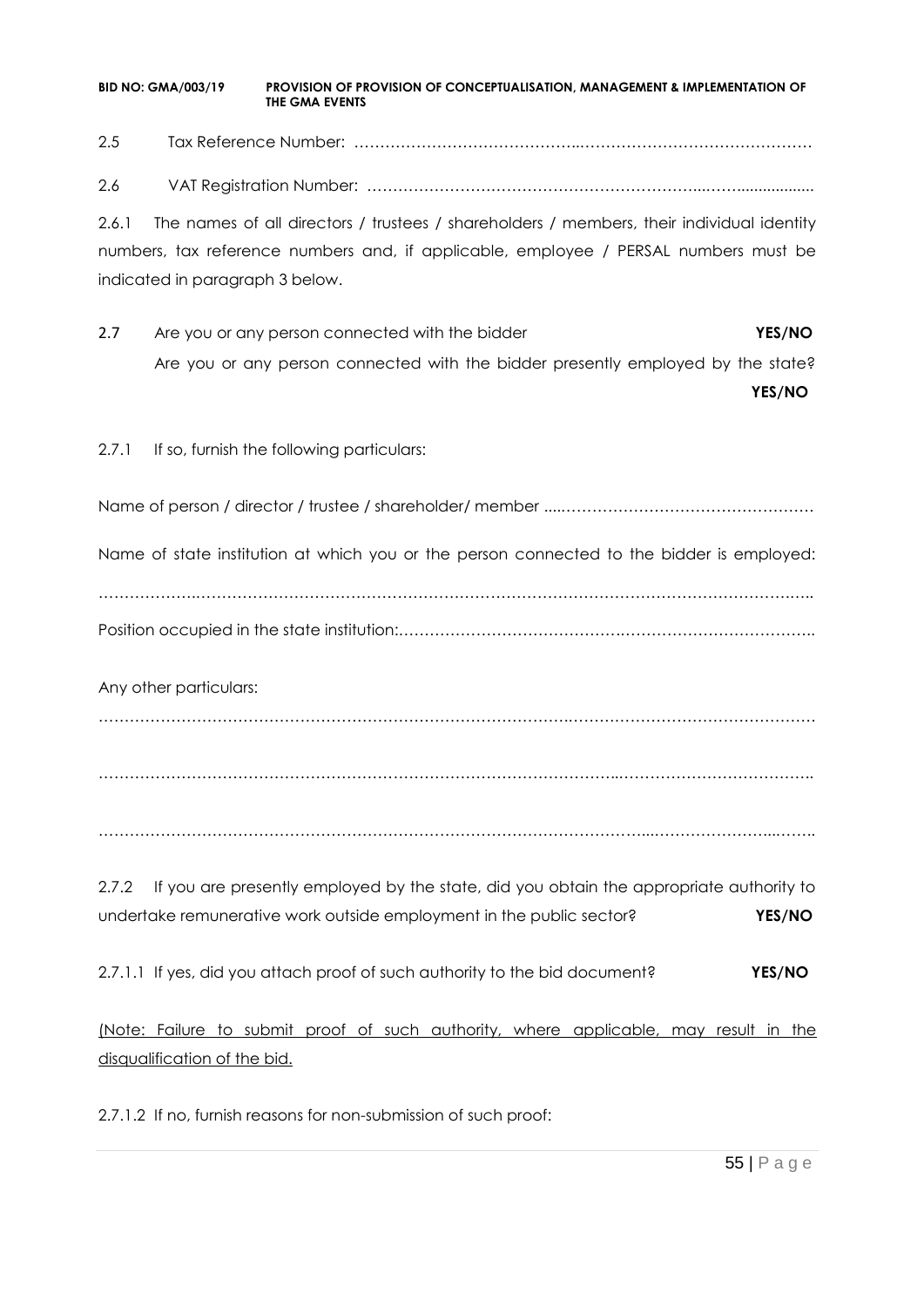……………………………………………………………………………………………….………………………… ……………………………………………………………………………………………….………………………… ……………………………………………………………………………………………….…………………………

2.8 Did you or your spouse, or any of the company's directors / trustees / shareholders / members or their spouses conduct business with the state in the previous 12 months **YES/NO**

2.8.1 If so, furnish particulars: ……………………………………………………………………………………………….………………………… ……………………………………………………………………………………………….………………………… ……………………………………………………………………………………………….…………………………

2.9 Do you, or any person connected with the bidder, have **YES/NO** any relationship (family, friend, other) with a person employed by the state and who may be involved with the evaluation and or adjudication of this bid?

2.9.1 If so, furnish particulars. ……………………………………………………………………………………………….………………………… ……………………………………………………………………………………………….………………………… ……………………………………………………………………………………………….…………………………

2.10 Are you, or any person connected with the bidder, aware of any relationship (family, friend, other) between any other bidder and any person employed by the state who may be involved with the evaluation and or adjudication of this bid? **YES/NO**

2.10.1 If so, furnish particulars**.** ……………………………………………………………………………………………….………………………… ……………………………………………………………………………………………….………………………… ……………………………………………………………………………………………….…………………………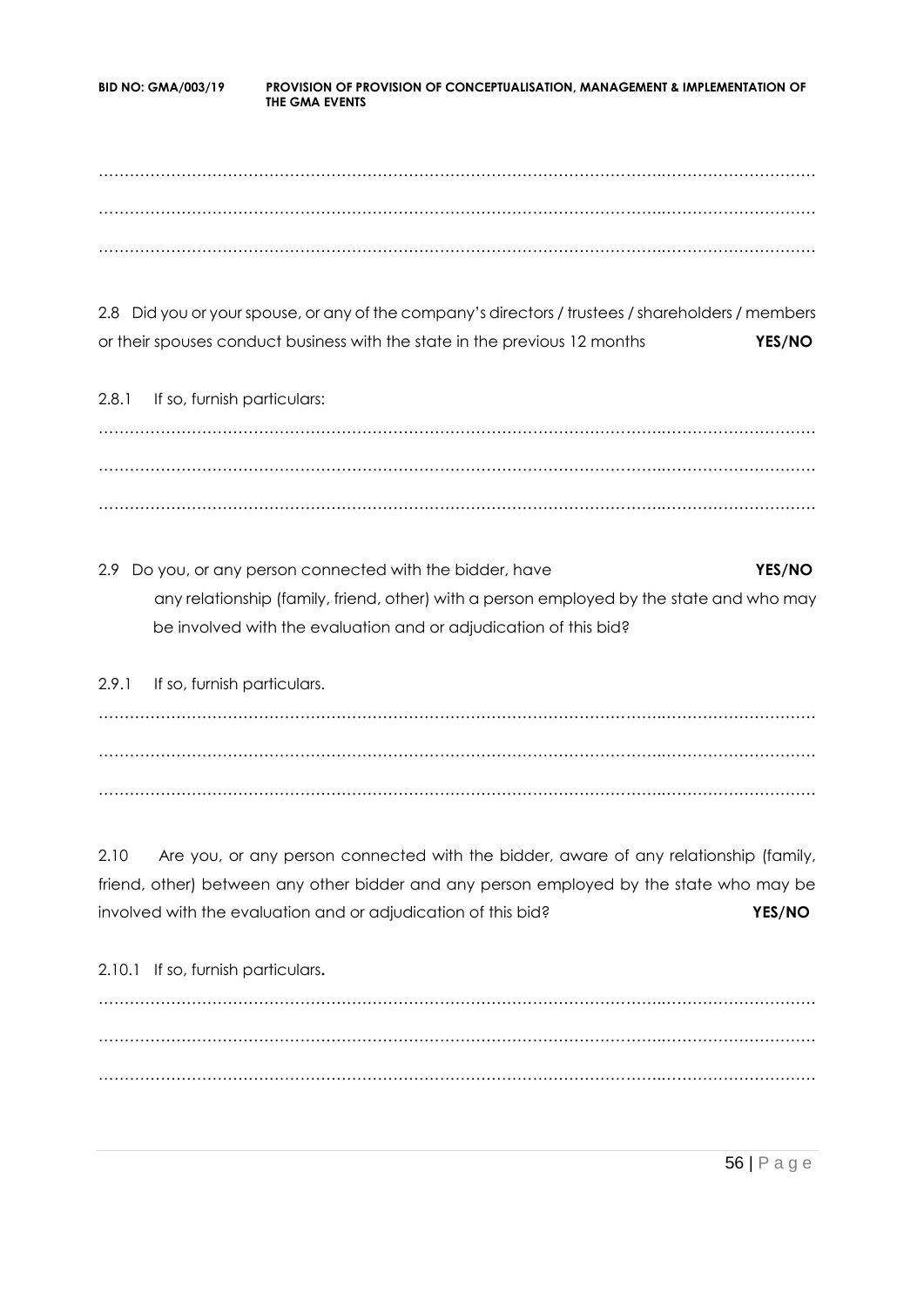2.11 Do you or any of the directors / trustees / shareholders / members **YES/NO** of the company have any interest in any other related companies whether or not they are bidding for this contract?

2.11.1 If so, furnish particulars: ……………………………………………………………………………………………….………………………… ……………………………………………………………………………………………….………………………… ……………………………………………………………………………………………….…………………………

#### **3 Full details of director /trustees/members/shareholders.**

| <b>Full Name</b> | Identity<br><b>Number</b> | <b>Personal Income Tax</b><br><b>Reference Number</b> | <b>State Employee</b><br>Number / PERSAL<br><b>Number</b> |
|------------------|---------------------------|-------------------------------------------------------|-----------------------------------------------------------|
|                  |                           |                                                       |                                                           |
|                  |                           |                                                       |                                                           |
|                  |                           |                                                       |                                                           |
|                  |                           |                                                       |                                                           |
|                  |                           |                                                       |                                                           |
|                  |                           |                                                       |                                                           |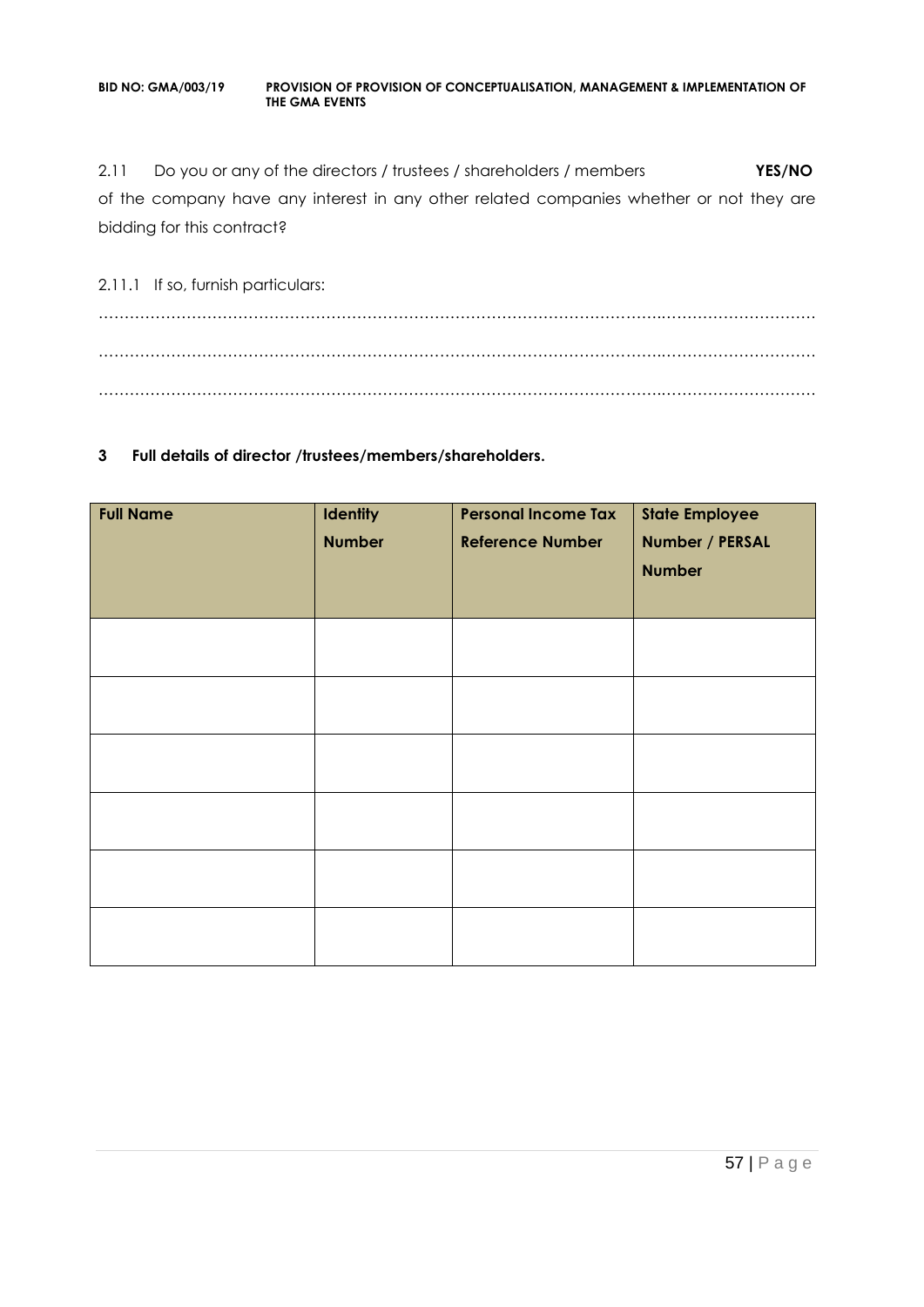### **DECLARATION**

I, THE UNDERSIGNED (NAME)………………………………………………………………………

 CERTIFY THAT THE INFORMATION FURNISHED IN PARAGRAPHS 2 AND 3 ABOVE IS CORRECT.

**I I ACCEPT THAT THE STATE MAY REJECT THE BID OR ACT AGAINST ME SHOULD THIS** DECLARATION PROVE TO BE FALSE.

| <b>NAME OF BIDDER</b>          |  |
|--------------------------------|--|
| <b>IDENTITY NUMBER</b>         |  |
|                                |  |
|                                |  |
|                                |  |
| <b>POSITION</b>                |  |
|                                |  |
|                                |  |
|                                |  |
| <b>SIGNATURE OF AUTHORISED</b> |  |
|                                |  |
| <b>SIGNATORY</b>               |  |
|                                |  |
|                                |  |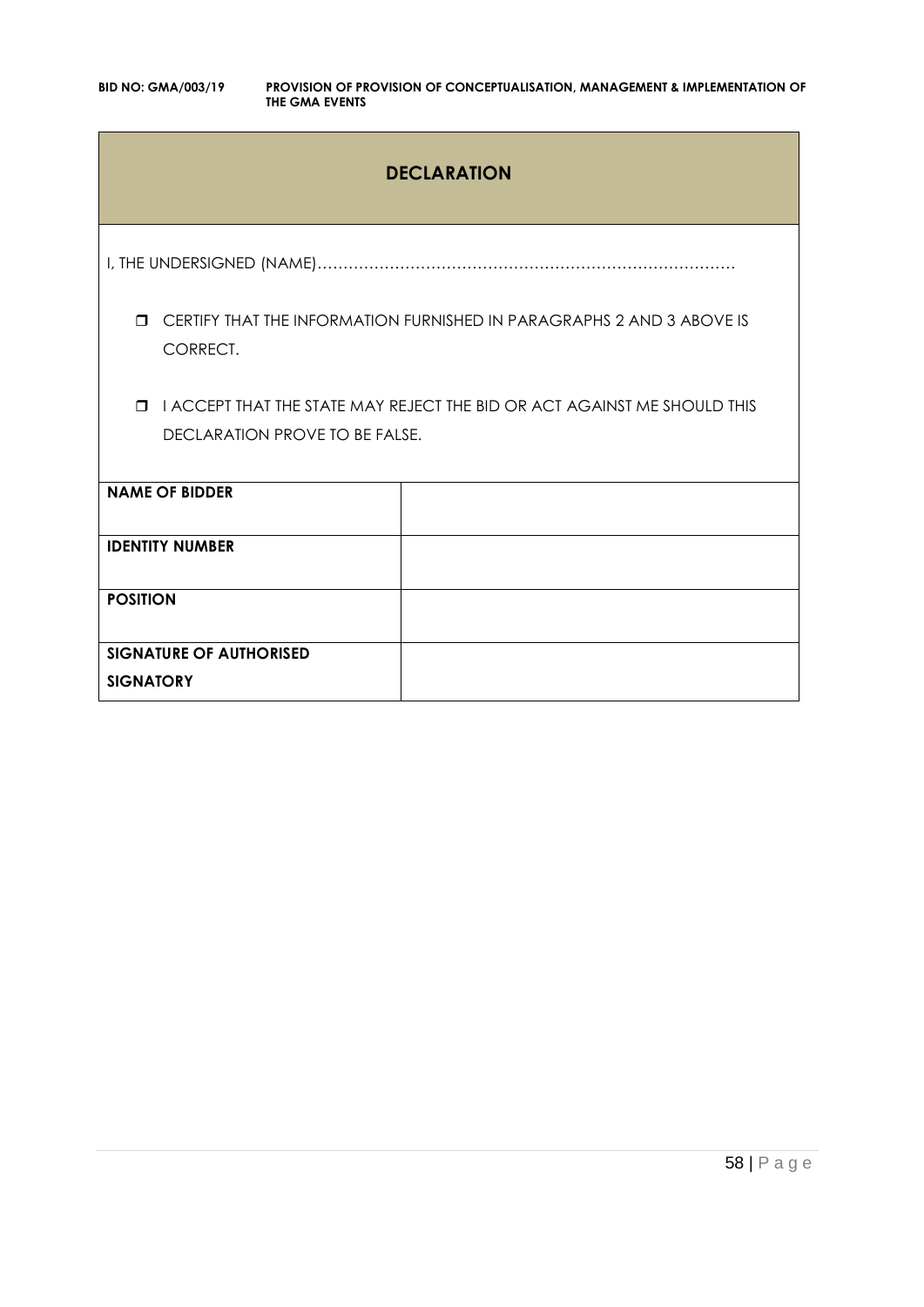### **SBD 6.1**

## **PREFERENCE POINTS CLAIM FORM IN TERMS OF THE PREFERENTIAL PROCUREMENT REGULATIONS 2017**

This preference form must form part of all bids invited. It contains general information and serves as a claim form for preference points for Broad-Based Black Economic Empowerment (B-BBEE) Status Level of Contribution

### **NB: BEFORE COMPLETING THIS FORM, BIDDERS MUST STUDY THE GENERAL CONDITIONS, DEFINITIONS AND DIRECTIVES APPLICABLE IN RESPECT OF B-BBEE, AS PRESCRIBED IN THE PREFERENTIAL PROCUREMENT REGULATIONS, 2017.**

### **1. GENERAL CONDITIONS**

- 1.1 The following preference point systems are applicable to all bids:
	- the 80/20 system for requirements with a Rand value of up to R50 000 000 (all applicable taxes included); and
	- the 90/10 system for requirements with a Rand value above R50 000 000 (all applicable taxes included).

1.2

- a) The value of this bid is estimated to not exceed R50 000 000 (all applicable taxes included) and therefore the 80/20 preference point system shall be applicable; or
- 1.3 Points for this bid shall be awarded for:
	- (a) Price; and
	- (b) B-BBEE Status Level of Contributor.
- 1.4 The maximum points for this bid are allocated as follows:

|                                                   | <b>POINTS</b> |
|---------------------------------------------------|---------------|
| <b>PRICE</b>                                      |               |
| <b>B-BBEE STATUS LEVEL OF CONTRIBUTOR</b>         | ാറ            |
| Total points for Price and B-BBEE must not exceed | 100           |

1.5 Failure on the part of a bidder to submit proof of B-BBEE Status level of contributor together with the bid, will be interpreted to mean that preference points for B-BBEE status level of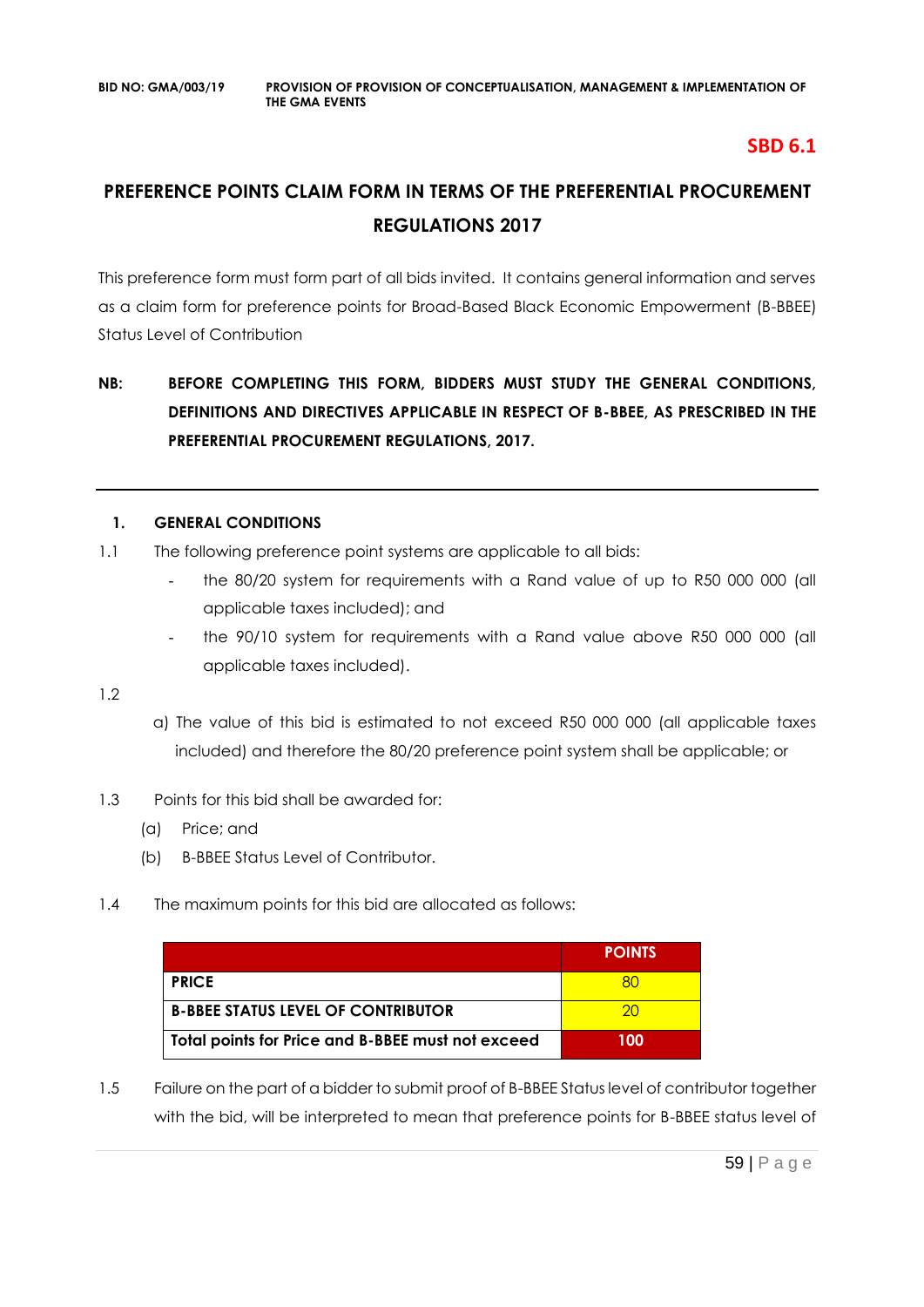contribution are not claimed.

1.6 The purchaser reserves the right to require of a bidder, either before a bid is adjudicated or at any time subsequently, to substantiate any claim in regard to preferences, in any manner required by the purchaser.

### **2. DEFINITIONS**

- (a) **"B-BBEE"** means broad-based black economic empowerment as defined in section 1 of the Broad-Based Black Economic Empowerment Act;
- (b) "**B-BBEE status level of contributor"** means the B-BBEE status of an entity in terms of a code of good practice on black economic empowerment, issued in terms of section 9(1) of the Broad-Based Black Economic Empowerment Act;
- (c) **"bid"** means a written offer in a prescribed or stipulated form in response to an invitation by an organ of state for the provision of goods or services, through price quotations, advertised competitive bidding processes or proposals;
- (d) **"Broad-Based Black Economic Empowerment Act"** means the Broad-Based Black Economic Empowerment Act, 2003 (Act No. 53 of 2003);
- **(e) "EME"** means an Exempted Micro Enterprise in terms of a code of good practice on black economic empowerment issued in terms of section 9 (1) of the Broad-Based Black Economic Empowerment Act;
- (f) **"functionality"** means the ability of a tenderer to provide goods or services in accordance with specifications as set out in the tender documents.
- (g) **"prices"** includes all applicable taxes less all unconditional discounts;
- (h) **"proof of B-BBEE status level of contributor"** means:
	- **1)** B-BBEE Status level certificate issued by an authorized body or person;
	- **2)** A sworn affidavit as prescribed by the B-BBEE Codes of Good Practice;
	- **3)** Any other requirement prescribed in terms of the B-BBEE Act;
- (i) **"QSE"** means a qualifying small business enterprise in terms of a code of good practice on black economic empowerment issued in terms of section 9 (1) of the Broad-Based Black Economic Empowerment Act;
	- *(j)* **"rand value"** means the total estimated value of a contract in Rand, calculated at the time of bid invitation, and includes all applicable taxes;

### **3. POINTS AWARDED FOR PRICE**

### **3.1 THE 80/20 PREFERENCE POINT SYSTEMS**

A maximum of 80 points is allocated for price on the following basis:

 **80/20**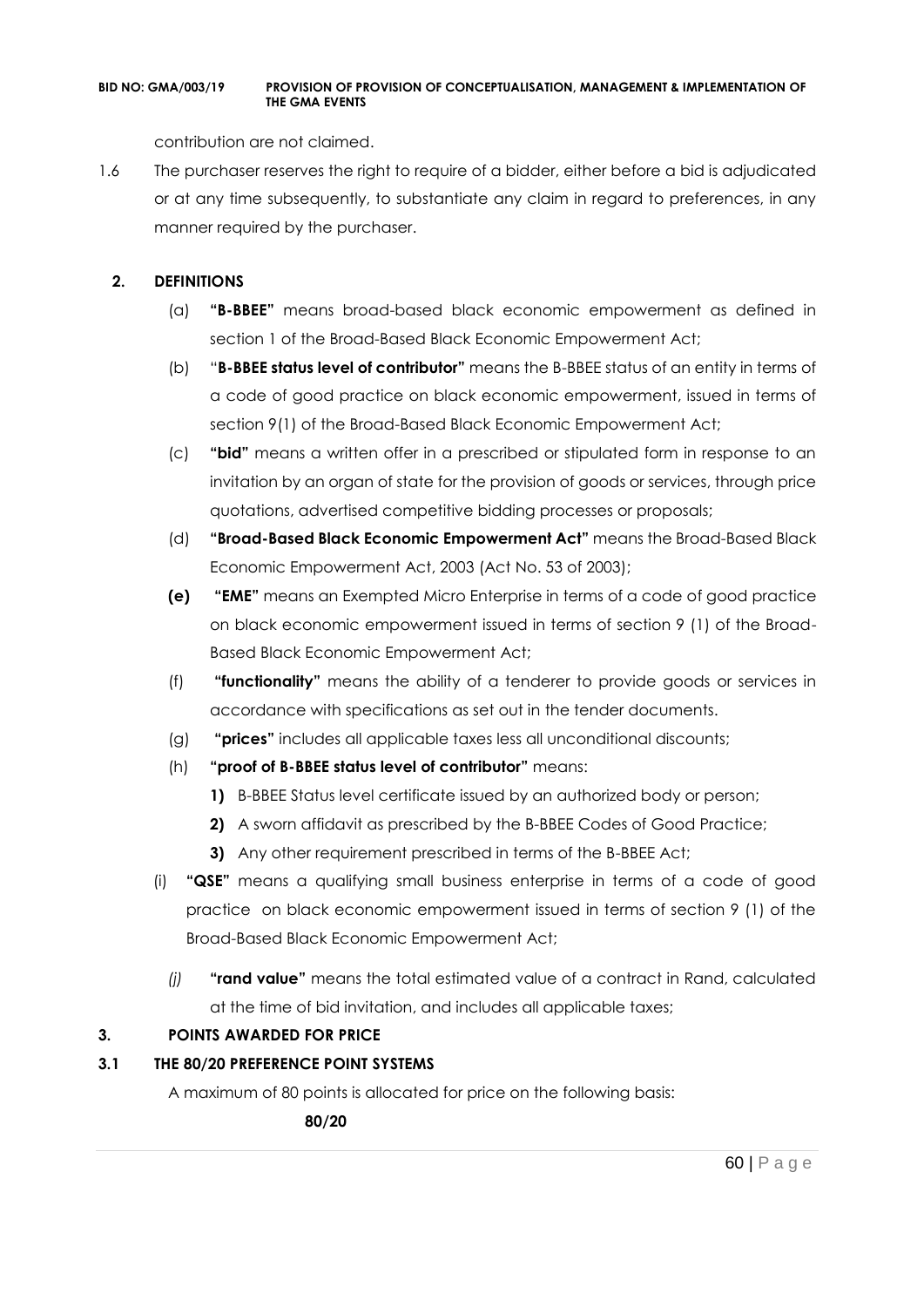$$
Ps = 80 \left( 1 - \frac{Pt - P \min}{P \min} \right)
$$

Where

Ps = Points scored for price of bid under consideration

Pt = Price of bid under consideration

Pmin = Price of lowest acceptable bid

### **4. POINTS AWARDED FOR B-BBEE STATUS LEVEL OF CONTRIBUTOR**

4.1 In terms of Regulation 6 (2) and 7 (2) of the Preferential Procurement Regulations, preference points must be awarded to a bidder for attaining the B-BBEE status level of contribution in accordance with the table below:

| <b>B-BBEE Status Level of</b><br><b>Contributor</b> | <b>Number of points</b><br>(80/20 system) |
|-----------------------------------------------------|-------------------------------------------|
|                                                     | 20                                        |
| 2                                                   | 18                                        |
| 3                                                   | 14                                        |
| 4                                                   | 12                                        |
| 5                                                   | 8                                         |
| 6                                                   | 6                                         |
| 7                                                   | 4                                         |
| 8                                                   | 2                                         |
| Non-compliant<br>contributor                        | Ω                                         |

### **5. BID DECLARATION**

5.1 Bidders who claim points in respect of B-BBEE Status Level of Contribution must complete the following:

### **6. B-BBEE STATUS LEVEL OF CONTRIBUTOR CLAIMED IN TERMS OF PARAGRAPHS 1.4 AND 4.1**

6.1 B-BBEE Status Level of Contributor: = ………(maximum of 20 points) (Points claimed in respect of paragraph 7.1 must be in accordance with the table reflected in paragraph 4.1 and must be substantiated by relevant proof of B-BBEE status level of contributor.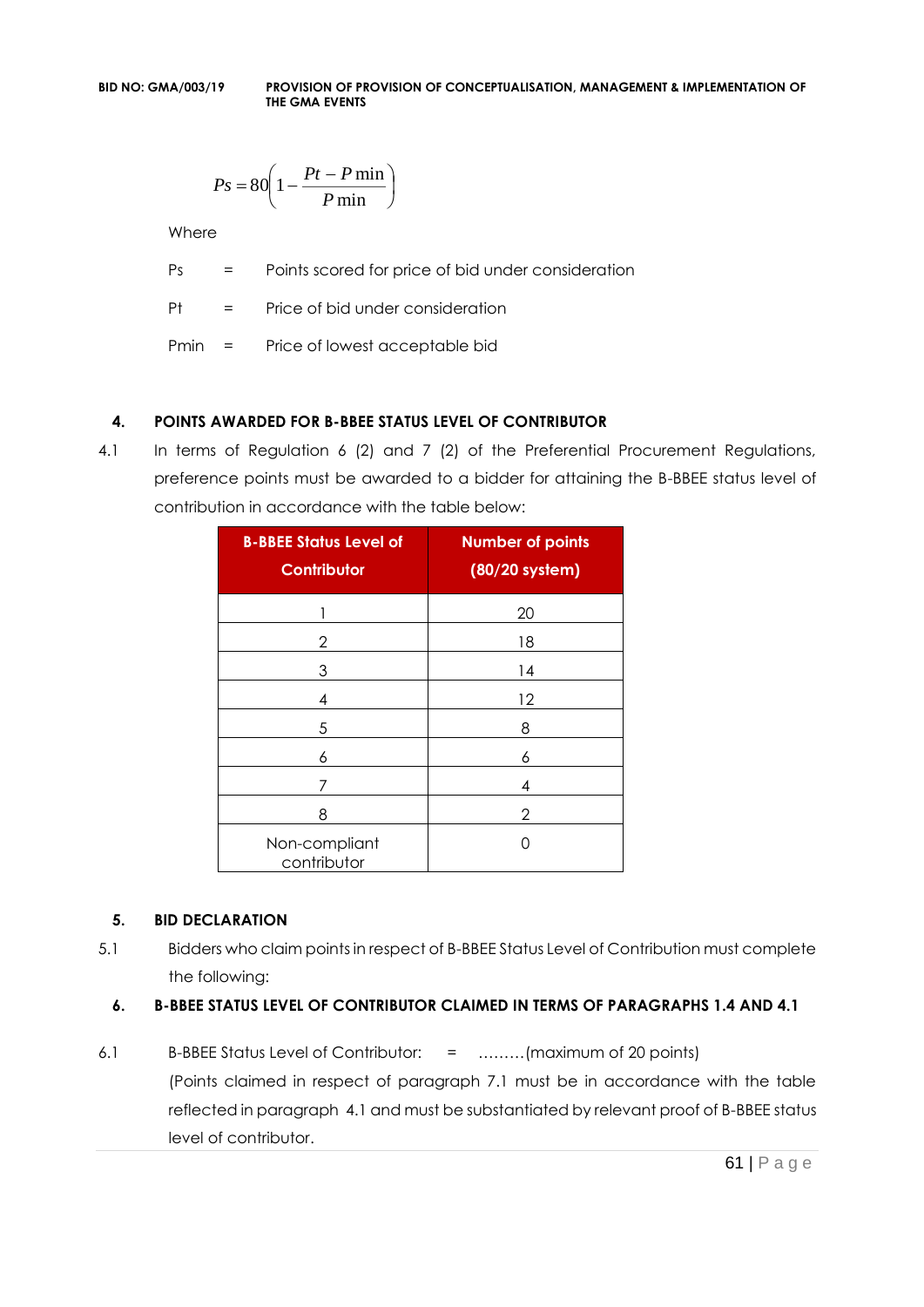#### **7. SUB-CONTRACTING**

7.1 Will any portion of the contract be sub-contracted?

#### (*Tick applicable box*)



- 7.1.1 If yes, indicate:
	- i) What percentage of the contract will be subcontracted............…………….…………%
	- ii) The name of the sub-contractor…………………………………………………………..
	- iii) The B-BBEE status level of the sub-contractor......................................……………..
	- iv) Whether the sub-contractor is an EME or QSE

#### *(Tick applicable box*)



v) Specify, by ticking the appropriate box, if subcontracting with an enterprise in terms of Preferential Procurement Regulations,2017:

| Designated Group: An EME or QSE which is at last 51% owned by:    | <b>EME</b> | <b>QSE</b> |
|-------------------------------------------------------------------|------------|------------|
|                                                                   | $\sqrt{ }$ |            |
| <b>Black people</b>                                               |            |            |
| Black people who are youth                                        |            |            |
| Black people who are women                                        |            |            |
| <b>Black people with disabilities</b>                             |            |            |
| Black people living in rural or underdeveloped areas or townships |            |            |
| Cooperative owned by black people                                 |            |            |
| Black people who are military veterans                            |            |            |
| <b>OR</b>                                                         |            |            |
| Any EME                                                           |            |            |
| Any QSE                                                           |            |            |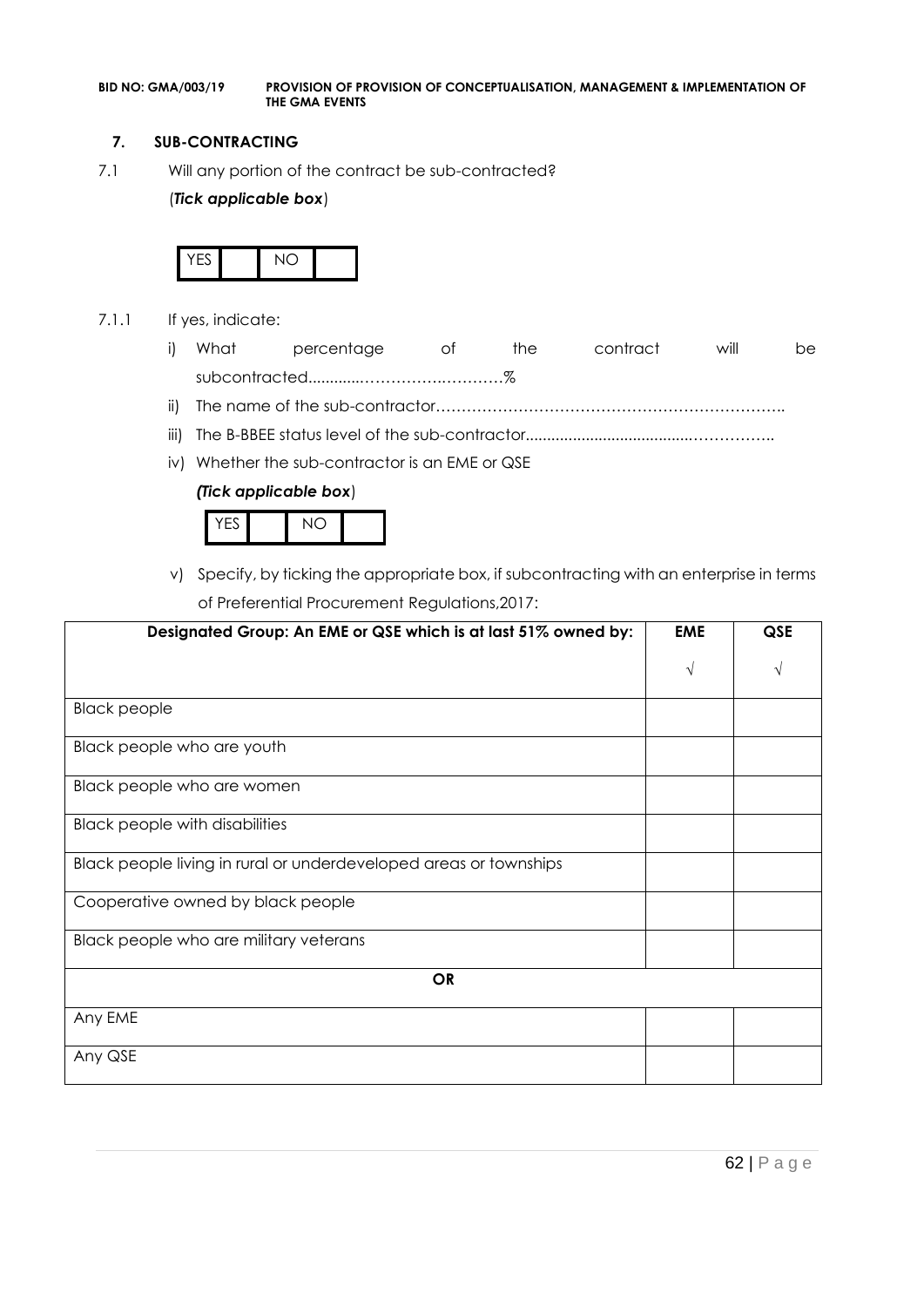#### 8. **DECLARATION WITH REGARD TO COMPANY/FIRM**

- 8.1 Name of company/firm:…………………………………………………………………………….
- 8.2 VAT registration number:……………………………………….…………………………………
- 8.3 Company registration number:…………….……………………….…………………………….

### 8.4 TYPE OF COMPANY/ FIRM

- □ Partnership/Joint Venture / Consortium
- □ One person business/sole propriety
- D Close corporation
- D Company
- (Pty) Limited

[TICK APPLICABLE BOX]

### 8.5 DESCRIBE PRINCIPAL BUSINESS ACTIVITIES

…………………………………………………………………………………………………………… …………………………………………………………………………………………………………… ……………………………………………………………………………………………………………

……………………………………………………………………………………………………………

### 8.6 COMPANY CLASSIFICATION

- D Manufacturer
- **D** Supplier
- D Professional service provider
- □ Other service providers, e.g. transporter, etc.

[*TICK APPLICABLE BOX*]

- 8.7 Total number of years the company/firm has been in business:……………………………
- 8.8 I/we, the undersigned, who is / are duly authorised to do so on behalf of the company/firm, certify that the points claimed, based on the B-BBE status level of contributor indicated in paragraphs 1.4 and 6.1 of the foregoing certificate, qualifies the company/ firm for the preference(s) shown and I / we acknowledge that:
	- i) The information furnished is true and correct;
	- ii) The preference points claimed are in accordance with the General Conditions as indicated in paragraph 1 of this form;
	- iii) In the event of a contract being awarded as a result of points claimed as shown in paragraphs 1.4 and 6.1, the contractor may be required to furnish documentary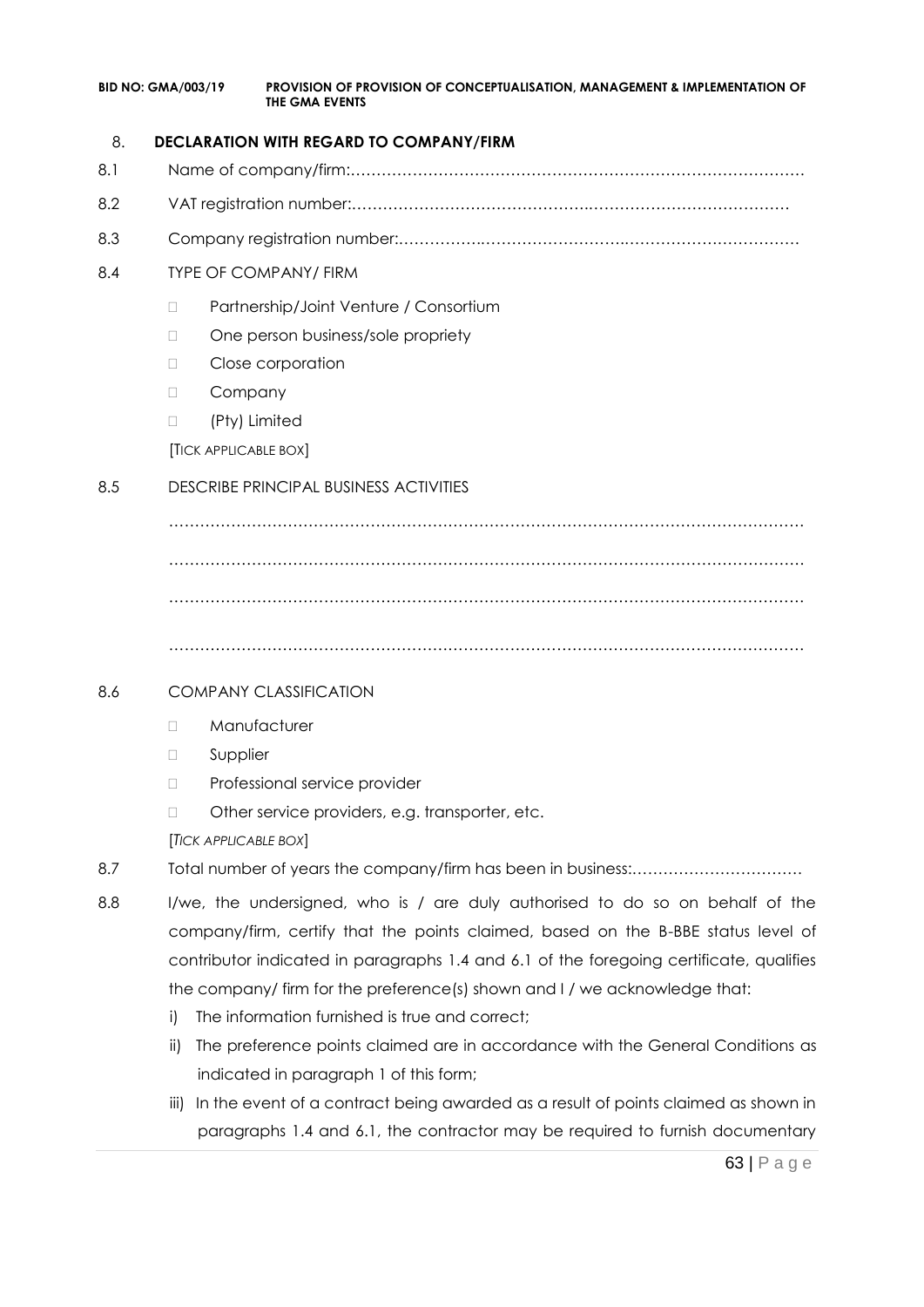proof to the satisfaction of the purchaser that the claims are correct;

- iv) If the B-BBEE status level of contributor has been claimed or obtained on a fraudulent basis or any of the conditions of contract have not been fulfilled, the purchaser may, in addition to any other remedy it may have –
	- (a) disqualify the person from the bidding process;
	- (b) recover costs, losses or damages it has incurred or suffered as a result of that person's conduct;
	- (c) cancel the contract and claim any damages which it has suffered as a result of having to make less favourable arrangements due to such cancellation;
	- (d) recommend that the bidder or contractor, its shareholders and directors, or only the shareholders and directors who acted on a fraudulent basis, be restricted by the National Treasury from obtaining business from any organ of state for a period not exceeding 10 years, after the *audi alteram partem* (hear the other side) rule has been applied; and
	- (e) forward the matter for criminal prosecution.

| <b>WITNESSES</b>                         |  |  |
|------------------------------------------|--|--|
| <b>NAME OF BIDDER</b>                    |  |  |
| <b>IDENTITY NUMBER</b>                   |  |  |
| <b>POSITION</b>                          |  |  |
| <b>AUTHORISED SIGNATORIES OF BIDDERS</b> |  |  |
| <b>WITNESS 1</b>                         |  |  |
| <b>WITNESS 2</b>                         |  |  |
| <b>DATE</b>                              |  |  |
| <b>ADDRESS</b>                           |  |  |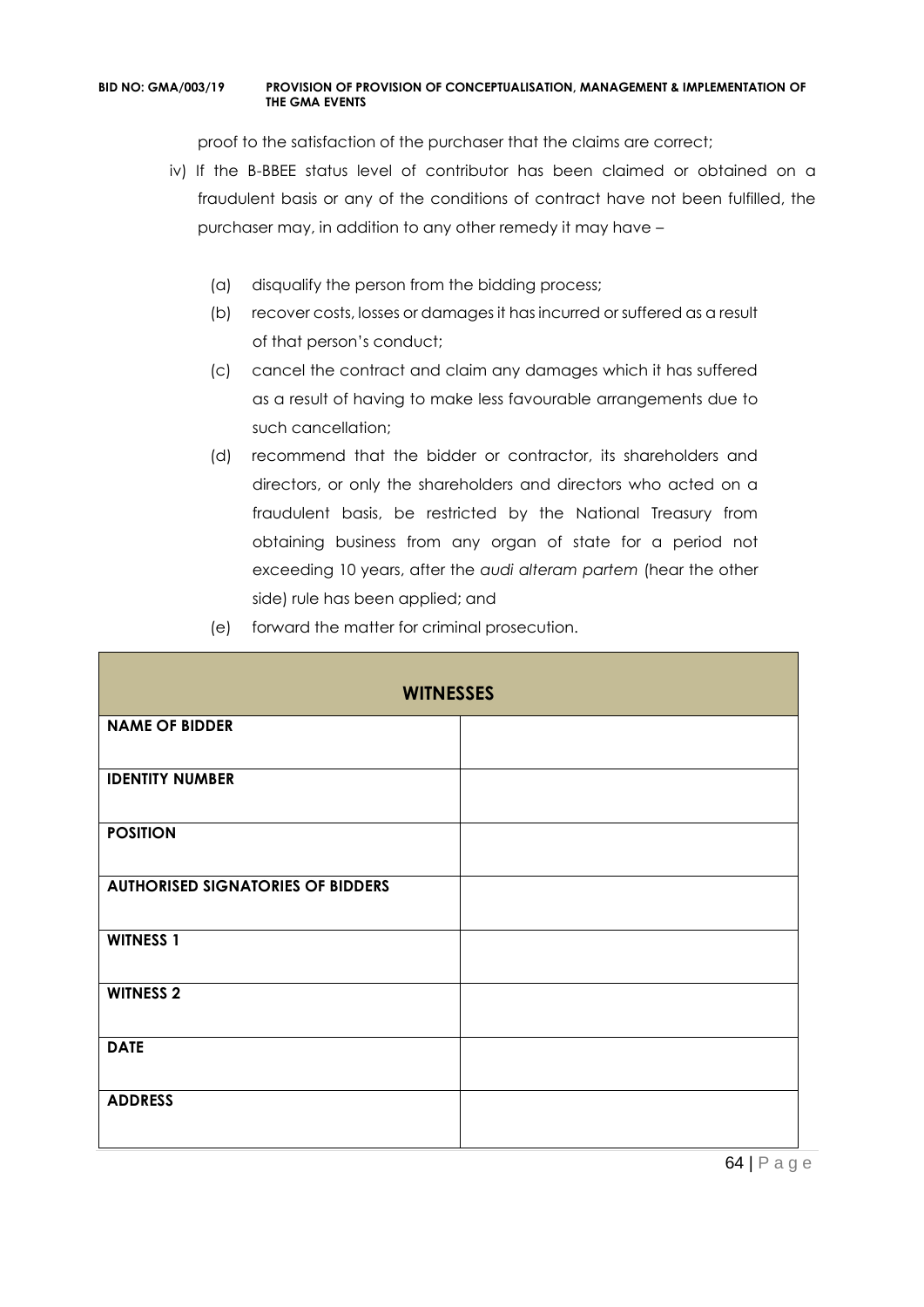### **SBD 8**

### **DECLARATION OF BIDDERS PAST SUPPLY CHAIN MANAGEMENT PRACTICES**

- 1 This declaration is used by GMA in ensuring that when goods and services are being procured, all reasonable steps are taken to combat the abuse of the supply chain management system.
- 2 The bid of any bidder may be disregarded if that bidder, or any of its directors have
	- a. abused the institution's supply chain management system;
	- b. committed fraud or any other improper conduct in relation to such system; or
	- c. failed to perform on any previous contract.

### **3 In order to give effect to the above, the following questionnaire must be completed and submitted with the bid.**

| NO.   | <b>QUESTION</b>                                                                     | <b>YES</b> | <b>NO</b> |
|-------|-------------------------------------------------------------------------------------|------------|-----------|
| 4.1   | Is the bidder or any of its directors listed on the National Treasury's Database of | Yes        | <b>No</b> |
|       | Restricted Suppliers as companies or persons prohibited from doing business with    |            |           |
|       | the public sector?                                                                  |            |           |
|       | (Companies or persons who are listed on this Database were informed in writing      |            |           |
|       | of this restriction by the Accounting Officer/Authority of the institution that     |            |           |
|       | imposed the restriction after the audi alteram partem rule was applied).            |            |           |
|       | The Database of Restricted Suppliers now resides on the National Treasury's         |            |           |
|       | website (www.treasury.gov.za) and can be accessed by clicking on its link at the    |            |           |
|       | bottom of the home page.                                                            |            |           |
| 4.1.1 | If so, furnish particulars:                                                         |            |           |
|       |                                                                                     |            |           |
|       |                                                                                     |            |           |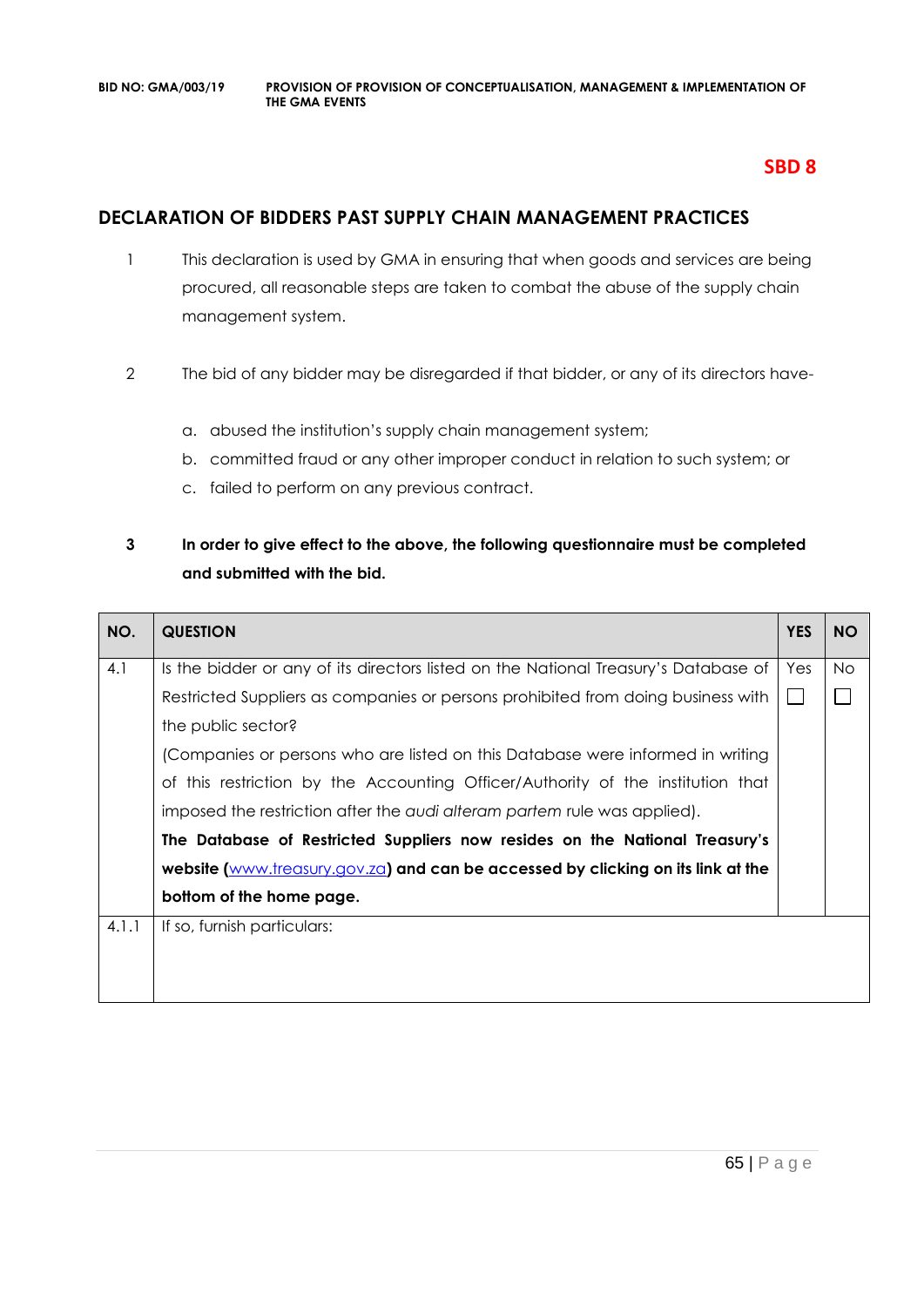| 4.2   | Is the bidder or any of its directors listed on the Register for Tender Defaulters in<br>terms of section 29 of the Prevention and Combating of Corrupt Activities Act (No<br>12 of 2004)?<br>The Register for Tender Defaulters can be accessed on the National Treasury's<br>website (www.treasury.gov.za) by clicking on its link at the bottom of the home<br>page. |  |
|-------|-------------------------------------------------------------------------------------------------------------------------------------------------------------------------------------------------------------------------------------------------------------------------------------------------------------------------------------------------------------------------|--|
|       |                                                                                                                                                                                                                                                                                                                                                                         |  |
| 4.2.1 | If so, furnish particulars:                                                                                                                                                                                                                                                                                                                                             |  |
| 4.3   | Was the bidder or any of its directors convicted by a court of law (including a                                                                                                                                                                                                                                                                                         |  |
|       | court outside of the Republic of South Africa) for fraud or corruption during the                                                                                                                                                                                                                                                                                       |  |
|       | past five years?                                                                                                                                                                                                                                                                                                                                                        |  |
| 4.3.1 | If so, furnish particulars:                                                                                                                                                                                                                                                                                                                                             |  |
| 4.4   | Was any contract between the bidder and any organ of state terminated                                                                                                                                                                                                                                                                                                   |  |
|       | during the past five years on account of failure to perform on or comply with the                                                                                                                                                                                                                                                                                       |  |
|       | contract?                                                                                                                                                                                                                                                                                                                                                               |  |
| 4.4.1 | If so, furnish particulars:                                                                                                                                                                                                                                                                                                                                             |  |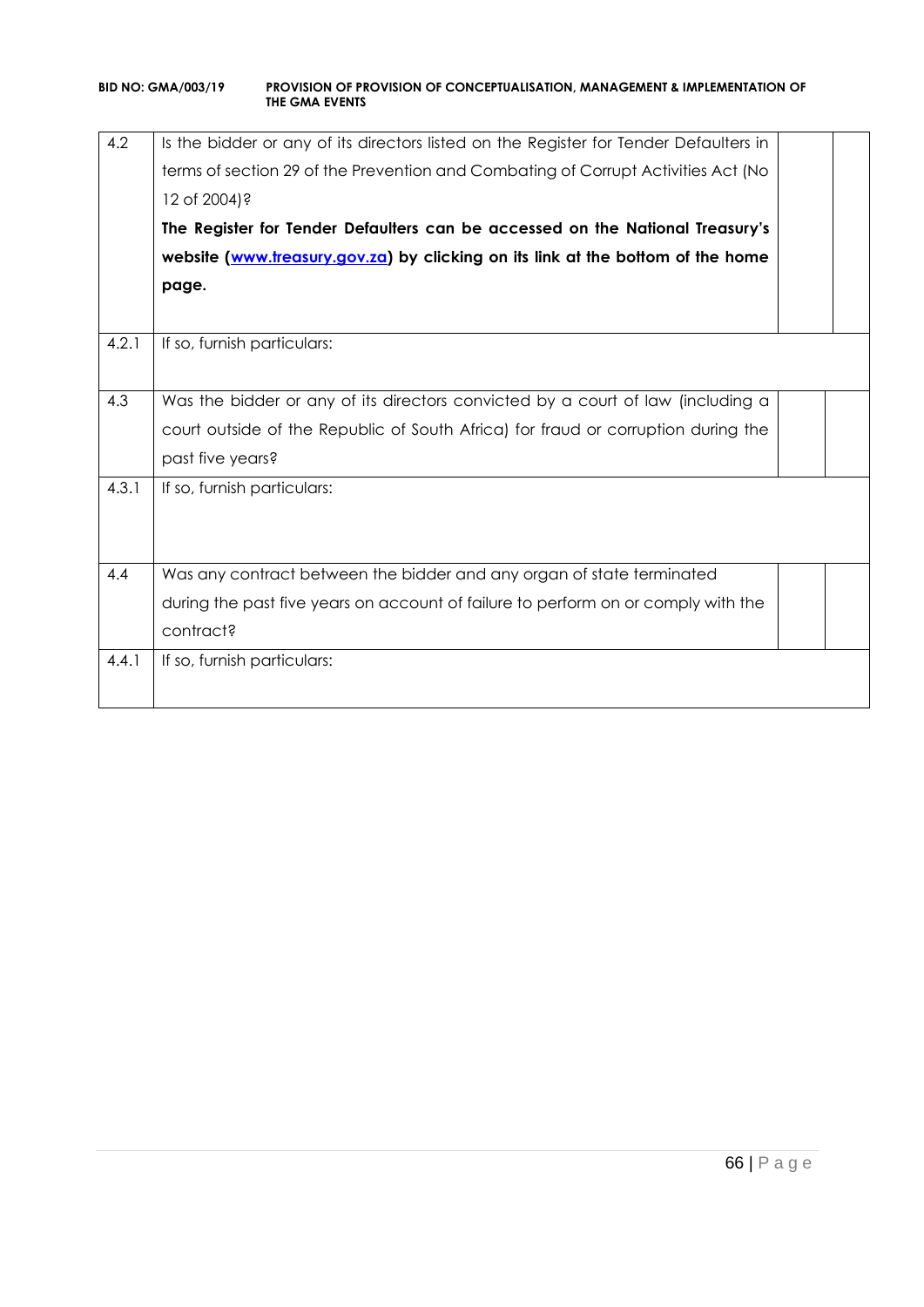### **CERTIFICATION**

I, THE UNDERSIGNED (FULL NAME)……………………………………………………………

**CERTIFY THAT THE INFORMATION FURNISHED ON THIS DECLARATION FORM IS TRUE AND CORRECT.** 

**I** I ACCEPT THAT, IN ADDITION TO CANCELLATION OF A CONTRACT, ACTION MAY BE TAKEN AGAINST ME SHOULD THIS DECLARATION PROVE TO BE FALSE.

| <b>NAME OF THE BIDDER</b>   |  |
|-----------------------------|--|
| <b>POSITION</b>             |  |
| <b>AUTHORISED SIGNATORY</b> |  |
| <b>DATE</b>                 |  |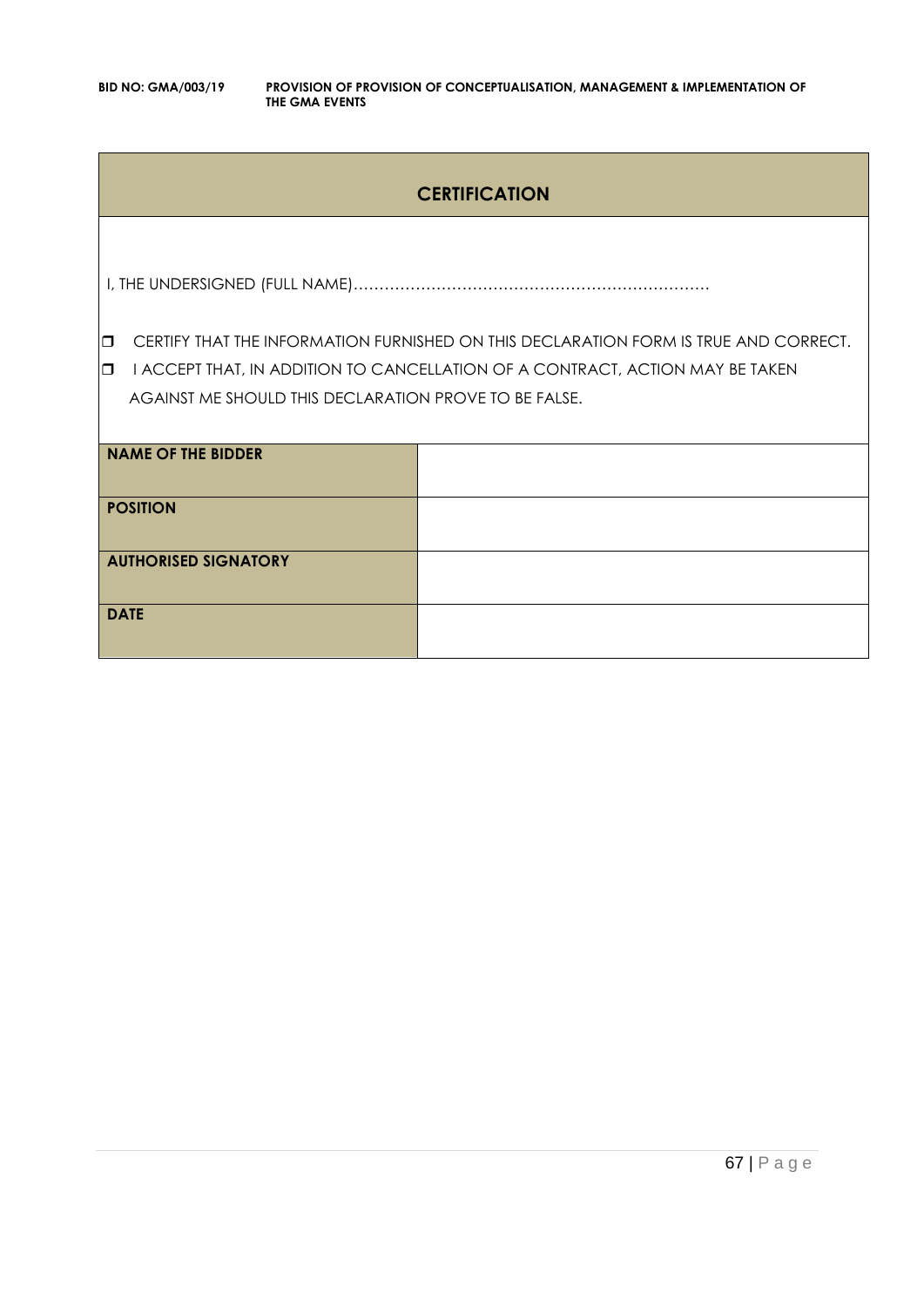### **SBD 9**

### **CERTIFICATE OF INDEPENDENT BID DETERMINATION**

- 1. This Standard Bidding Document must form part of all bids<sup>1</sup> invited.
- 2. Section 4 (1) (b) (iii) of the Competition Act No. 89 of 1998, as amended, prohibits an agreement between, or concerted practice by, firms, or a decision by an association of firms, if it is between parties in a horizontal relationship and if it involves collusive bidding (or bid rigging).² Collusive bidding is a *per se* prohibition meaning that it cannot be justified under any grounds.
- 3. Treasury Regulation 16A9 prescribes that accounting officers and accounting authorities must take all reasonable steps to prevent abuse of the supply chain management system and authorizes accounting officers and accounting authorities to:
	- a. disregard the bid of any bidder if that bidder or any of its directors have abused the institution's supply chain management system and or committed fraud or any other improper conduct in relation to such system.
	- b. cancel a contract awarded to a supplier of goods and services if the supplier committed any corrupt or fraudulent act during the bidding process or the execution of that contract.
- 4. This SBD serves as a certificate of declaration that would be used by institutions to ensure that, when bids are considered, reasonable steps are taken to prevent any form of bidrigging.
- 5. In order to give effect to the above, the attached Certificate of Bid Determination (Annexure G) must be completed and submitted with the bid:

<sup>1</sup> Includes price quotations, advertised competitive bids, limited bids and proposals.

² Bid rigging (or collusive bidding) occurs when businesses, that would otherwise be expected to compete, secretly conspire to raise prices or lower the quality of goods and / or services for GMA which wish to acquire goods and / or services through a bidding process. Bid rigging is, therefore, an agreement between competitors not to compete.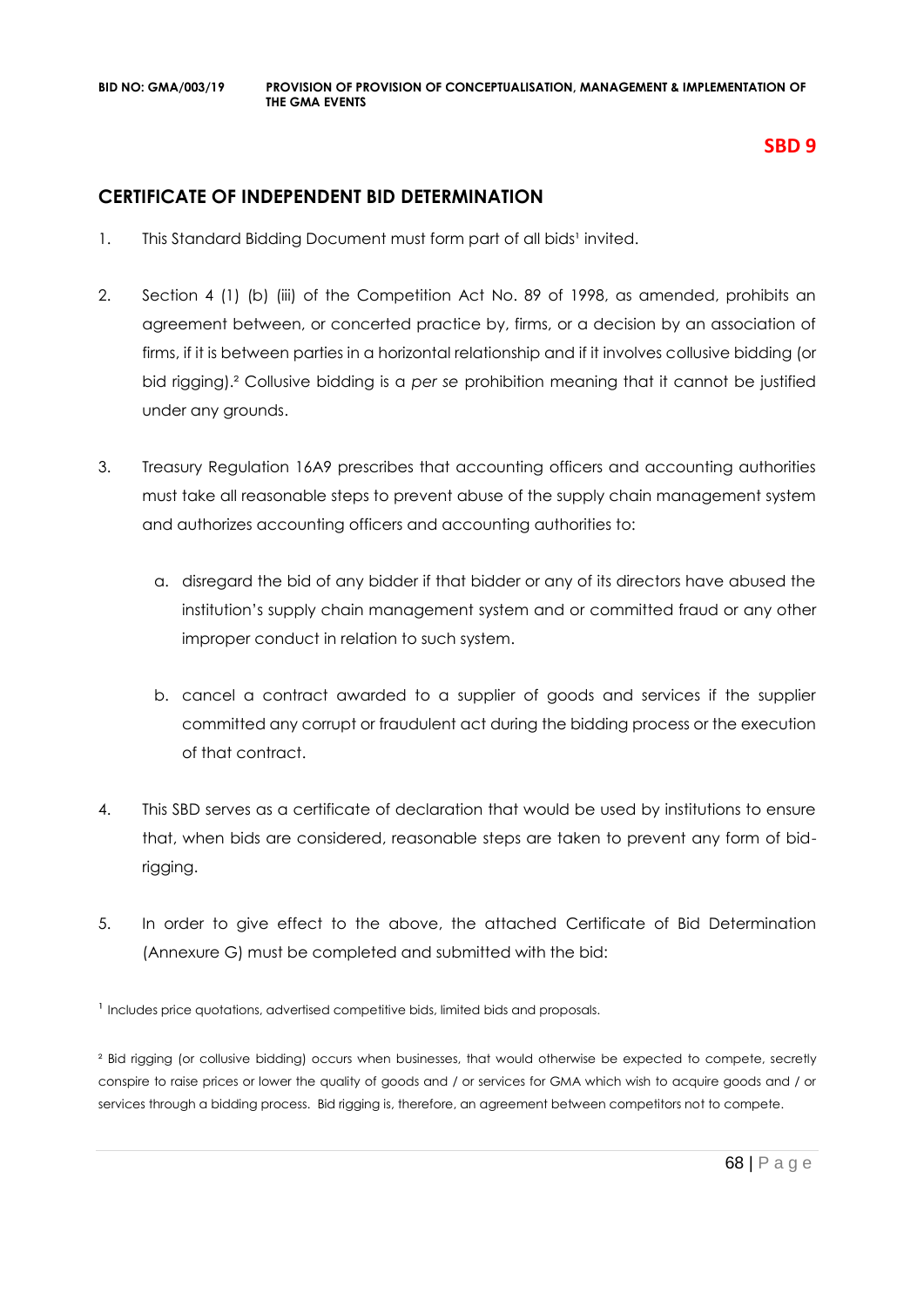<sup>3</sup> Joint venture or Consortium means an association of persons for the purpose of combining their expertise, property, capital, efforts, skill and knowledge in an activity for the execution of a contract.

I, the undersigned, in submitting the accompanying bid:

\_\_\_\_\_\_\_\_\_\_\_\_\_\_\_\_\_\_\_\_\_\_\_\_\_\_\_\_\_\_\_\_\_\_\_\_\_\_\_\_\_\_\_\_\_\_\_\_\_\_\_\_\_\_\_\_\_\_\_\_ (Bid Number and Description)

In response to the invitation for the bid made by:

\_\_\_\_\_\_\_\_\_\_\_\_\_\_\_\_\_\_\_\_\_\_\_\_\_\_\_\_\_\_\_\_\_\_\_\_\_\_\_\_\_\_\_\_\_\_\_\_\_\_\_\_\_\_\_\_\_\_\_\_\_\_\_\_\_\_\_\_\_ (Name of Institution)

do hereby make the following statements that I certify to be true and complete in every respect:

I certify, on behalf of: the state of the state of the state of the state of the state of the state of the state of the state of the state of the state of the state of the state of the state of the state of the state of th (Name of Bidder)

- 1. I have read and I understand the contents of this Certificate;
- 2. I understand that the accompanying bid will be disqualified if this Certificate is found not to be true and complete in every respect;
- 3. I am authorised by the bidder to sign this Certificate, and to submit the accompanying bid, on behalf of the bidder;
- 4. Each person whose signature appears on the accompanying bid has been authorised by the bidder to determine the terms of, and to sign the bid, on behalf of the bidder;
- 5. For the purposes of this Certificate and the accompanying bid, I understand that the word "competitor" shall include any individual or organisation, other than the bidder, whether or not affiliated with the bidder, who:
	- (a) has been requested to submit a bid in response to this bid invitation;
	- (b) could potentially submit a bid in response to this bid invitation, based on their qualifications, abilities or experience; and
	- (c) provides the same goods and services as the bidder and/or is in the same line of business as the bidder.
- 6. The bidder has arrived at the accompanying bid independently from, and without consultation, communication, agreement or arrangement with any competitor. However communication between partners in a joint venture or consortium<sup>3</sup> will not be construed as collusive bidding.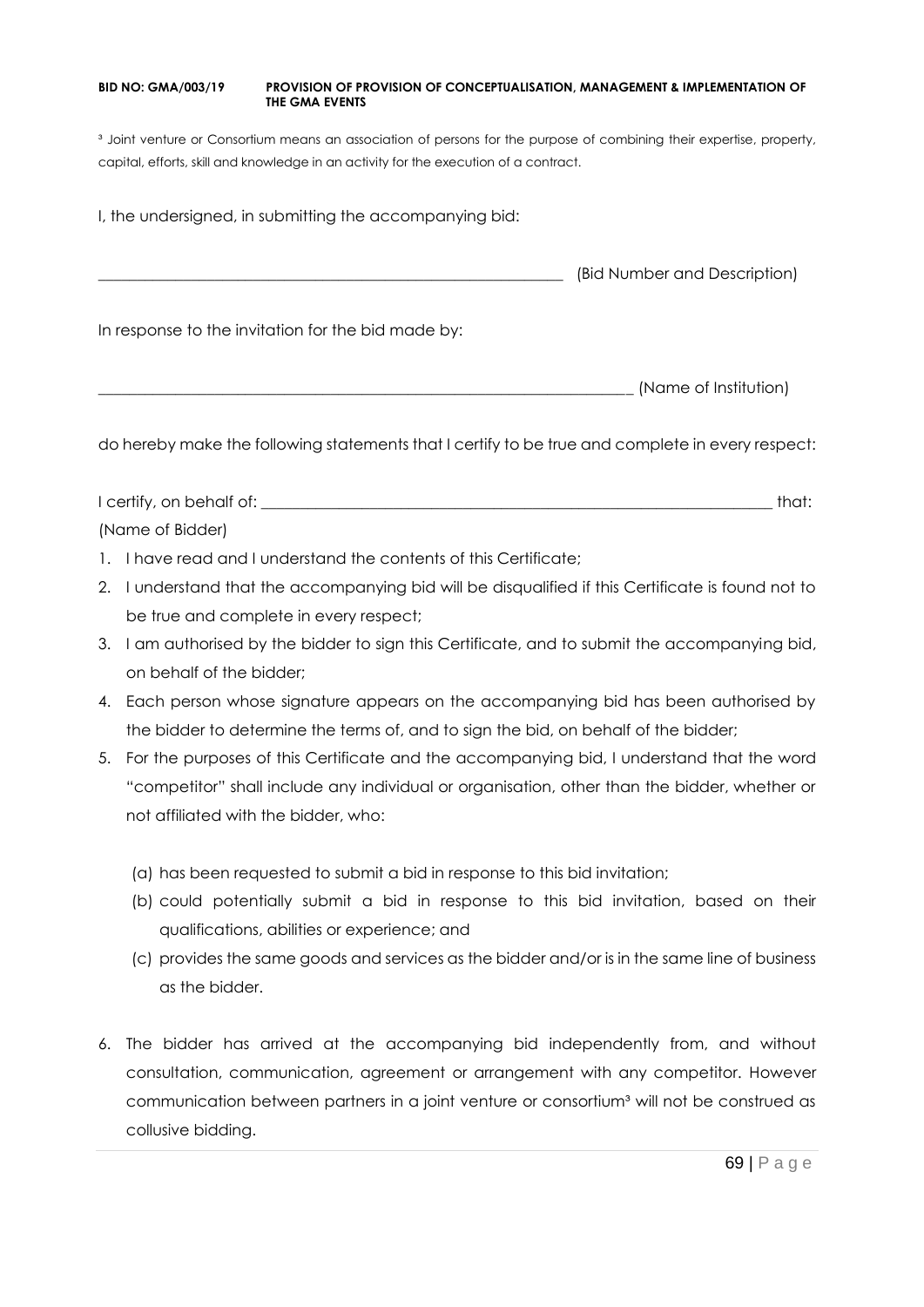- 7. In particular, without limiting the generality of paragraphs 6 above, there has been no consultation, communication, agreement or arrangement with any competitor regarding:
	- (a) prices;
	- (b) geographical area where product or service will be rendered (market allocation);
- (c) methods, factors or formulas used to calculate prices;
- (d) the intention or decision to submit or not to submit, a bid;
- (e) the submission of a bid which does not meet the specifications and conditions of the bid;
- or
- (f) bidding with the intention not to win the bid.
- 8. In addition, there have been no consultations, communications, agreements or arrangements with any competitor regarding the quality, quantity, specifications and conditions or delivery particulars of the products or services to which this bid invitation relates.
- 9. The terms of the accompanying bid have not been, and will not be, disclosed by the bidder, directly or indirectly, to any competitor, prior to the date and time of the official bid opening or of the awarding of the contract.
- 10. I am aware that, in addition and without prejudice to any other remedy provided to combat any restrictive practices related to bids and contracts, bids that are suspicious will be reported to the Competition Commission for investigation and possible imposition of administrative penalties in terms of section 59 of the Competition Act No 89 of 1998 and or may be reported to the National Prosecuting Authority (NPA) for criminal investigation and or may be restricted from conducting business with the public sector for a period not exceeding ten (10) years in terms of the Prevention and Combating of Corrupt Activities Act No 12 of 2004 or any other applicable legislation.

| NAME OF BIDDER              |  |
|-----------------------------|--|
| <b>POSITION</b>             |  |
| <b>AUTHORISED SIGNATORY</b> |  |
| <b>DATE</b>                 |  |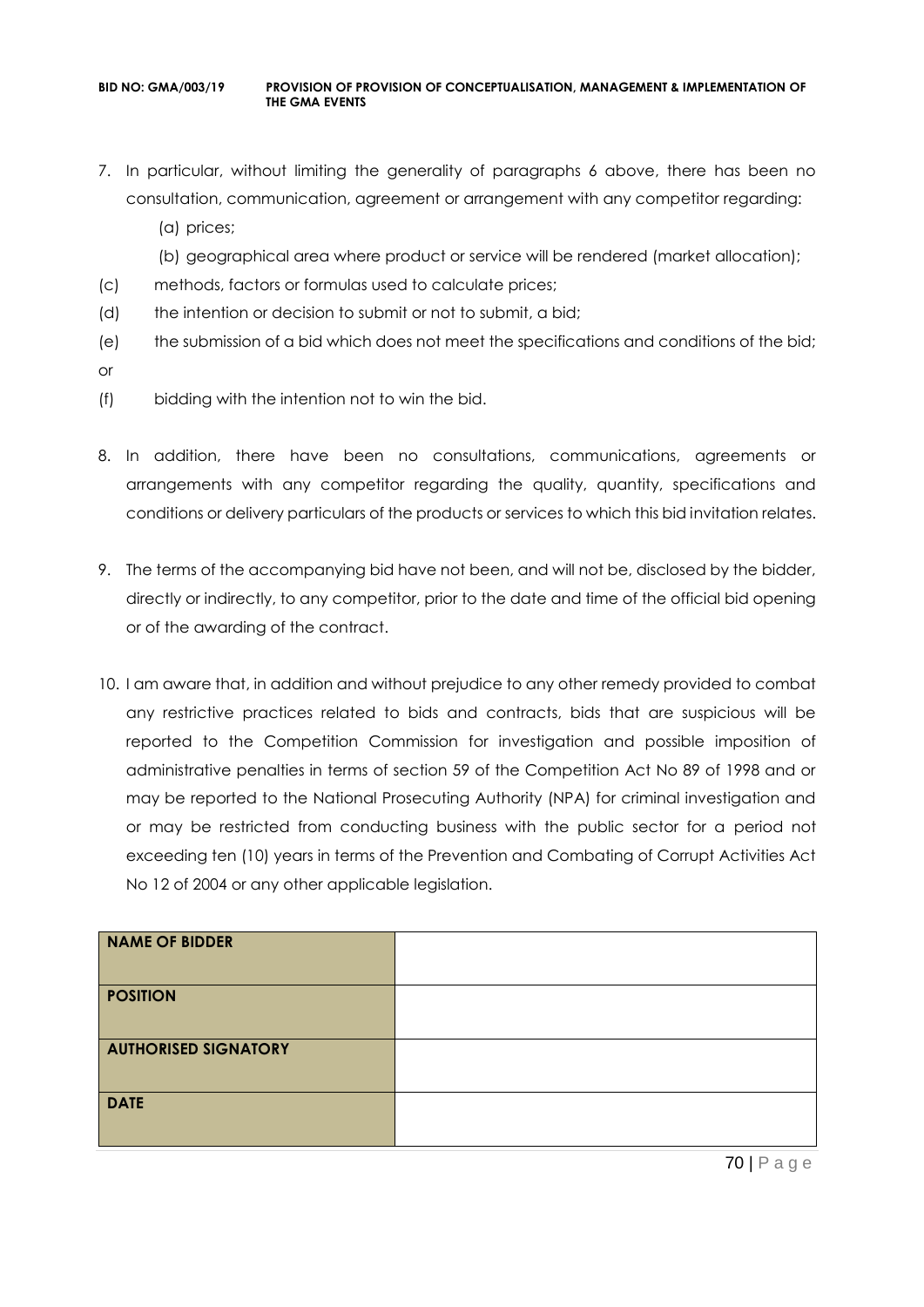### **SAFETY, HEALTH AND ENVIRONMENT**

### **REQUEST FOR INFORMATION**

### **1. SAFETY, HEALTH AND ENVIRONMENT**

| 1.1  | Do you have a Safety, Health and Environment<br>(SHE) policy statement?                                                                 | YES/NO<br>Please provide a copy of the policy<br>statement                                        |
|------|-----------------------------------------------------------------------------------------------------------------------------------------|---------------------------------------------------------------------------------------------------|
| 1.2  | Is your SHE programme aligned or certified to<br>comply with the OHSAS 18001and ISO 14001<br>standards?                                 | YES/NO<br>Please provide details                                                                  |
| 1.3  | Would you be prepared to have your SHE<br>standards audited or modified according to<br>requirements?                                   | YES/NO<br>Please give reasons if applicable                                                       |
| 1.5  | How do you record and classify<br>injuries<br>sustained during operations?                                                              | Please provide details                                                                            |
| 1.6  | How do you record and classify incidents both<br>safety and environmentally related?                                                    | Please provide details                                                                            |
| 1.9  | Does your company have any Health and<br>Safety agreements with any major unions?                                                       | Please provide details                                                                            |
| 1.10 | Is your company in good standing with a<br>Workman's Compensation Authority                                                             | Please provide a copy of the Letter<br>of Good Standing which includes<br>the registration number |
| 1.12 | Does your company employ a SHE/Q Manager<br>and who does he/she report to?                                                              | YES/NO<br>Please provide details of experience<br>and qualifications of this individual           |
| 1.13 | What ongoing training is conducted with regard<br>to SHE?                                                                               | Please provide details                                                                            |
| 1.14 | Does your company have an active Safety<br>Committee?                                                                                   | Please provide details                                                                            |
| 1.15 | your company<br>communicate<br>How does<br>issues/targets to the employees regarding SHE?                                               | Please provide details                                                                            |
| 1.16 | have<br>medical<br>Does<br>your<br>company<br>a<br>surveillance programme in place?                                                     | YES/NO<br>Please provide details,                                                                 |
| 1.17 | Have the management duties in terms of the<br>OHSA been assigned by written appointment to<br>specific individuals within your company? | YES/NO<br>details<br>Please<br>provide<br>Оf<br>appointments in place.                            |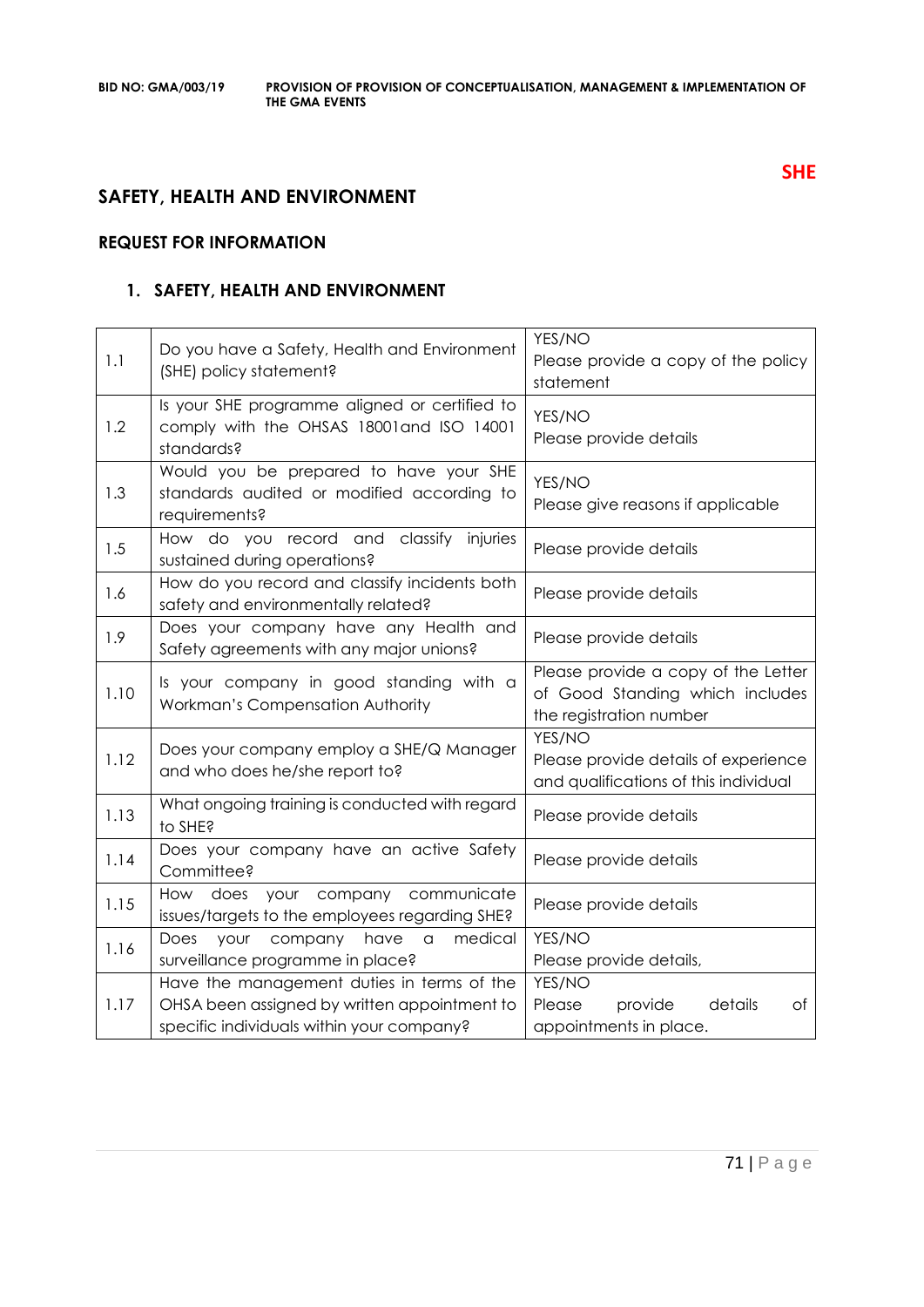### **2. TECHNICAL AND QUALITY ASSURANCE STANDARDS**

| 2.1  | Do you have a quality policy statement and<br>Quality manual?                                                                             | YES/NO<br>Please provide a copy of the policy<br>statement                                                                                                  |
|------|-------------------------------------------------------------------------------------------------------------------------------------------|-------------------------------------------------------------------------------------------------------------------------------------------------------------|
| 2.2  | Is your Quality Management aligned or certified<br>to comply with the ISO 9001:2008?                                                      | YES/NO<br>Please provide details                                                                                                                            |
| 2.3  | Would you be prepared to have your Quality<br>Management system audited or modified<br>according to requirements?                         | YES/NO<br>Please give reasons if applicable                                                                                                                 |
| 2.5  | How do you record and classify incidents and<br>non-conformances related to quality?                                                      | Please provide details                                                                                                                                      |
| 2.6  | Does your company employ a Quality Manager<br>and who does he/she report to?                                                              | YES/NO<br>Please provide details of experience<br>and qualifications of this individual                                                                     |
| 2.7  | What ongoing training is conducted with regard<br>to Quality?                                                                             | Please provide details                                                                                                                                      |
| 2.10 | Are you prepared to allow personnel to access<br>premises to perform a<br>technical<br><b>your</b><br>assessment of your capabilities?    | YES/NO                                                                                                                                                      |
| 2.11 | How many different inspection agencies have<br>visited your premises in the last 12 months                                                | Please provide details                                                                                                                                      |
| 2.12 | Do you have dedicated quality management<br>resources and transparent processes to ensure<br>quality in procured materials and equipment? | YES/NO<br>provide<br>list<br>Please<br>Оf<br>the<br>a<br>dedicated<br>resources<br>and<br>a<br>the<br>description<br>Оf<br>quality<br>management processes. |

| <b>NAME OF BIDDER</b>       |  |
|-----------------------------|--|
| <b>POSITION</b>             |  |
| <b>AUTHORISED SIGNATORY</b> |  |
| <b>DATE</b>                 |  |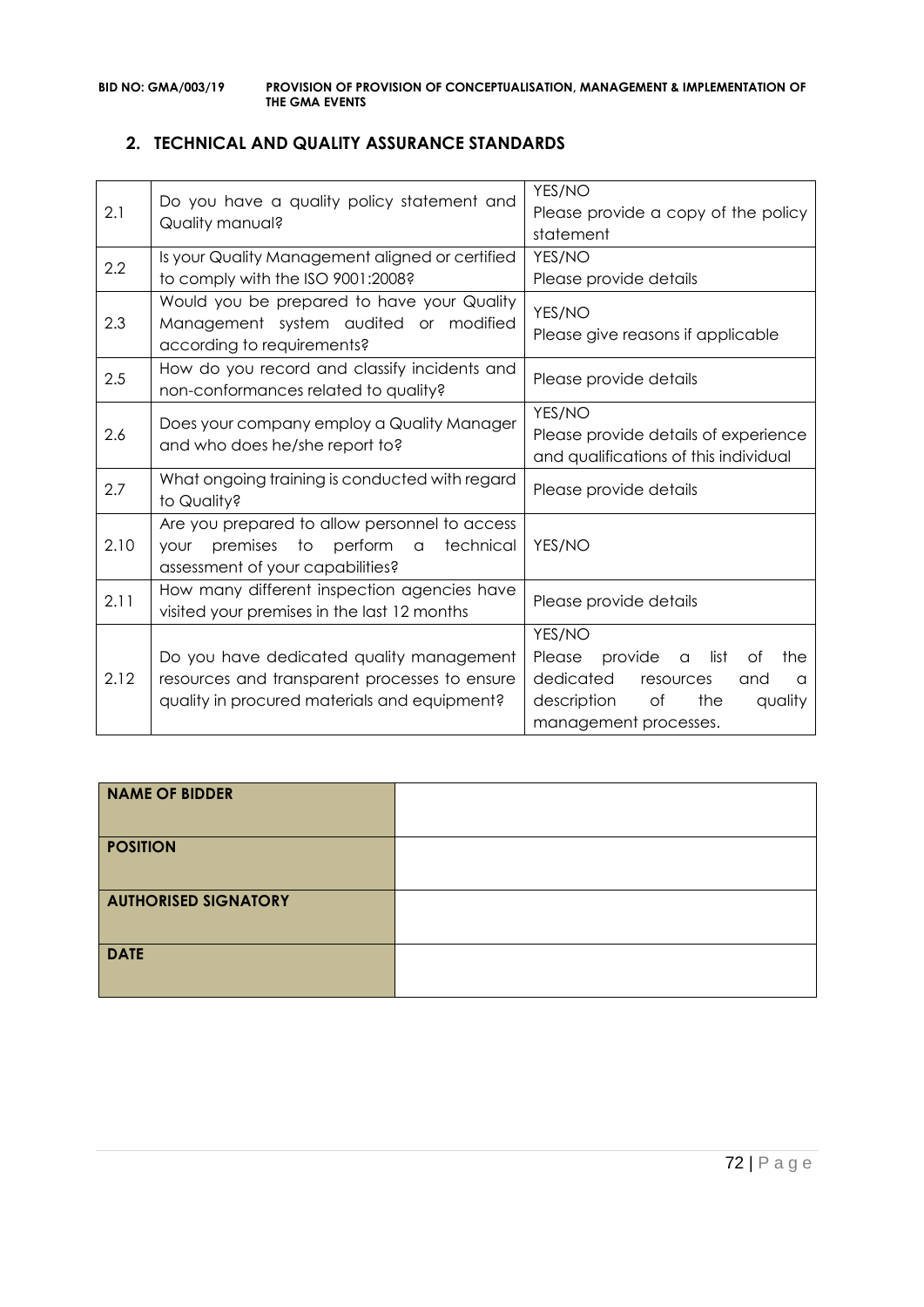# **RFP - PART D**

## **SUPPLIER CODE OF CONDUCT**

### **1. ABBREVIATIONS, TERMINOLOGIES AND DEFINITIONS**

| <b>ABBREVIATIONS</b>               | <b>DEFINITIONS</b>                                                     |  |
|------------------------------------|------------------------------------------------------------------------|--|
| <b>B-BBEE</b>                      | Broad-Based Black Economic Empowerment Act No 53 of<br>2003 as amended |  |
| <b>CEO</b>                         | Chief Executive Officer                                                |  |
| <b>CFO</b>                         | Chief Financial Officer                                                |  |
| <b>GMA</b>                         | Gautrain Management Agency                                             |  |
| <b>MANCO</b>                       | <b>GMA Management Committee</b>                                        |  |
| PFMA                               | Public Finance Management Act No. 1 of 1999 as amended                 |  |
| <b>PPPFA</b>                       | Preferential Procurement Policy Framework Act No. 5 of 2000            |  |
| <b>SCM</b>                         | Supply Chain Management                                                |  |
| <b>TERMINOLOGIES</b>               | <b>DEFINITIONS</b>                                                     |  |
| <b>Brand Identity</b>              | Means the outward expression of a brand (which is the                  |  |
|                                    | Gautrain) which includes its name, trademark,                          |  |
|                                    | communication and visual appearance.                                   |  |
| <b>Five Pillars of Procurement</b> | Means the holding foundation of a procurement system                   |  |
|                                    | which are - fair, equitable, transparent, competitive and cost         |  |
|                                    | effective as mentioned in the Constitution of the Republic of          |  |
|                                    | South Africa, Act 108 of 1996, Section 217.                            |  |
| Purchase Order                     | Means a legally binding document between a GMA and a                   |  |
|                                    | Supplier, detailing the items/services that GMA agrees to              |  |
|                                    | purchase at a certain price point. It also outlines the delivery       |  |
|                                    | date and terms of payment.                                             |  |
| Suppliers                          | GMA suppliers and service providers, and their employees,              |  |
|                                    | agents, and subcontractors, including prospective suppliers            |  |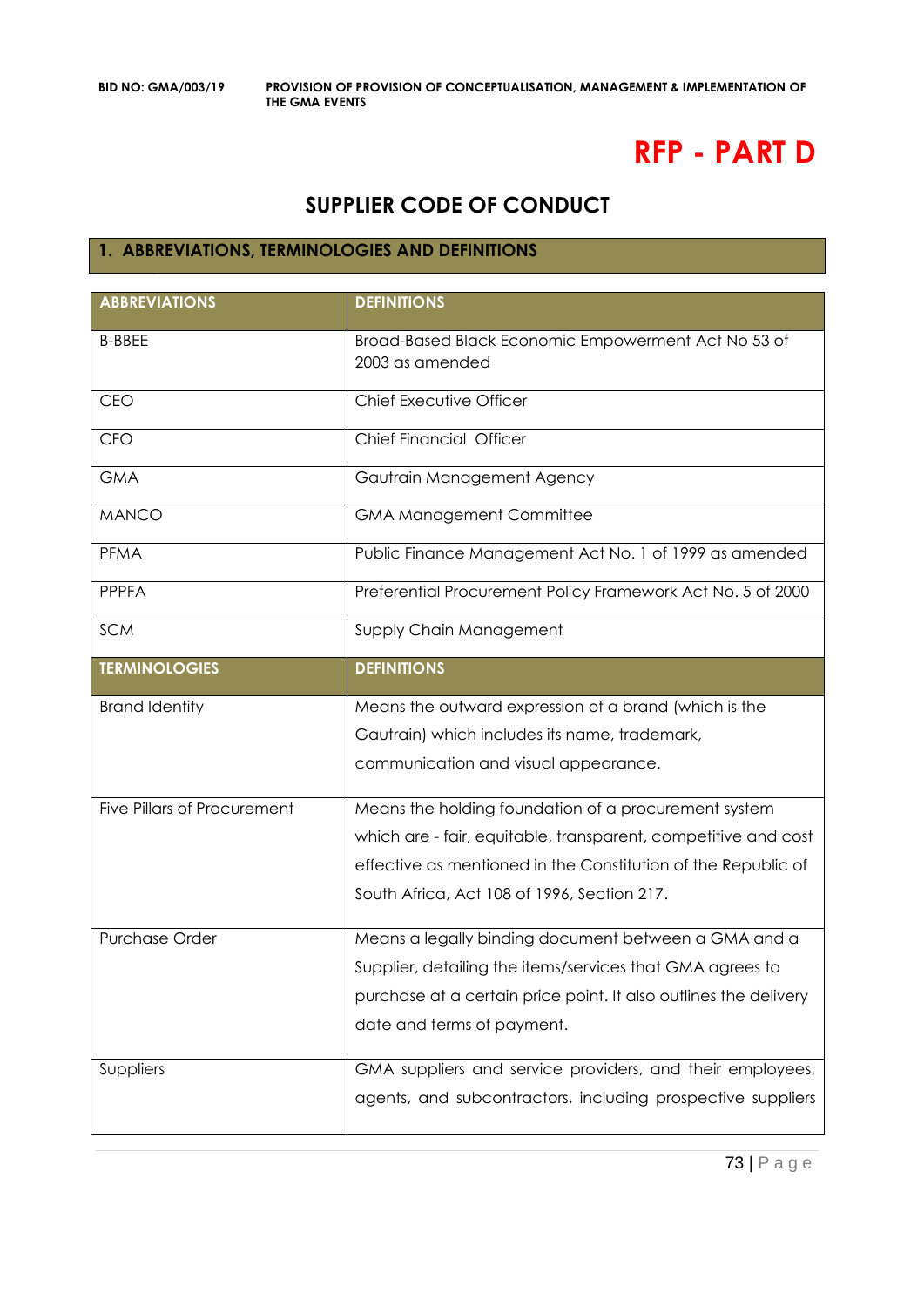|                 | and service providers, as well as their employees, agents, and                  |
|-----------------|---------------------------------------------------------------------------------|
|                 | subcontractors. (Collectively referred to as "Suppliers").                      |
| Visual Elements | Means the logo and framework or architecture which<br>specifies how it is used. |

### **2. PURPOSE OF SUPPLIER CODE OF CONDUCT**

The purpose of this code of conduct is to define behaviors and actions which GMA suppliers must commit to abide by during SCM processes, and, where applicable, the discharge of their contractual obligations towards the GMA.

### **3. APPLICABILITY/SCOPE**

This code of conduct is applicable to all GMA Suppliers.

### **4. PREAMBLE**

Whereas the GMA is committed to SCM processes that are fair, equitable, transparent, competitive, and cost effective, and to receiving value for money from all its Suppliers; the GMA desires to outline standards to which its Suppliers are required to adhere to. The GMA further expects its Suppliers to replicate these standards further down their supply chains.

### **5. INTRODUCTION**

The GMA aims to conducts its business in a manner that is fair, equitable, transparent, competitive and cost effective (five pillars) as underpinned by Section 217 of Constitution of the Republic of South Africa, and it core values. The five pillars are not only a prescription of standards of behavior, ethics and accountability but are a statement of GMA's commitment to a procurement system which would enable the emergence of sustainable small, medium and micro business and sustainable environment, consequently adding to the common wealth of GMA and its stakeholders.

This Code of Conduct captures the principles that the GMA expects its Suppliers to uphold. It contains globally aligned standards and guidance in each of the following areas: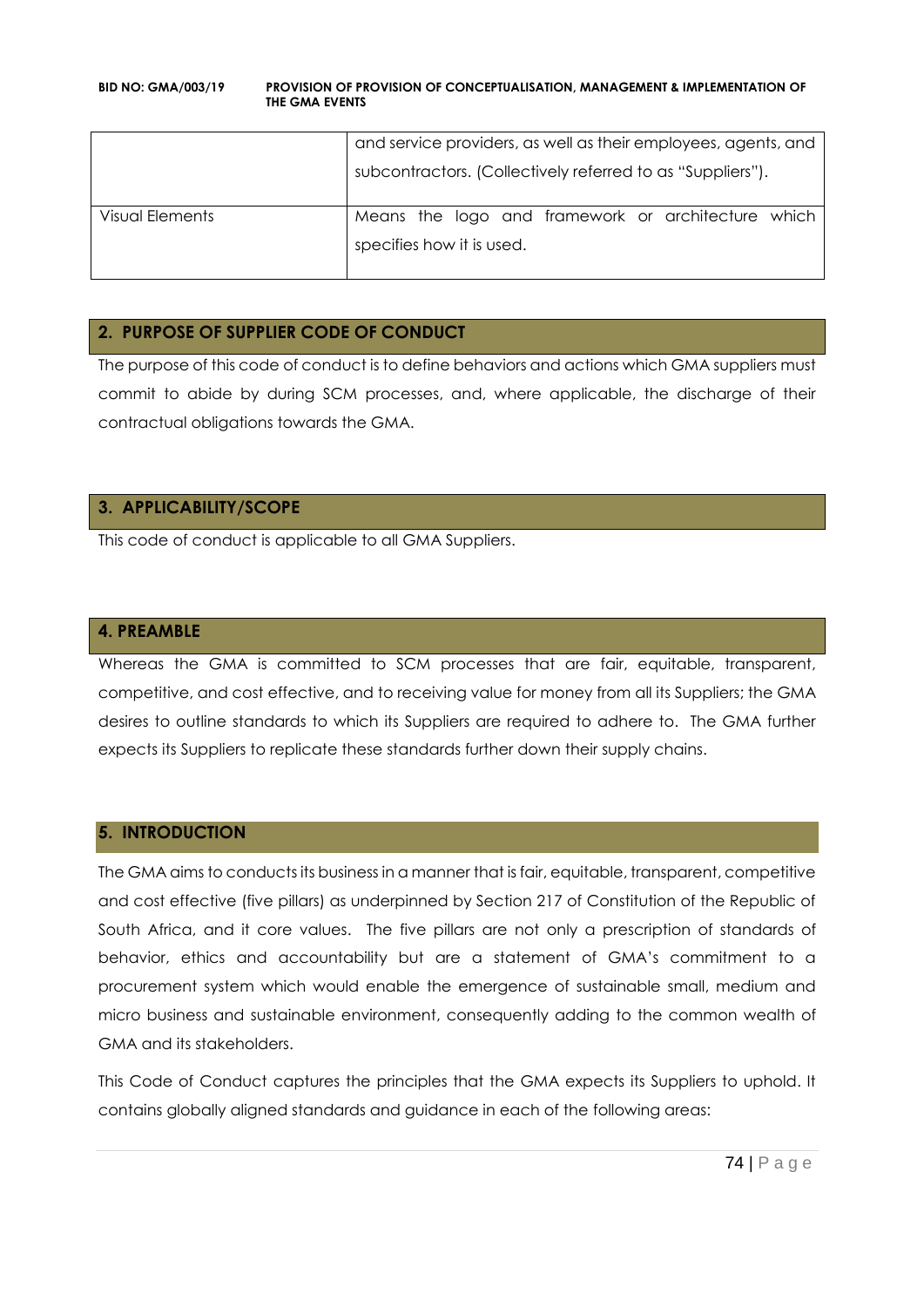- **Ethics**
- Labour
- Safety, Health, Environment and Quality; and
- Management Systems

### **6. ETHICS**

Suppliers are expected to conduct their business in an ethical manner and act with integrity. Where unethical practice comes to light, a Supplier commits to taking appropriate action to report and remedy it. Ethical requirements include the following aspects without limitation:

### **6.1. Business Integrity**

Suppliers are expected not to practice or tolerate any form of corruption, extortion, embezzlement, dishonesty, or unethical conduct of any kind. Consequently, Suppliers commit not offer or accept bribes or any other incentives that may nullify the Five Pillars of Procurement. A Supplier is expected not to donate, on behalf of the GMA, the GMA's employees/ agents/ board members, or offer or accept any gratification that may appear to be aimed at influencing a decision of the GMA or the GMA's current and potential business partners in the Supplier's favour. Suppliers are, furthermore, required to comply with all legal requirements applicable to them.

### **6.2. Conflict of Interest**

Suppliers must avoid potential or actual conflict of interest. Suppliers must not deal directly with any GMA employee whose spouse, domestic partner, or other family member or relative holds a significant financial interest in the Supplier. In the event of a Supplier becoming aware of the potential breach of the foregoing principle, during the course of negotiating the Supplier agreement or performing the Supplier's contractual obligations, the Supplier shall declare the conflict of interest to the GMA's management.,

### **6.3. Fair Competition**

Suppliers shall not engage in collusive bidding, price fixing, price discrimination, or other unfair trade practices not in line with fair competition and in accordance with all applicable anti-competition laws that govern the jurisdiction in which it conducts business.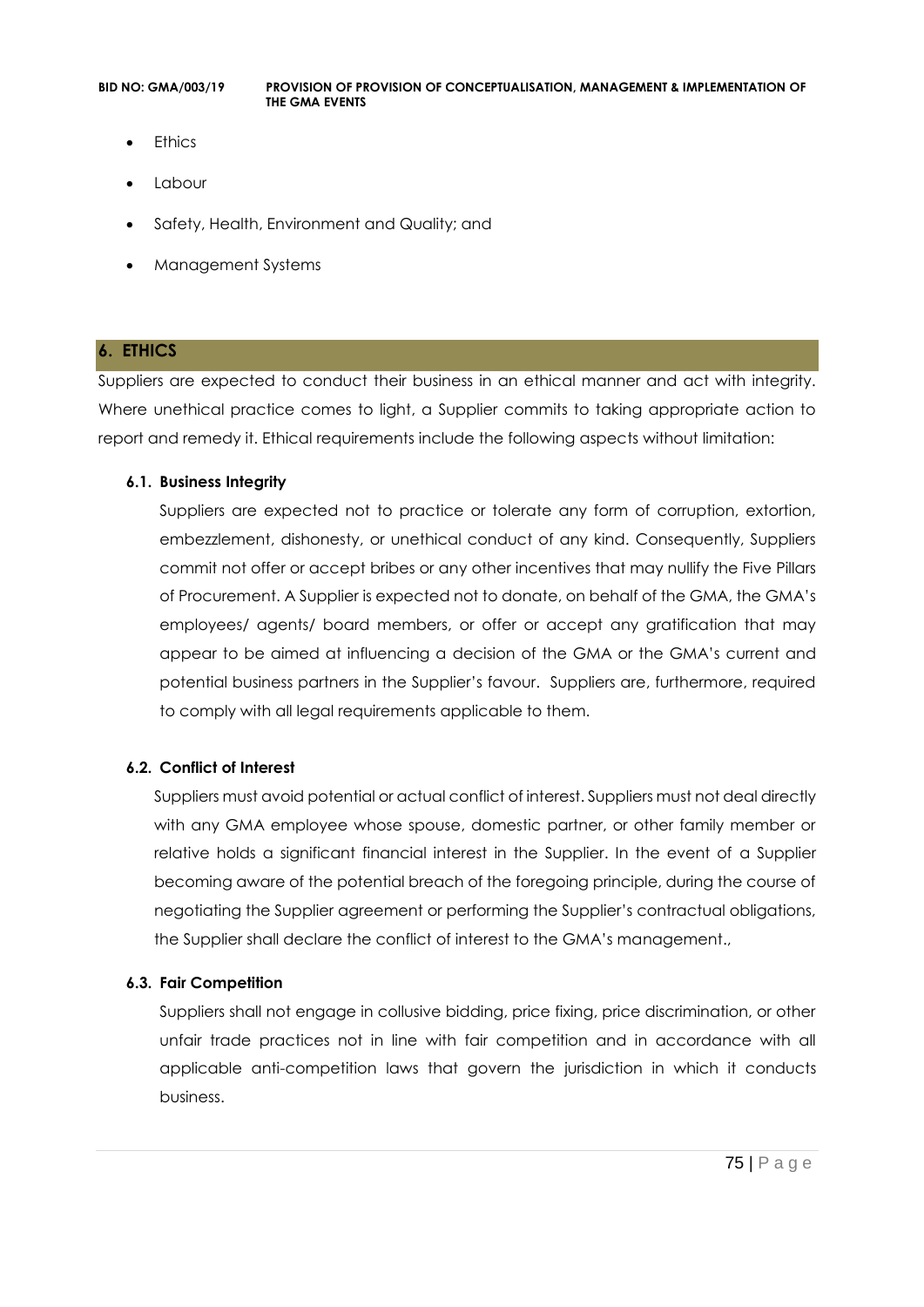### **6.4. Privacy and Intellectual Property**

Suppliers must safeguard and maintain confidential and proprietary information or trade secrets of the GMA, and use such information only for the authorised purpose. Suppliers shall, to the foregoing end, implement measures aimed at restricting access to the GMA's confidential and proprietary information to persons requiring such access for the purpose of discharging the Supplier's obligations towards the GMA.

### **6.5. Reputation Management**

Suppliers must acknowledge the importance and relevance of the Gautrain Brand Identity (the Brand) and visual identity. Suppliers shall, to the foregoing end, follow relevant GMA policies, procedures, directions and guidelines to ensure that the Brand and corporate visual elements is reflected positively and appropriately in order to maintain a good reputation of the GMA.

### **7. LABOUR AND HUMAN RIGHTS**

Suppliers are expected to give effect to the human rights of their employees and treat them with dignity and respect. This includes the following aspects without limitation:

### **7.1. Diversity and Inclusion**

The GMA encourages Suppliers to provide an inclusive and supportive working environment and to exercise diversity when it comes to their employees as well as their decisions to select subcontractors. Suppliers are expected to act lawfully in this regard.

### **7.2. Child Labour Avoidance**

The GMA does not subscribe to child labour. Suppliers must, therefore, comply with all minimum working age laws or regulations and not use child labour. Suppliers cannot employ anyone under the legal minimum working age for employment. The GMA only supports the development of legitimate workplace apprenticeship programs, for the educational benefit of young people, and will not do business with those who abuse such systems. Workers under the legal working age cannot perform hazardous work and may be restricted from night work, with consideration given to educational needs.

### **7.3. Freedom of Association**

Suppliers must comply with all applicable laws that pertain to freedom of association and collective bargaining and will not discriminate on the basis of affiliation or non-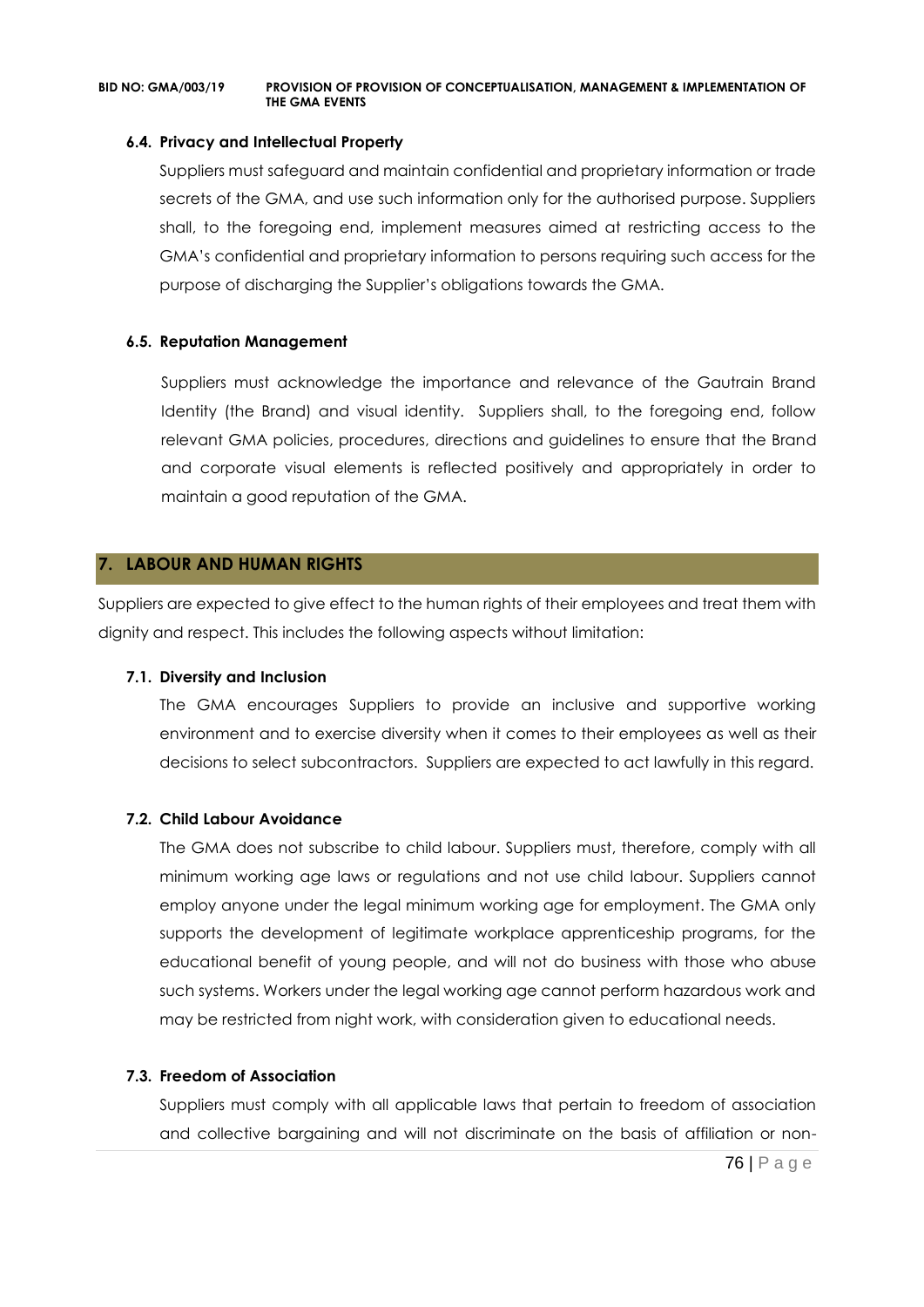affiliation. Suppliers will respect employees' rights to seek representation and will not disadvantage employees who act as workers' representatives.

### **7.4. Abuse/Harassment/Disciplinary Action**

While the GMA recognizes and respects cultural differences, Suppliers are required to provide their employees a workplace free of harsh and inhumane treatment, without any sexual harassment, sexual abuse, corporal punishment or torture, mental or physical coercion or verbal abuse of employees or threat of any such treatment. Suppliers must treat all employees with respect and dignity and comply with applicable legislation on disciplinary practices.

### **7.5. Fair and Equal Treatment**

Suppliers' terms and conditions of employment, including hiring, training, working conditions, compensation, benefits, promotions, discipline, termination or retirement are based on the individual's qualifications, performance, skills and experience.

### **7.6. Forced Labour**

Suppliers will employ all employees on a voluntary basis and do not use any prison, slave, bonded, forced labour or engage in any other forms of slavery or human trafficking.

### **7.7. Working Hours**

Suppliers commit to complying with all applicable laws regarding regular working hours, rest periods and overtime hours. Suppliers will not force employees to work overtime and employees will not be punished, penalised or dismissed for refusing to work overtime.

### **7.8. Compensation and Benefits**

Suppliers will fairly compensate all employees by providing wages and benefits in accordance with all applicable laws.

### **8. SAFETY, HEALTH, ENVIRONMENT AND QUALITY**

77 | P a g e Suppliers are expected to provide a safe and healthy working environment and, if applicable, safe and healthy company living quarters, and to operate in an environmentally responsible and efficient manner. Suppliers will comply with all applicable laws and regulations pertaining to health, safety, environment and quality in the workplace. GMA recognizes its social responsibility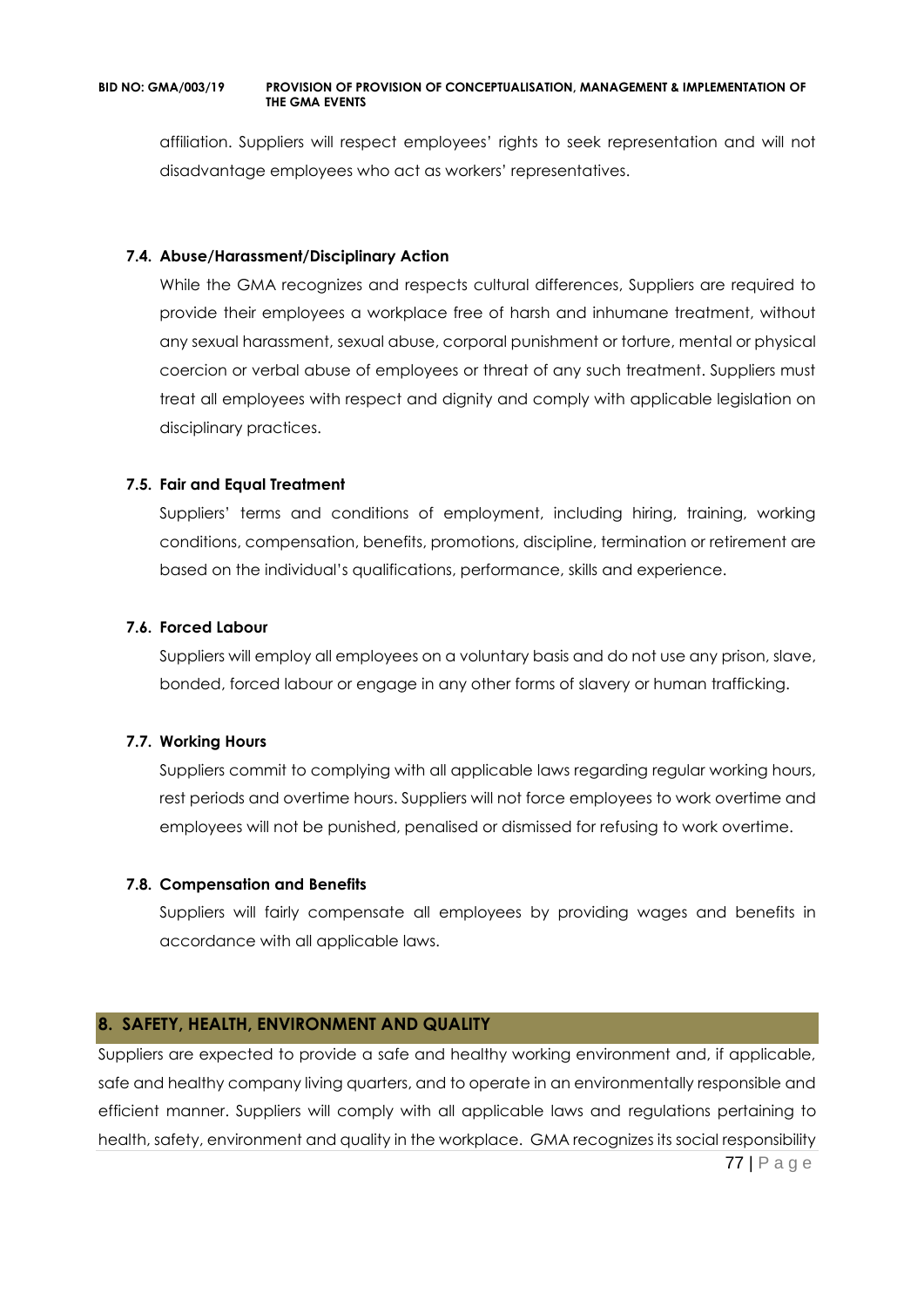to protect the environment and expects its Suppliers to share its commitment by responding to challenges posed by climate changes and working toward protecting the environment. Suppliers commit to continuously strive to improve performance in all these areas by integrating sound safety, health and quality management practices into all aspects of business without limitation:

### **8.1. Occupational Health and Safety**

Suppliers will protect their employees from any chemical, biological and physical hazards and physically demanding tasks in the workplace as well as from risks associated with any infrastructure used by their employees. Suppliers will provide appropriate controls, safe working procedures and preventative maintenance and necessary technical protective measures to mitigate health and safety risks in the workplace.

### **8.2. Product Safety**

Suppliers will make available material safety data sheets containing all necessary safetyrelevant information for all hazardous substances and will be provided to GMA and other parties in case of legitimate need.

### **8.3. Resource Conservation and Climate Protection/Waste and Emissions**

Suppliers will minimise or eliminate negative impact on the environment and climate at their source or by practices such as the modification of production, maintenance and facility processes, material substitution, conservation, recycling, material reutilisation, use of climate-friendly products, processes to reduce power consumption and greenhouse gas emissions. Suppliers will have systems in place to ensure safe handling, movement, storage, recycling, reuse and management of waste, air emissions and wastewater discharges. Suppliers will have systems in place to prevent or mitigate accidental spills and releases into the environment.

### **8.4. Quality Requirements**

Suppliers will meet generally recognised or contractually agreed quality requirements in order to provide goods and services that consistently meet GMA's needs, perform as warranted and are safe for their intended use.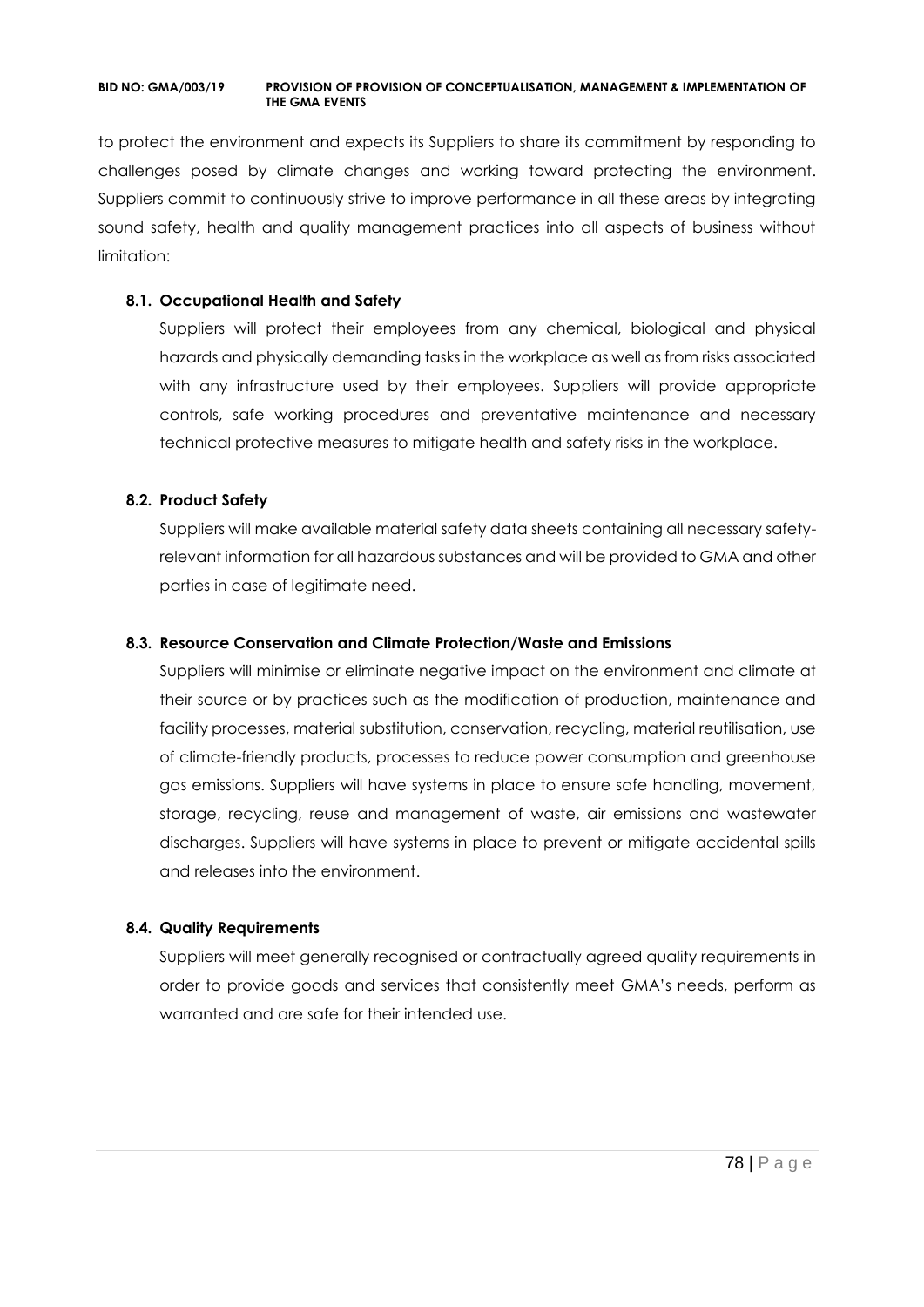### **9. MANAGEMENT SYSTEMS**

Suppliers are encouraged to fulfil the expectations set forth in this Supplier Code of Conduct by implementing management systems to facilitate compliance with all applicable laws and to promote continuous improvement and sustainability performance. Suppliers must communicate the principles set forth in this Supplier Code of Conduct to their employees and supply chains, and are expected to take disciplinary action against any of its employee or business partner, involved in discharging the Supplier's obligations towards the GMA, who acts contrary to the letter or spirit of this Code of Conduct.

Suppliers are expected to self-monitor and demonstrate their compliance with this Code of Conduct. Where non-compliance is detected, the GMA may, at its sole discretion:

- immediately remove from GMA premises, a Supplier who behaves in a manner that is inconsistent with this Code of Conduct or any GMA policy; or
- suspend any Purchase Order from the Supplier until satisfactory corrective action is implemented;
- terminate its relationship with the Supplier;
- facilitate the listing of the Supplier in the National Treasury Register of Restricted Suppliers or its equivalent; and/or
- report the Supplier to appropriate authorities or associations.

Suppliers are responsible for prompt reporting of actual or suspected fraud, corruption, theft, financial misconduct, dishonesty, or unethical conduct, relating to SCM processes in which they are involved, or the discharge of their contractual obligations towards the GMA, to the GMA's management, or the GMA's Fraud Hotline.

### **10. ROLES AND RESPONSIBILITIES**

| <b>Responsibility</b>     | <b>Designation</b>      | Level of Responsibility /<br><b>Accountability</b>           |
|---------------------------|-------------------------|--------------------------------------------------------------|
| <b>Accounting Officer</b> | Chief Executive Officer | The Chief Executive Officer is<br>$\bullet$                  |
|                           | (CEO)                   | responsible for articulating the<br>core values for the GMA. |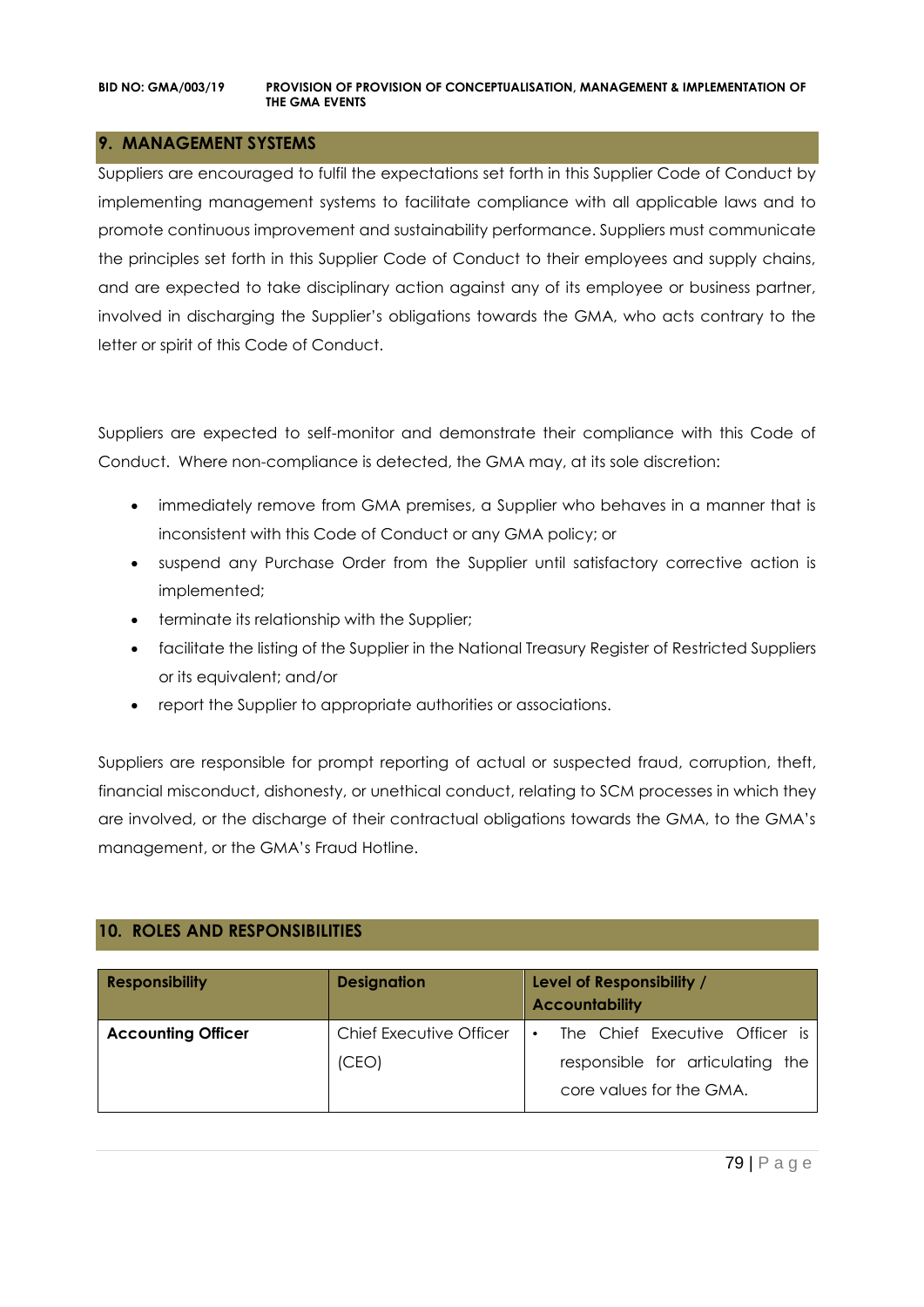| <b>Responsible Authority</b>                           | <b>Chief Financial Officer</b><br>(CFO) | Responsible for communicating<br>this code to the Suppliers and<br>providing<br>guidance<br>the<br>on<br>management of exceptions to<br>this code.<br>Responsible<br>for implementing<br>suitable systems to support the<br>implementation of this code of<br>conduct.      |
|--------------------------------------------------------|-----------------------------------------|-----------------------------------------------------------------------------------------------------------------------------------------------------------------------------------------------------------------------------------------------------------------------------|
| <b>Executing Authorities</b>                           | All GMA employees<br>and Suppliers      | Responsible for upholding and<br>$\bullet$<br>putting into action this code of<br>conduct.<br>Responsible for ensuring<br>$\bullet$<br>compliance and reporting non-<br>compliance to this code of<br>conduct.                                                              |
| Administrative/Revisions/A<br>mendments Responsibility | Executive Manager:<br><b>SCM</b>        | Responsible for the annual review<br>$\bullet$<br>of the code and/or amending of<br>the code as necessary.                                                                                                                                                                  |
| <b>Enquiries</b>                                       | <b>Chief Financial Officer</b><br>(CFO) | Responsible<br>for<br>the<br>$\bullet$<br>overall<br>management<br>and<br>implementation of GMA SCM<br>policies.<br>Proposed Corrections<br>amendments<br>this<br>and/or<br>to<br>document must be forwarded to<br>the Executive Manager: SCM in<br>the Finance Department. |

### **11. RELATED DOCUMENTS**

Content of this Code of Conduct is informed by the following legal standards:

- i. The Constitution of the Republic of South Africa, act 108 of 1996, Section 217;
- ii. Occupational Health and Safety Act, 1993;
- iii. Public Finance Management Act (PFMA) of 1999;